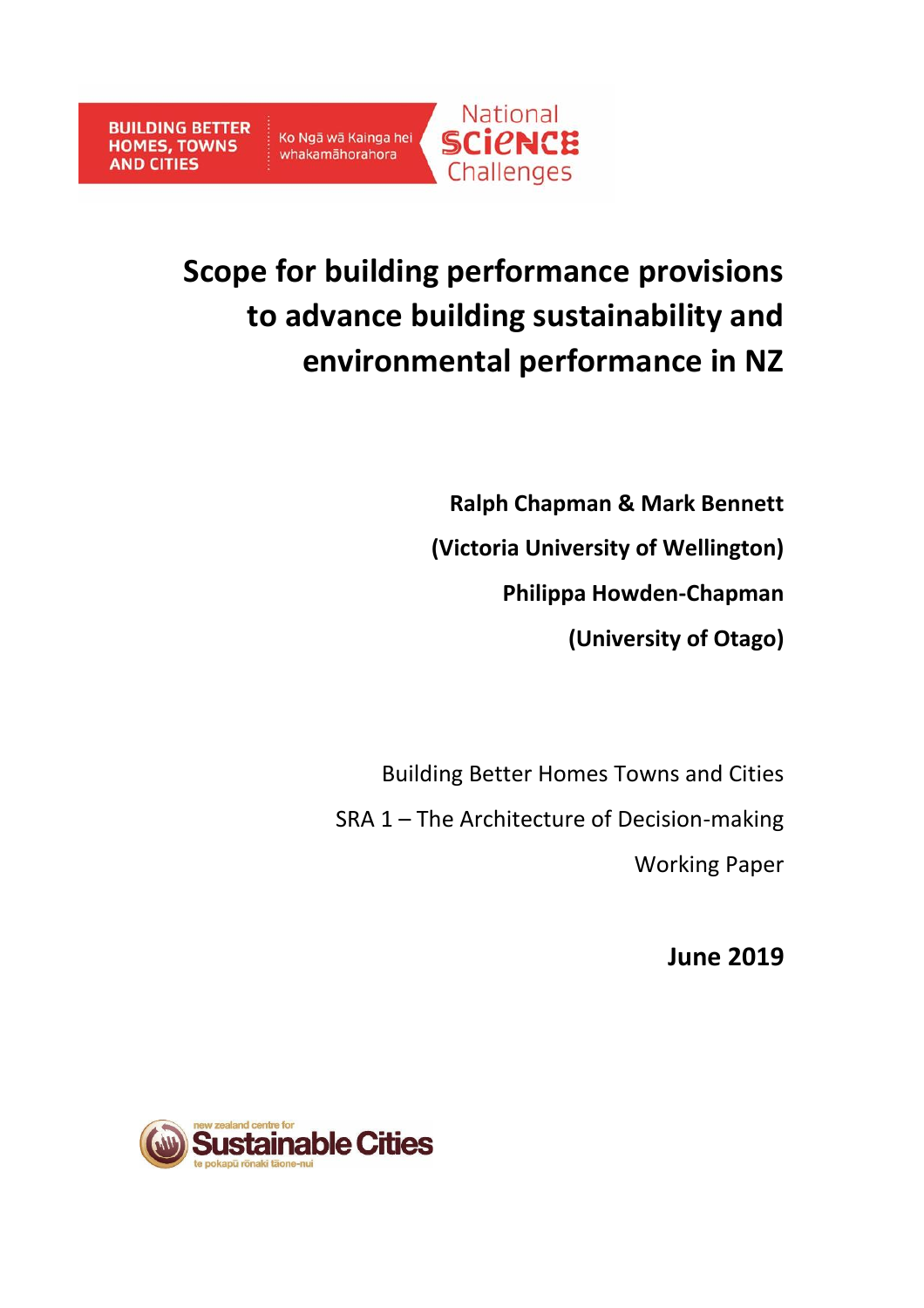#### ACKNOWLEDGEMENTS

This research is funded through the Building Better Homes, Towns and Cities National Science Challenge: SRA 1 -The Architecture of Decision-Making.

Every effort has been made to ensure the soundness and accuracy of the opinions and information expressed in this report. While we consider statements in the report are correct, no liability is accepted for any incorrect statement or information.

#### ABOUT THE NEW ZEALAND CENTRE FOR SUSTAINABLE CITIES

The New Zealand Centre for Sustainable Cities is an inter-disciplinary research centre dedicated to providing the research base for innovative solutions to the economic, social, environmental and cultural challenges facing our urban centres. We undertake a range of research, published as journal articles, policy papers, working papers, and blogs, as well as making submissions from time to time to central government and councils on a range of issues relevant to cities, from climate change policy to compact development. See http://sustainablecities.org.nz/

#### ABOUT THE AUTHORS

Associate Professor Ralph Chapman is Director of Environmental Studies at Victoria University of Wellington. He holds degrees in engineering, public policy and economics. Ralph's PhD was in housing market economics, and he has worked in a range of economic and policy areas including housing, environmental and urban economics. Ralph has published widely on climate policy, transport, energy, housing and cities. His 2015 book on climate policy, 'Time of Useful Consciousness: Acting Urgently on Climate Change', was published by Bridget Williams Books. Recent publications are available [here.](http://www.victoria.ac.nz/sgees/about/staff/staff-publications/publications-ralph-chapman)

Dr Mark Bennett is a Senior Lecturer at the Faculty of Law, Victoria University of Wellington. He teaches and researches in the areas of property law, trusts law, regulation, and legal philosophy. He holds degrees in sociology and law from Victoria, Harvard Law School, and the University of Toronto.

Professor Philippa Howden-Chapman, professor of public health at the University of Otago, Wellington, is co-director of He Kāinga Oranga/ Housing and Health Research Programme and director of the NZ Centre for Sustainable Cities. Her team's work in partnership with local communities provides evidence to inform housing, health, safety and energy policy. The work focuses on reducing inequalities in the determinants of health and wellbeing and they have received a number of awards, including the Prime Minister's Science Team Prize. She is the chair of the WHO Housing and Health International Guidelines Development Group, the ICSU Scientific Committee on Urban Health and Wellbeing: a systems approach and a Director of the Housing NZ Board. She is a fellow of the Royal Society of New Zealand.

© 2019 Building Better Homes, Towns and Cities National Science Challenge and the authors. Short extracts, not exceeding two paragraphs, may be quoted provided clear attribution is given. Working Papers are research materials circulated by their authors for purposes of information and discussion. They have not necessarily undergone formal peer review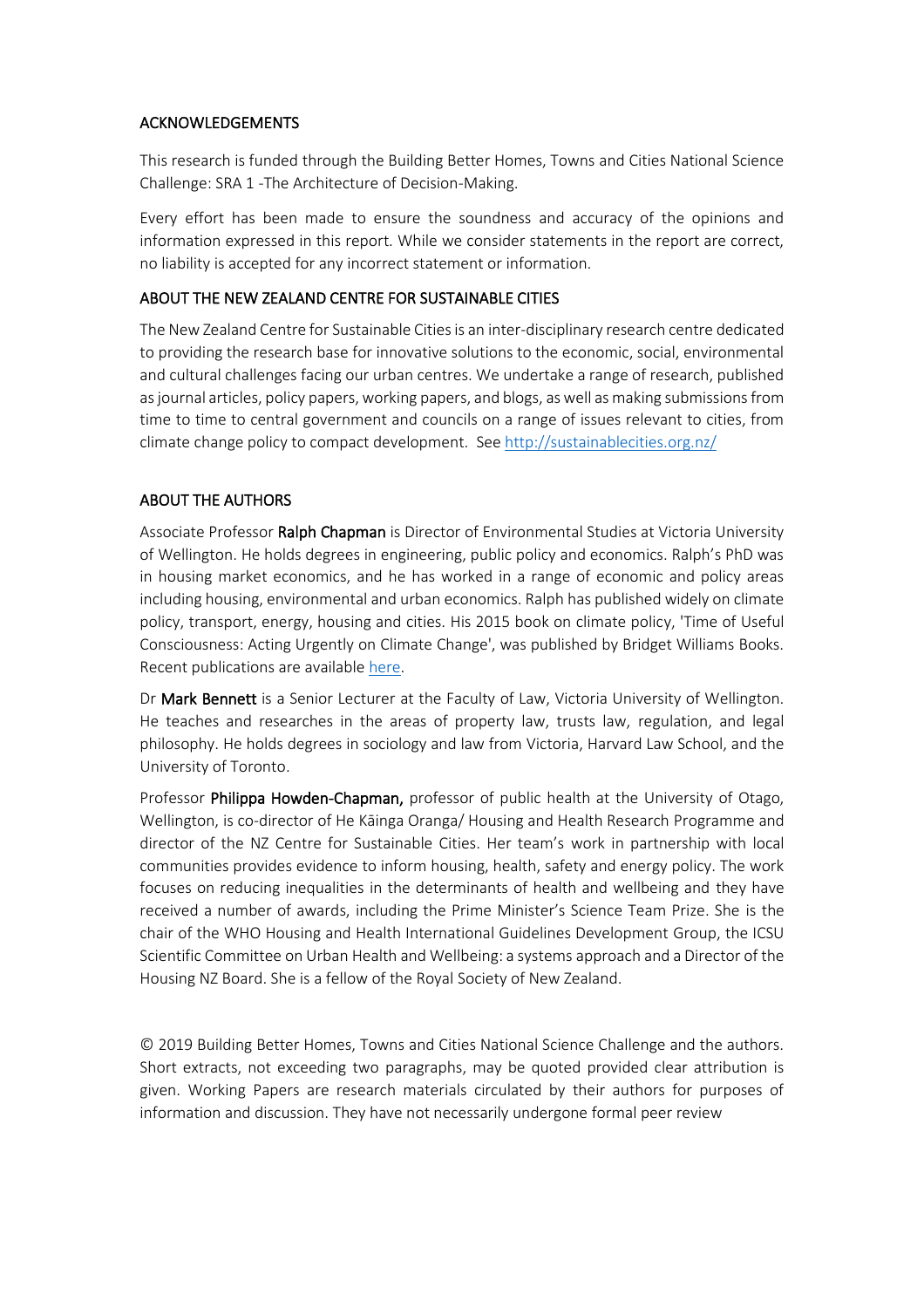## **Contents**

|                | <b>Executive Summary</b>      |                                                                                                   |              |
|----------------|-------------------------------|---------------------------------------------------------------------------------------------------|--------------|
| 1              | Context and literature review |                                                                                                   |              |
|                | 1.1                           | Introduction                                                                                      | $\mathbf{1}$ |
|                | 1.2                           | Context                                                                                           | $\mathbf{1}$ |
|                | 1.3                           | Advantages and Disadvantages of Incentives                                                        | 7            |
|                | 1.4                           | Conclusion                                                                                        | 7            |
| $\overline{2}$ |                               | Scope for regulatory provisions to advance sustainable<br>building<br>performance: Legal analysis | 9            |
|                | 2.1                           | Introduction                                                                                      | 9            |
|                | 2.2                           | The Process of Putting SDRs in District Plans                                                     | 10           |
|                | 2.3                           | The Legality of SDRs in District Plans                                                            | 16           |
|                | 2.4                           | Conclusion                                                                                        | 28           |
| 3              | Interview analysis            |                                                                                                   | 29           |
|                | 3.1                           | Introduction to the Interviews                                                                    | 29           |
|                | 3.2                           | Use of Incentives, and Their Pros and Cons                                                        | 33           |
|                | 3.3                           | Conclusion                                                                                        | 34           |
| $\overline{4}$ | Conclusion                    |                                                                                                   | 36           |
|                | References                    |                                                                                                   | 38           |
|                |                               | Annex A: A note on the literature review approach used in Part 1                                  | 40           |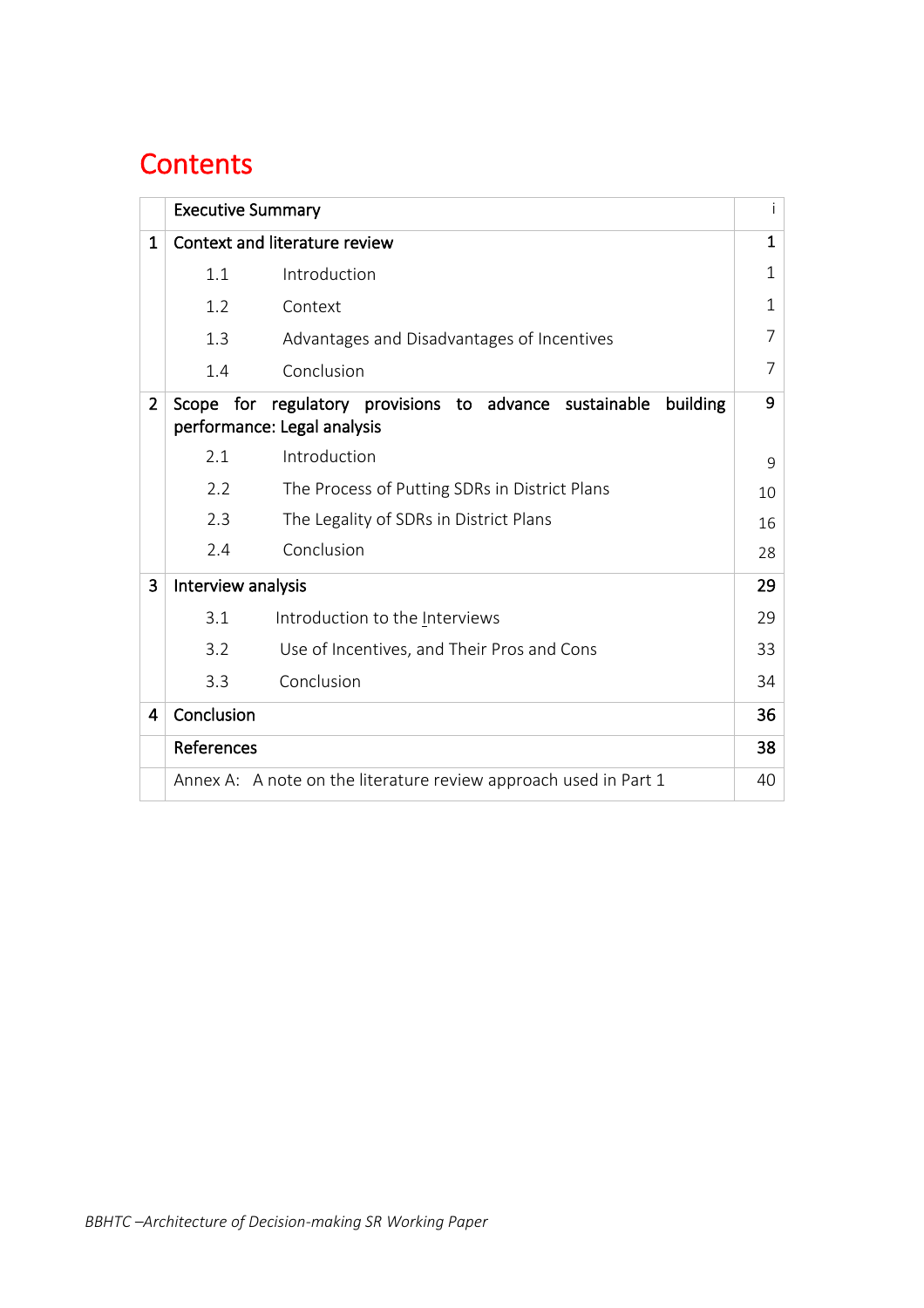## Executive Summary

This report presents the findings of a research project into sustainable building design provisions in New Zealand law and practice. Such provisions have attracted interest, with the growing concern about sustainability (including carbon footprint) and quality of buildings in recent years. The emphasis has been on voluntary 'green' building codes, but this approach raises some risks, as well as making a contribution. The key question is whether the role and framework of regulation needs to be clarified. The present study examines practitioners' views on the regulation of building sustainability, and in particular how lawyers, planners and government officials see the interaction of the Building Act and the Resource Management Act. Clarifying this has involved a detailed examination of legal cases and the interpretation of legal findings, together with in-depth interviews exploring the views of council officers and government officials. We have three main conclusions:

- 1. The literature surveyed notes advantages of incentive systems, which can surmount barriers or compensate for the financial or other barriers to developers investing in a greener building; they can act as carrots for early innovation in building and tip decisions towards 'building green'. However, there are potential disadvantages. For example, where there is uncertainty, developers tend to see it as leading to higher cost, or potentially, inconsistency in decision making, and any uncertainty arising from such practices can be unhelpful to developers.
- 2. The law in this area is not clear. On one hand, the arguments against sustainable design rules point to the purpose of the Building Code, under the Building Act. The policy and legislative history demonstrate a desire to exclude the promulgation of any other performance requirements unless specifically authorised by an Act. Recent case law has emphasised that policy, and it is the position of the Ministry that administers the Act. On the other hand, arguments for the legality of sustainable design rules can point to the wording of the legislation itself. It does not exclude other building performance requirements. The key direct authority for the RMA/BA interface, in the *CIAL v CCC case*, is permissive of building performance requirements outside the Code where created under the RMA for legitimate resource management purposes directed at the environmental effects of land use.
- 3. The findings from our interviews sit better with the latter part of this legal conclusion. Interviews suggested there was scope for active regulation through District Plans consistent with the purpose of the RMA to ensure a more sustainable built environment or neighbourhood – e.g. streetscape, building integration, and ensuring climate change mitigation through urban form and design. However, updating Plans takes considerable time. Meanwhile, some interviewees noted that a conservative interpretation of the issues around the domain of the Building Act has acted to impede some councils in promoting more sustainable building, and incentives can help fill the gap. In short, interviewees wanted to see councils being more proactive in promoting sustainable building and supported the use of incentive arrangements, alongside stronger provisions in District Plans to ensure more sustainable built environments. Greater clarity on the legal matters would be helpful for progressing more sustainable building design. The interviewees were clear that New Zealand is not at the international edge of sustainable building promotion and design. Fuzzy legislative provisions and an outdated Code were contributory factors.

We conclude that to improve building quality and sustainability, active changes to Plans and clarificatory legislative changes could usefully supplement incentive provisions to provide a more progressive and clear 'architecture of decision making' in New Zealand.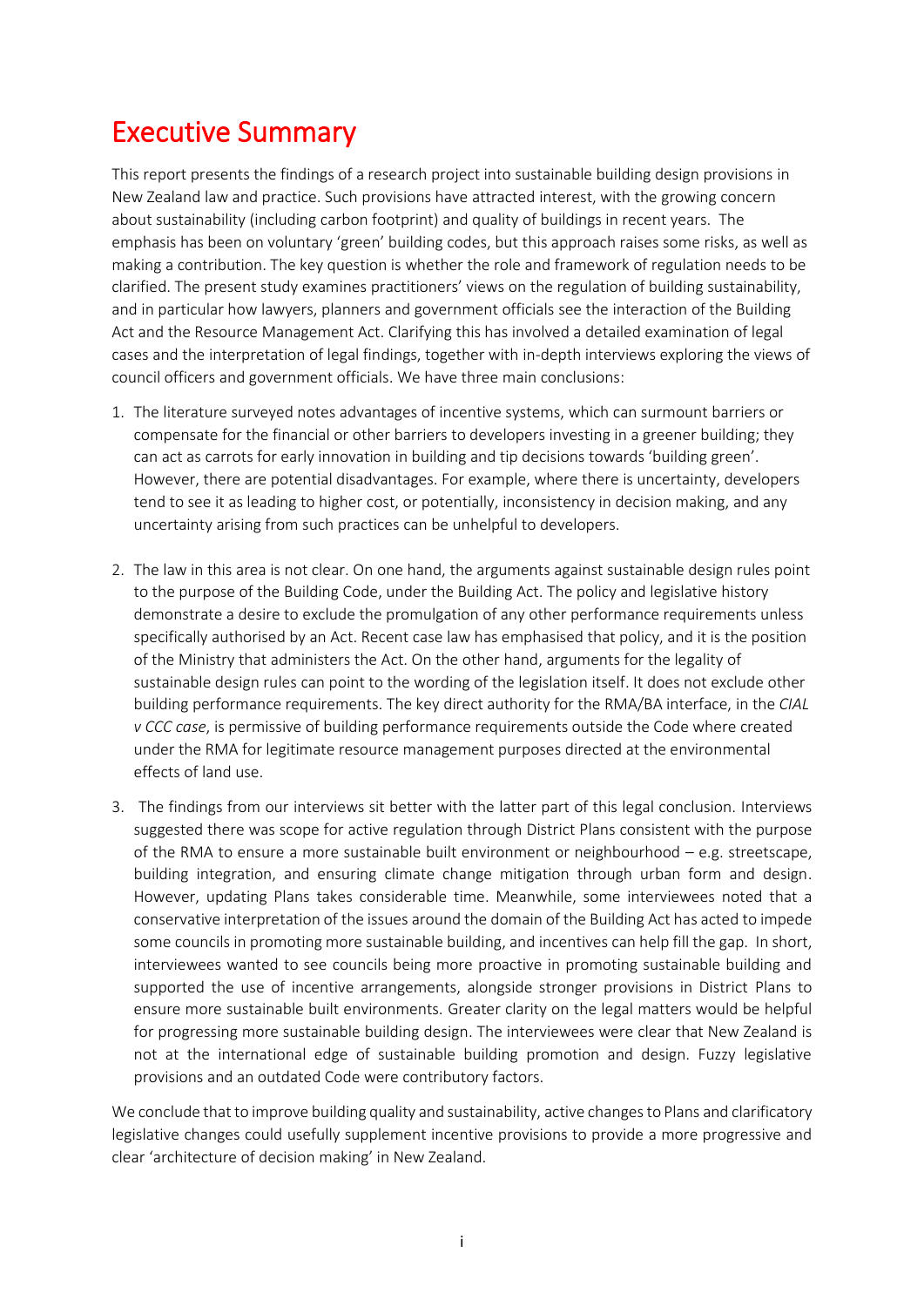## 1 Context and literature review

#### 1.1 Introduction

This research project provides an interpretation of the main issues posed by the following research question: what scope is there under existing or amended legislation for building performance assessment tools or other related provisions to advance a goal of sustainable building and associated environmental performance improvement in New Zealand, in the light of the main relevant provisions of the Building Act 2004 and the Resource Management Act 1991.

The question has particular resonance at the present point in time because of the challenges faced in the building sector in New Zealand to improve the quality of buildings, be they residential or commercial, while addressing increasingly pressing issues of environmental sustainability. There is a sense that New Zealand's legislation should be doing all it can to encourage buildings to be designed or retrofitted to be more sustainable and ensure that as a community New Zealand improves upon the often inadequate standards that have prevailed in regard to buildings in decades past.

This research report was produced in response to a request by senior researcher Dr Kay Saville-Smith under the National Science Challenge 11, Building Better Homes, Towns and Cities, for a report on a significant area of concern falling under the general rubric of the Challenge's Strategic Result Area 1, 'The Architecture of Decision Making in New Zealand'.

The general structure of this report is as follows. First, some context on the research question and a distillation of the literature are set out in part 1: this part covers research work undertaken in recent years on the matter of provisions for sustainable design of buildings in New Zealand. Some legal questions are raised, but not treated in detail. This first part also considers the advantages and disadvantages of non-regulatory incentives. Following this context, part 2 provides a detailed legal analysis which focuses on the main relevant provisions of the Building Act and the Resource Management Act, and the interaction between them. In part 3, an analysis is provided of interviews undertaken with a number of local government officers and planners and some central government policy advisers, to provide a sense of their understanding of the issues relating to this topic at hand. Finally, conclusions are drawn.

#### 1.2 Context

For decades, there has been concern in New Zealand about the quality of residential buildings and, along with this, buildings' local environmental performance – for example, their impact on the local neighbourhood, implications for urban form, and so on, attributes which some might summarise as their sustainability. This concern has been highly visible from time to time, such as shortly after the 'leaky buildings' period began in the early 1990s, but has continued to be an ongoing theme voiced by a wide range of housing researchers and commentators interested in various aspects of the quality of housing and its configuration in New Zealand's urban areas (Howden-Chapman, Crane et al. 2004, Chapman, Howden-Chapman et al. 2009, Keall, Baker et al. 2010, Howden-Chapman, Viggers et al. 2012, Keall, Crane et al. 2012, Duncan and Brunsdon 2017, Telfar-Barnard, Bennett et al. 2017, Johnson, Howden-Chapman et al. 2018).

As well as focusing on the evident shortcomings of the residential (and commercial) building stock, there has also been a smaller literature, largely in the planning domain, addressing mechanisms to make buildings more sustainable and of higher amenity, through planning rules.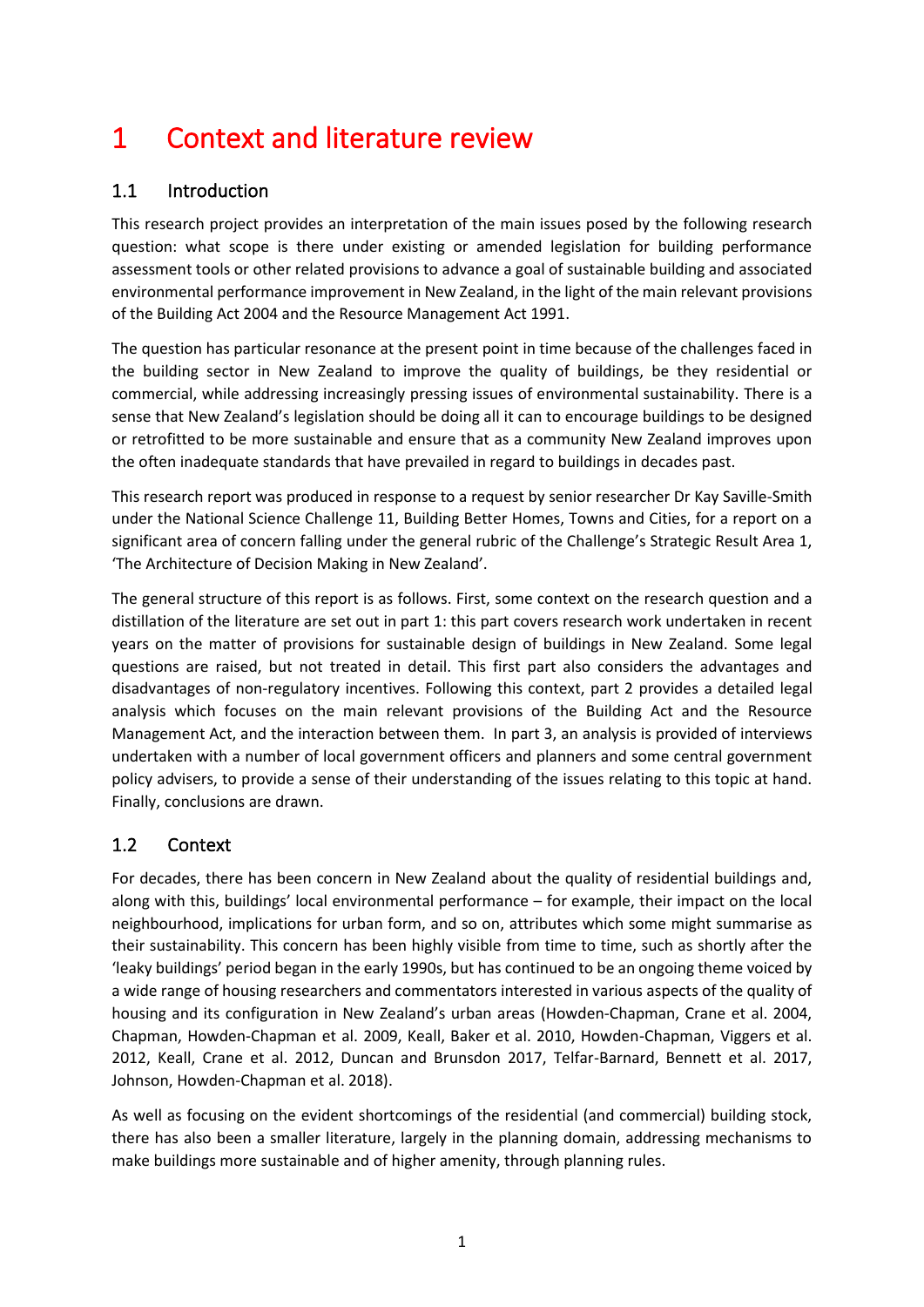These issues clearly arise with a range of councils in New Zealand. An early (2006) note in Beacon's newsletter, *Facing*, concluded that 'Many of the barriers identified [to building a sustainable home in Auckland] were widely applicable to urban councils. These include barriers within district plans and their administration, barriers within codes of subdivision, land development, infrastructure and connection standards, and barriers arising from administration of the Building Act' (Beacon Pathway 2006). Their recommendations included active promotion of current sustainable building rating tools such as TUSC [Tool for Urban Sustainability: Code of Practice<sup>1</sup>] and - among other things - provision of better information and promotion; training; free design review; and dedicated council staff support. None of the recommended measures involved stricter regulation.

A very brief history of incentives provided by district plans was provided by Paetz & Pinto-Delas (2007). They noted that developers face weak market incentives to commission green building design, such as lowering the long-run running costs of a building, as the market (at that time) did not place a premium on green buildings. However, they also noted that councils can incentivise aspects of green building design, and have done so: 'the District Plans for Auckland and Wellington's downtown districts have long included provisions which provide bonus floor area in developments where features such as public artwork, plazas, through site links or cycle facilities are provided.'(p.3). They also noted that these provisions have been frequently utilised.

On the **sustainability** of New Zealand's residential buildings, Trenouth and Mead (2007), and later Trenouth (2007) in *Planning Quarterly*, noted that this was an issue 'that district plans are only just beginning to grapple with.' (p.2). Trenouth and Mead's interpretation of sustainability encompassed aspects such as energy use, water and storm water efficiency, and buildings' relationship to climate change. The focus of district plans, they noted, has to date largely been on spatial issues, such as the 'relationships and effects between different activities', rather than the quality and sustainability of the 'internal' environment involved in buildings. Their research discussed a range of barriers 'created by district plan provisions to implementing sustainable residential buildings and ways to overcome them.' (p.1). Their research aimed also 'to identify ways that district plans can be more proactive in achieving sustainable residential development.' They concluded that sustainable development [building] elements are 'beginning to be addressed with regard to intensive development' and 'district plans are beginning to require site analysis at the beginning of the design process to ensure that development responds to the natural features, opportunities and constraints that exist within a site.'(p.7).

In particular, in regard to **barriers**, Trenouth and Mead concluded that:

- 'District plans did not intentionally set out to discourage the incorporation of sustainable building features, although a number of impediments were identified. (p.7)
- *Barriers* identified included:

| <b>Sustainability</b><br>feature   | <b>District Plan Provision</b>                                                                                                                                                                          |
|------------------------------------|---------------------------------------------------------------------------------------------------------------------------------------------------------------------------------------------------------|
| Energy<br>efficiency               | Height controls in relation to wind turbines<br>$\bullet$<br>Network utilities have different rules than those applying to individuals<br>$\bullet$<br>Building orientation for solar access<br>٠       |
| Indoor<br>environmental<br>quality | Maximum internal noise standards for habitable buildings and the need to<br>٠<br>provide for mechanical ventilation conflicting with energy efficiency aims<br>and the promotion of natural ventilation |

<sup>1</sup> <http://www.thesustainabilitysociety.org.nz/conference/2007/papers/UTTING-TUSC.pdf>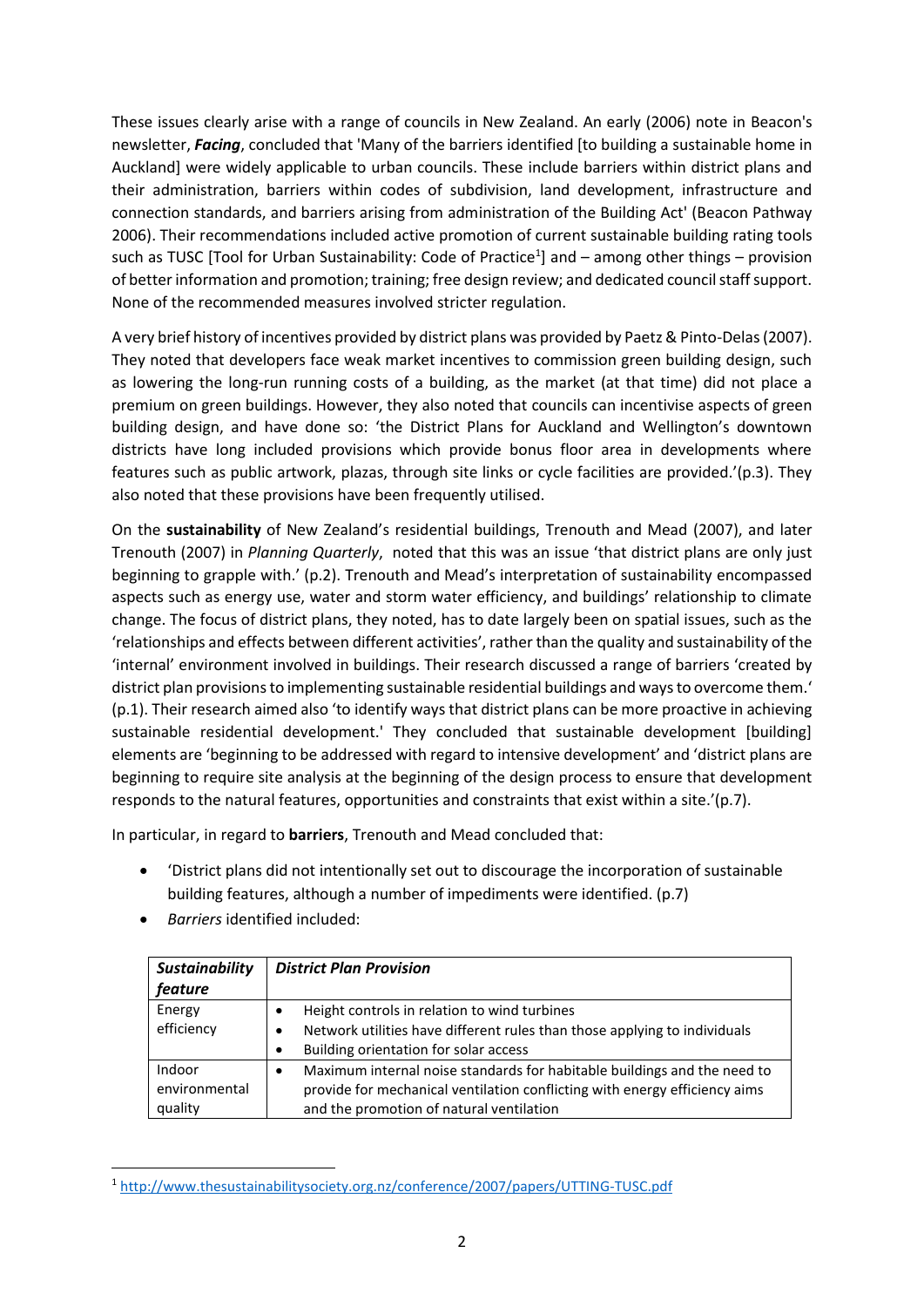| Development    | In relation to features such as rain tanks, solar panels, on-site storm water<br>$\bullet$                                                                           |
|----------------|----------------------------------------------------------------------------------------------------------------------------------------------------------------------|
| controls       | management - bulk and location requirements (yards, etc)                                                                                                             |
|                | Privacy requirements affecting building orientation                                                                                                                  |
|                | Minimum parking standards increasing impervious surfaces                                                                                                             |
|                | Low impact approaches to storm water management are restricted to areas<br>of particular environmental sensitivity, or where there are infrastructure<br>constraints |
| Subdivision    | Connection of sites to urban services / public infrastructure focus                                                                                                  |
| Codes          | Minimum lot size / dimensions not taking into consideration orientation for                                                                                          |
|                | solar access                                                                                                                                                         |
|                | Traditional engineering practice not recognising sustainable alternatives                                                                                            |
| Process issues | Costs, uncertainty and delays in getting consent for discretionary and non-<br>٠                                                                                     |
|                | complying activity consents (including the need for written approvals)                                                                                               |

Source: Trenouth and Mead (2007)

In regard to **incentives** / **encouragement** of more sustainable elements, Trenouth and Mead concluded:

- '…great gains will come about from rearranging the way cities are laid out.'(p. 3). However, their focus was not on urban form as such.
- Specific provisions potentially *encouraging* sustainability identified from case studies were:

| <b>Sustainability</b>              | <b>District Plan Provision</b>                                                                                                                                                                                                                                                                                                                                                                                                                         |  |
|------------------------------------|--------------------------------------------------------------------------------------------------------------------------------------------------------------------------------------------------------------------------------------------------------------------------------------------------------------------------------------------------------------------------------------------------------------------------------------------------------|--|
| feature                            |                                                                                                                                                                                                                                                                                                                                                                                                                                                        |  |
| Energy<br>efficiency               | Permitted earthworks within the building platform encouraging slab-on-<br>$\bullet$<br>ground (thermal mass)<br>Orientation of living courts to north<br>$\bullet$<br>Policy framework recognising energy efficiency<br>$\bullet$<br>Recognition of non-network utility operators providing services<br>٠<br>Eaves allowance within bulk and location controls assisting with solar gain<br>٠                                                          |  |
| Indoor<br>environmental<br>quality | Acoustic insulation requirements associated with medium density housing<br>٠<br>Alternative methods for managing noise from arterial roads and airports,<br>$\bullet$<br>such as building setbacks and implementation of acoustic barriers, as well as<br>varying standards according to room                                                                                                                                                          |  |
| Storm water                        | Requiring on-site management<br>٠<br>Allowing stacked parking / reduced access widths<br>٠<br>resulting in reduced impervious surfaces<br>٠<br>Policy framework recognising impacts of stormwater<br>٠<br>Specific requirements for swales, on-site soakage in areas of particular<br>$\bullet$<br>constraints<br>Allowances for roof rain water tanks to infringe development controls such<br>$\bullet$<br>as height, height-in-relation-to-boundary |  |
| Water supply                       | Requiring water-saving devices to be installed for medium density housing<br>٠<br>Policy framework seeking water recycling (grey water)<br>٠                                                                                                                                                                                                                                                                                                           |  |
| General                            | Requirements for cycle parking as part of large parking lots<br>٠<br>Maximum parking standards in response to location near public transport<br>$\bullet$                                                                                                                                                                                                                                                                                              |  |
| Subdivision<br>Codes               | Provision to assess alternatives                                                                                                                                                                                                                                                                                                                                                                                                                       |  |

Source: Trenouth and Mead (2007)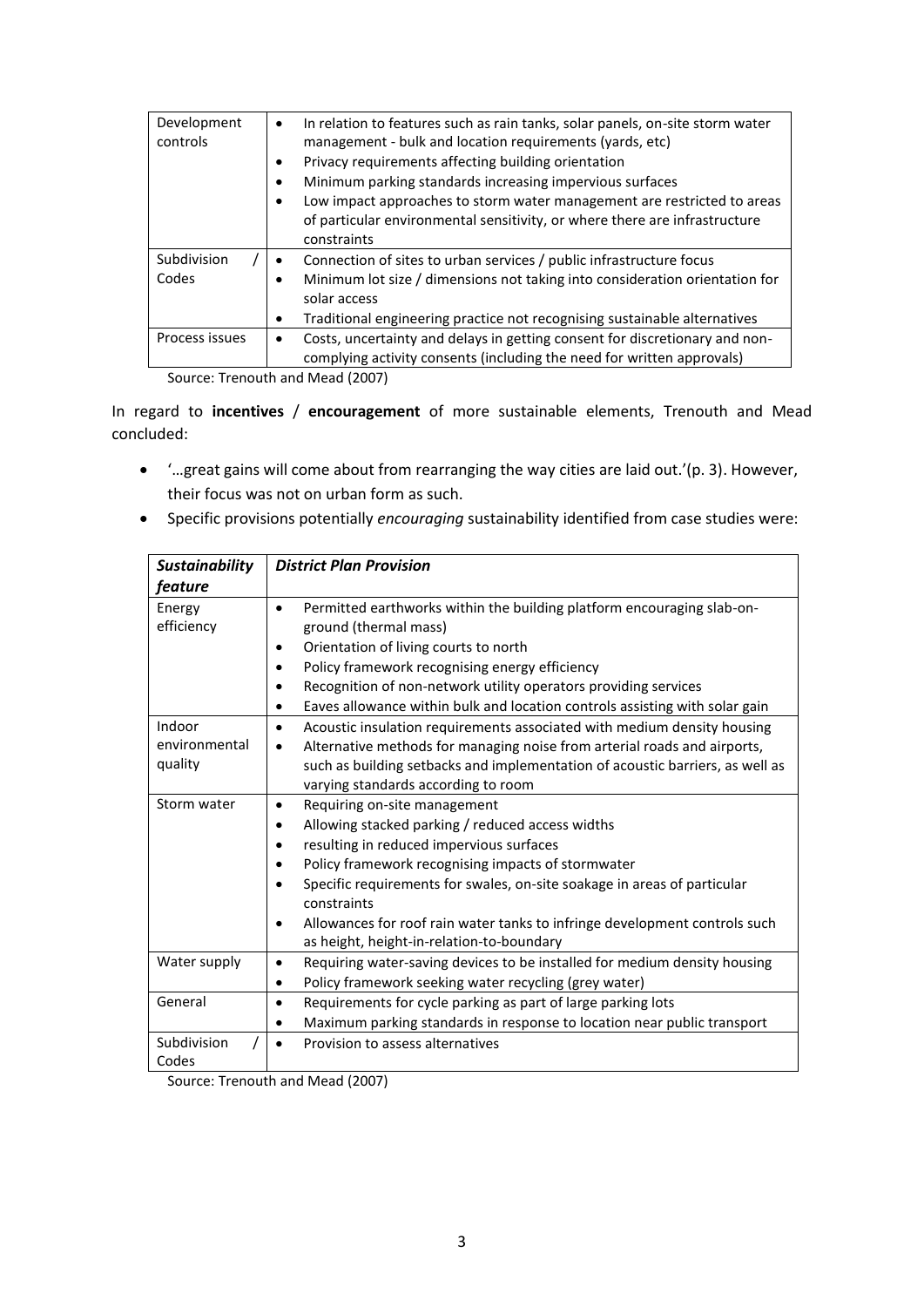Trenouth and Mead also concluded that '[t]here is an opportunity to provide greater flexibility into the [district planning] process to recognise and encourage sustainable building features.' (p.7)

Going beyond the low-key recommendations of Trenouth and Mead, a Beacon Pathway report by Easton, Howell and Birchfield (2008) argued that there is 'clear need for Councils to improve Council practices' (p.2) in regard to sustainable building. They remarked that 'people don't want the added risk, time and cost associated with consent requirements and needing to prove that more sustainable solutions fit with the Council context and administrative requirements.' Perhaps optimistically, they noted that 'this situation is however changing, with more Councils considering more direct approaches to encourage improvements.'

The essential problem outlined by Easton et al. (2008) is that 'currently many more sustainable approaches to building are not included with[in] the Acceptable Solution framework provided by the New Zealand Building Code. This makes the approval of such approaches generally more difficult for both the applicant and the council staff…. This is in essence the greatest regulatory barrier to many sustainable building approaches which Beacon has found in researching case studies…'(p.5).

Despite their optimism (noted above), Easton et al. reiterated what Trenouth and Mead (2007) had concluded, namely that 'the issue of sustainable buildings is one that district plans are only just beginning to grapple with.'(p.5). They did, however, add that 'The task currently facing local councils is how to overlay on the traditional spatial focus of district plans a new layer related to the quality and sustainability of individual buildings and activities. Getting the two layers to interrelate is a challenge.' One strong example cited was codes of practice, such as for 'carparking and manoeuvring requirements, which pushed development, particularly that on smaller sites, to be designed around the car – rather than the optimum orientation for the building.'(p.6). A probable undesirable effect of this stricture is to facilitate car ownership, with downstream impacts in terms of encouragement of carbon emissions from vehicle use.

Easton et al. also commented that one of the key concerns is the relationship between the Building Act 2004 and the RMA 1991. Section 18 of the Building Act appears to imply that building work is not required by the Building Act to achieve performance criteria (under the RMA) that are beyond those prescribed in the building code. However, Ceri Warnock of the University of Otago is cited as arguing:

'*a territorial authority will be free to promulgate conditions and rules concerning the use of a building even if those rules affect the construction of buildings, provided of course that such rules are "appropriate and necessary" to "promote the sustainable management of natural and physical resources".'* 

In short, any rules must conform with and be necessary to achieve the purpose of the RMA. Moreover:

'*Carefully drafted rules, emphasising their valid resource management function, are likely to be safe from legal challenge despite s 18 BA04. To further safeguard any rules, local authorities would be well advised to tie or to link the rule to the* use *of the building if possible.'* (Warnock 2005, p.361).

An additional and less optimistic conclusion of Easton et al. is the 'recognition of how little is still being done to incentivise people to go further with both new-build situations and renovations. Those councils that are making an effort are only managing to do so in a fragmented manner.' (p.14).

Easton and Saville-Smith (2008) argued that a primary factor in new houses being unnecessarily costly and not designed for sustainability was that they were larger (and thus more costly in both capital and operating terms) than they needed to be in order to meet living needs of households. This is borne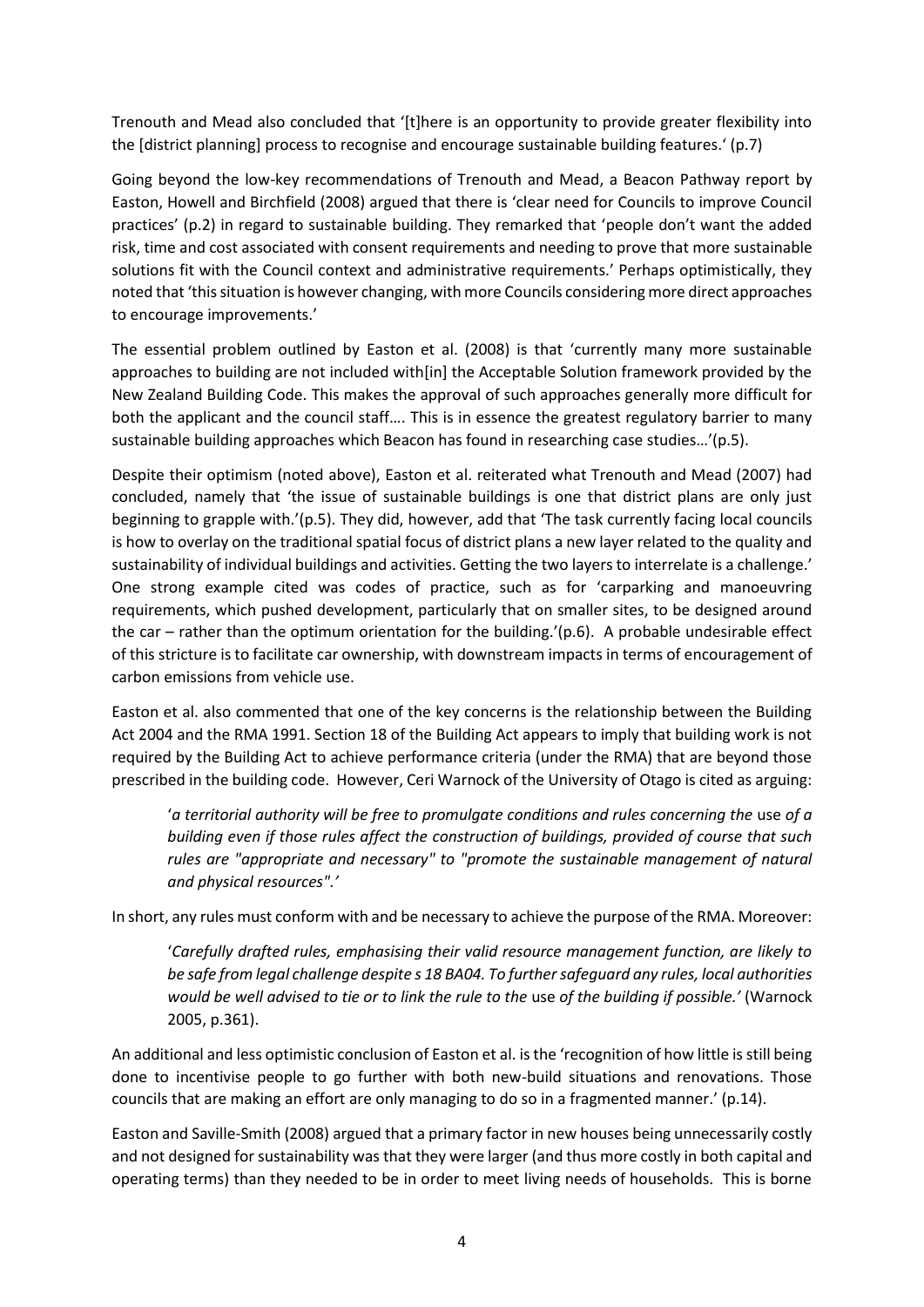out by other studies (Viggers, Keall et al. 2017). They also noted that consumers were not seeking high performance (including better sustainability performance):

'*Currently consumers in the new home market are not asking for high performance from their homes, despite the fact that it is relatively easy to design and construct homes which perform significantly better than the norm. Instead they appear to accept increasingly large, poorly performing houses, with associated high upfront capital and operating costs. Where affordability is a consideration, the default response appears to be to deliver cheap low quality housing, rather than to design to high quality, but smaller dwelling sizes.' (p.7)*

They also noted that without greater engagement from the consumer with the performance of their home, there was 'likely to be limited uptake' of opportunities to induce the building industry to provide more sustainable and better quality houses.

Kirpensteijn (2017), in a Master's of Planning thesis, examined various requirements for rating of buildings in district/unitary plans such as Auckland Council's requirement in its Proposed AUP. This included a rule applying to new developments of five or more dwellings, that the dwellings should be designed and constructed to achieve 'a minimum 6-star level from the NZGBC Homestar Tool (2013) or certification under the Living Building Challenge (2013).' Importantly, the Council argued that the reason that the provisions are reasonable is that, with the exception of insulation standards, 'the Building Act addresses health and safety rather than the environmental performance of buildings.' (p.35). Moreover,

*'since Homestar measures tend to address the environmental performance of building rather than the health and safety aspects of buildings and provide no conflict with the requirements of the BA [Building Act], the provisions can be better linked with the RMA which addresses the effects of activities on the environment (Auckland Council, 2013).'* (p.35)

However, the Auckland Unitary Plan Hearings Panel recommended that the provisions including rules for sustainable design be deleted, for three reasons covered immediately below in this document. Kirpensteijn concluded, on the basis of her research, including interviews with relevant stakeholders, that standards above the code are undermined by developers wishing to see a 'level playing field', and the government wanting to enable easier and faster development (p.37). Consequently:

*'to get around Section 18 of the BA [Building Act], the most effective methods that planners could use include the use of height and density bonuses, and reduced consenting timeframes and costs for consents that specifically provide for green building design and technology. In other words, in the current regulatory environment, planners cannot effectively implement mandatory green building provisions, however they can effectively manage nonmandatory provisions for increasing green building uptake.'* (p.49)

Incentives include those described above, and extend to others such as providing for higher density or building heights (as in Queenstown, for example); a subsidy to add solar PV panels to a building; or providing 'timing' incentives by either prioritising green building developments in the consenting process above conventional buildings, or fast tracking consenting times for the use of green technologies.

In the matter of regulation for sustainable residential building design in the AUP in 2016, Auckland Council had taken the view that 'relying on the Building Code would not deliver the necessary sustainable design outcomes it is seeking to achieve.'(Independent Hearings Panel on the Auckland Unitary Plan 2016, p.4). This was on the basis that the Code set minimum rather than 'optimal'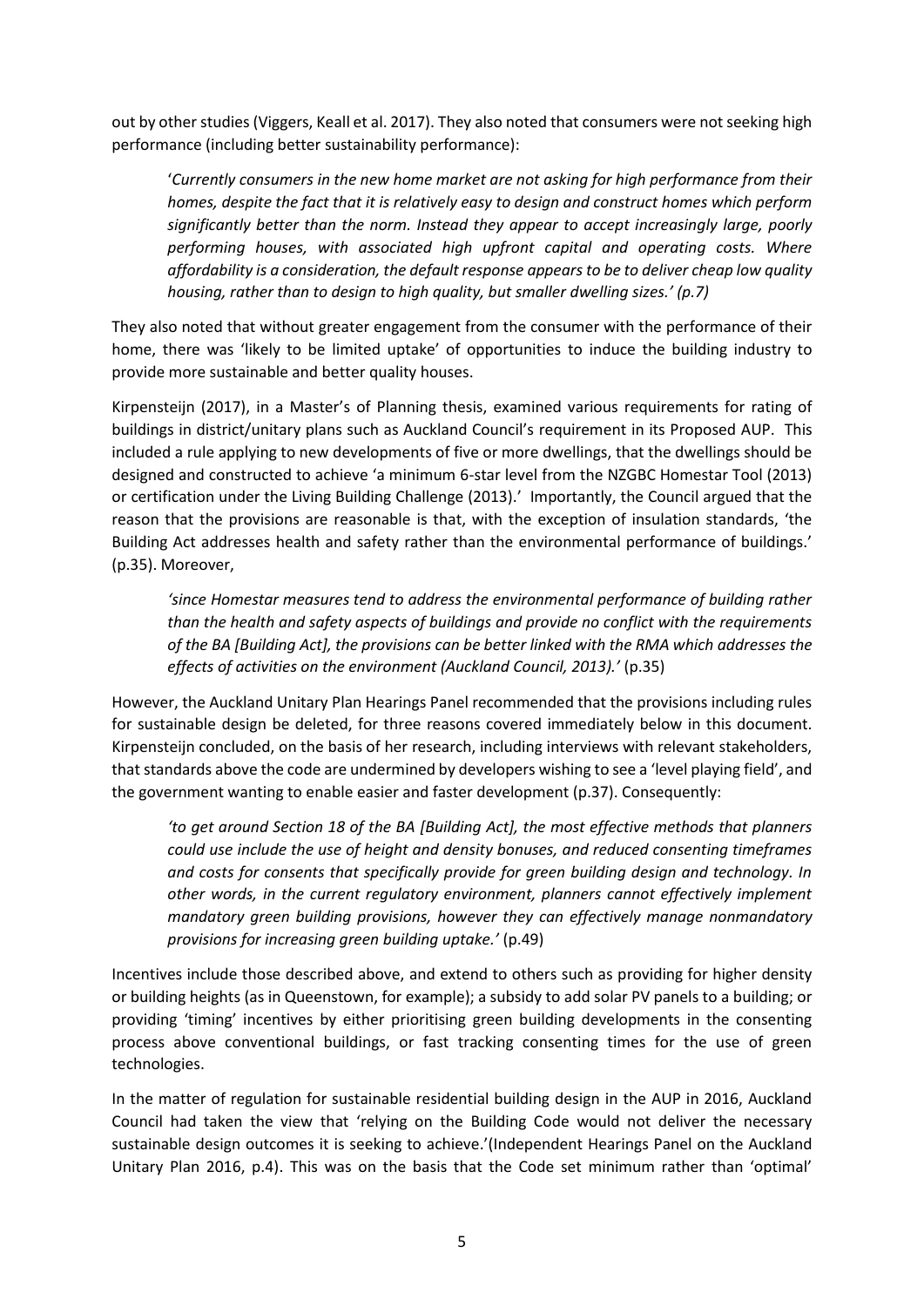standards, and that 'it does not require compliance with other criteria that deliver sustainable design outcomes that the Council considers to be important.' (*ibid*).

But submitters on this matter generally took a different view; these views ranged from those who considered that the Council was unable legally to introduce standards for buildings when standards are already provided for in the Building Act 2004; to those who generally supported sustainable design provisions but considered that the standards should not be mandatory and should instead be provided in the form of incentives. An additional practical issue was the way in which a building performance assessment tool was to be incorporated into the AUP by reference. The IHP recommended that the AUP 'should not be controlling the manner in which a building is constructed.' (p. 5), and therefore recommended 'against the inclusion of the rules relating to sustainable design in the Unitary Plan.' It noted that 'Council has a range of non-regulatory mechanisms and other methods available which could be used to promote the adoption of the [Green Building Council] tools.'

The New Zealand Productivity Commission (NZPC) (2017) noted in its *Better Urban Planning* final report that 'Some councils have also used the RMA to impose controls on the internal design or construction of buildings that exceed the standards set by the Building Act. This may be unlawful.'(p.110). In their earlier 2015 report, the NZPC had also noted that 'such overlaps between regulatory regimes create uncertainty for developers.' (New Zealand Productivity Commission 2015), They concluded, in light of a Supreme Court commentary on an earthquake strengthening case in 2014, that:

*'…it would seem that territorial authorities probably do not have the power to impose requirements that are more stringent than those provided for in the Building Code, unless the Building Act 2004 or Code has an explicit provision to the contrary. This is likely to include requirements for energy efficiency or environmental standards (such as Homestar) that are more stringent than the Building Code's standards.'*(p.121)*.* 

Consistent with the incentives approach, Eagles (2018) has identified 'numerous levers' with which local government can incentivise the production of more sustainable buildings, either commercial or residential. Eagles, who heads the NZ Green Building Council, an industry lobby group for sustainable construction, identifies the following additional methods:

- $\circ$  Reducing development contributions (under the Local Government Act)<sup>2</sup>: an example is Wellington City Council, which gives a 50% discount on contributions for commercial projects that gain a Green Star rating<sup>3</sup>;
- o Encouraging the use of building rating tools: Christchurch City Council worked with the NZ Green Building Council to develop and institute a voluntary tool (BASE: Building a Sustainable Environment) for post-earthquake Christchurch. <sup>4</sup> This is said to 'provide a

<sup>&</sup>lt;sup>2</sup> The Local Government Act 2002 Amendment Act 2014 changed development contribution provisions – see Fact Sheet (July 2014) at<https://www.dia.govt.nz/Better-Local-Government#proposed1>

<sup>&</sup>lt;sup>3</sup> [Green Star](http://www.sustainablesteel.org.nz/rating-tools/green-star-rating/) is a voluntary rating scheme to assess the environmental design, efficiency and performance of New Zealand's buildings; it is managed by the NZGBC.

<sup>4</sup> [https://www.nzgbc.org.nz/Category?Action=View&Category\\_id=225](https://www.nzgbc.org.nz/Category?Action=View&Category_id=225)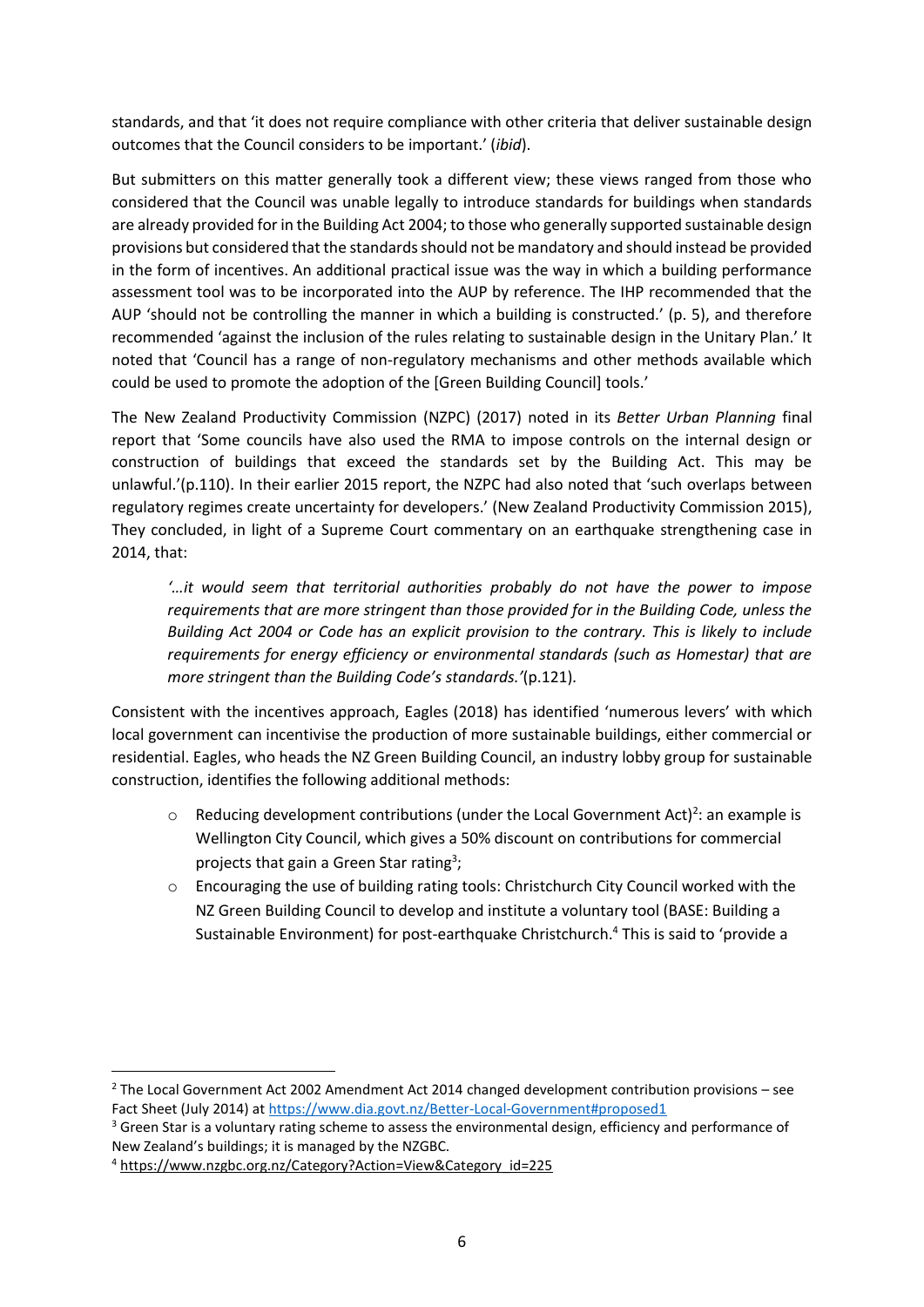moderate increase in green building practices over standard industry practice and Building Code requirements.'<sup>5</sup> However, as at April 2013, this tool had not been used<sup>6</sup>.

#### 1.3 Advantages and Disadvantages of Incentives

Kirpensteijn (2017) notes advantages of incentive systems, which include that they can surmount barriers or compensate for the financial or other barriers to developers investing in a greener building. She cites Paetz (2008) in noting that incentives can act as carrots for early innovation builders and tip decisions towards building green. The mechanisms most within the control of planners are extra floor space (height/density bonuses) and reduction of time or charges for consenting, and these have the advantage that they do not affect the council financially. But correspondingly, she notes (p. 48) that financial incentives – as used in Australia – are unlikely to be mechanisms that planners use in New Zealand.

However, a significant disadvantage which Kirpensteijn does not identify is that monetary incentives (such as extra floor bonuses for commercial buildings) can make the management task of local government trickier, sometimes involving judgements that may not be clear-cut, and may be open to challenge. In regard to timing, one consent applicant may be commercially disadvantaged by being shuffled down the priority queue compared to another applicant. Moreover, where there is uncertainty, developers tend to see it as leading to higher cost, or level charges of inconsistency in decision making (Duncan and Brunsdon 2017). The New Zealand Productivity Commission also takes the view that any uncertainty arising from such practices can be unhelpful to developers.

The practices could also impinge on the integrity of particular urban planning rules such as building height restrictions which may have had a good reason behind them. The relaxation of the restriction could be viewed as arbitrary and in some cases impose significant non-pecuniary harm, which might exceed the sustainability benefit of providing the incentive.

Paetz and Pinto-Delas (2007) framed the issue in a similar way when they stated: 'The fundamental and most complex issue in devising a development incentive scheme is the inherent tension in seeking to balance the requirement for tangible, profitable development gains with the need to avoid adverse impacts on residential character and the environment…. Without the latter [requirement to limit adverse local impacts], the cost of the incentives will be perceived by the community to be greater than the benefits.'(p.8).

#### 1.4 Conclusion

The main question this paper seeks to address is the scope under existing or amended legislation for building performance assessment tools or (other related) provisions to advance a goal of sustainable building and environmental performance improvement in New Zealand.

An initial assessment of the work of the Independent Hearings Panel into the Proposed Auckland Unitary Plan suggests that section 18 of the Building Act 2004 may be an impediment to the inclusion of building performance assessment tools in district or unitary plans under the RMA. The Panel decided that Auckland-wide objectives, policies and rules for sustainable design and the information requirements and provisions requiring mandatory design statements were not matters for a

<sup>5</sup> <http://www.sustainablesteel.org.nz/christchurch-base-tool/> . See also Auckland Council's review of the BASE tool, a[t https://www.aucklandcouncil.govt.nz/plans-projects-policies-reports-bylaws/our-plans-](https://www.aucklandcouncil.govt.nz/plans-projects-policies-reports-bylaws/our-plans-strategies/unitary-plan/history-unitary-plan/documentssection32reportproposedaup/appendix-3-8-2.pdf)

[strategies/unitary-plan/history-unitary-plan/documentssection32reportproposedaup/appendix-3-8-2.pdf](https://www.aucklandcouncil.govt.nz/plans-projects-policies-reports-bylaws/our-plans-strategies/unitary-plan/history-unitary-plan/documentssection32reportproposedaup/appendix-3-8-2.pdf) <sup>6</sup> <http://www.stuff.co.nz/the-press/business/8575190/Tools-available-to-build-greener-city>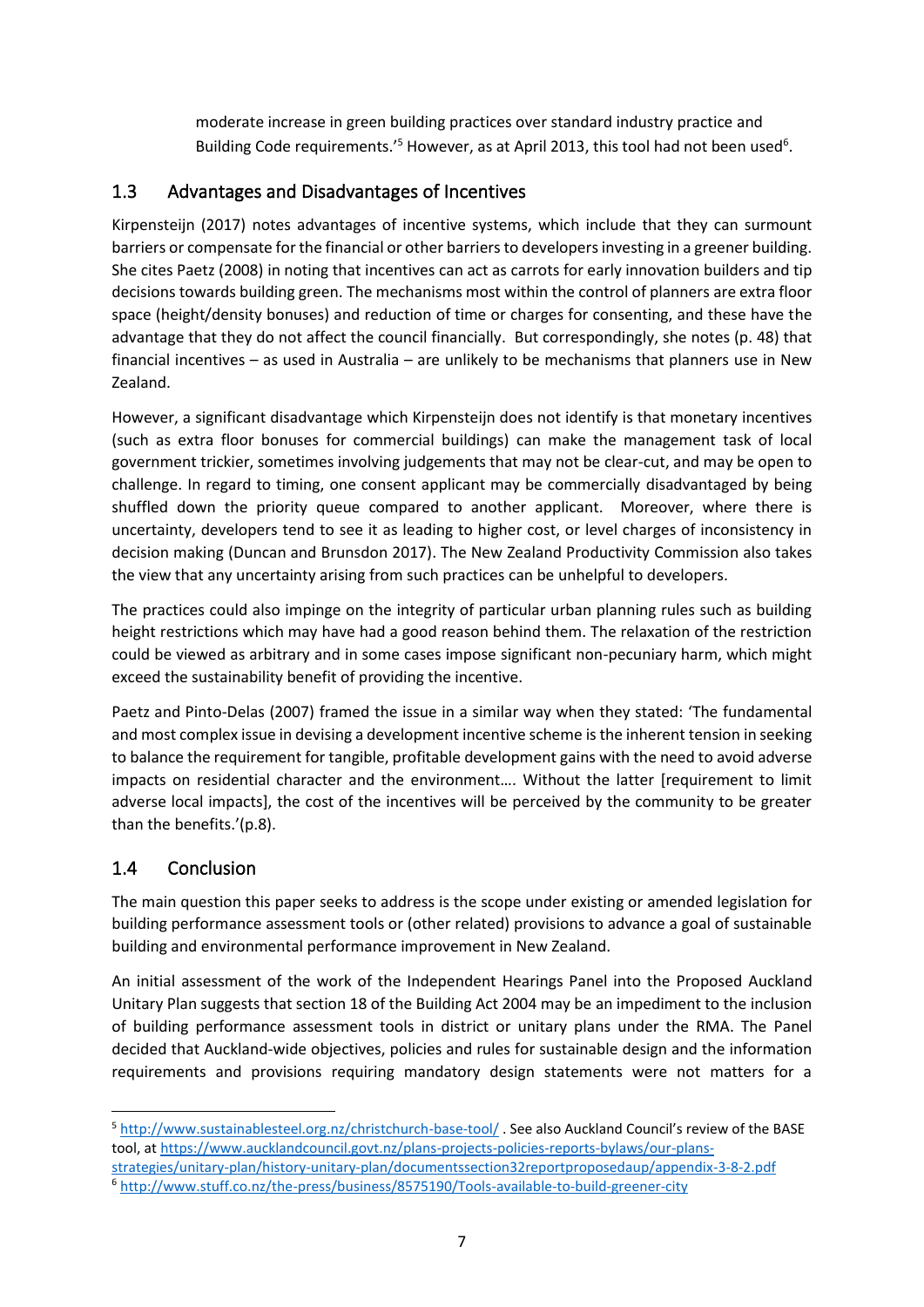regulatory response, and instead concluded that such goals could be 'better achieved through nonregulatory methods such as design guidance and support and through Council's Auckland Design Manual.' (Independent Hearings Panel on the Auckland Unitary Plan 2016, p.3).

This is partly a legal conclusion, and to that extent needs to be further considered in part 2 of this study. But there appears to be a distinction between building controls (i) aimed mainly at the quality of the building itself – the realm of the Building Code – and (ii) those that are put in place to regulate the use of the building for particular purposes – e.g. residential use – and which have environmental impacts, or simply are put in place to mitigate the environmental impact of building, which relate to RMA purposes.

However, any conclusion is also clearly a matter of judgement, turning on the efficacy of alternatives and, in particular, incentives such as extra floor space or reductions in consenting time. Such alternatives have their pros and cons. Moreover, the legality of controls on the design of buildings has not been well tested in the Courts and may provide some scope for innovation favouring sustainable design.

The literature reviewed so far suggests that there is a gap in the recent New Zealand literature on the scope for (and merits of) non-regulatory mechanisms or instruments to improve the sustainability of residential building under the RMA, aside from the question of regulatory provisions potentially intruding on the scope of the Building Act. Some significant studies were carried out around 2008- 2010 but few contributions to the literature have been made since, as Kirpensteijn's review suggests.

The last part of this study analyses an investigation of the opinions and experiences of selected planners, local government officers and central government officials on these matters, and establishes the nature of current opinion on non-regulatory provisions to advance goals of environmental performance improvement in regard to New Zealand buildings.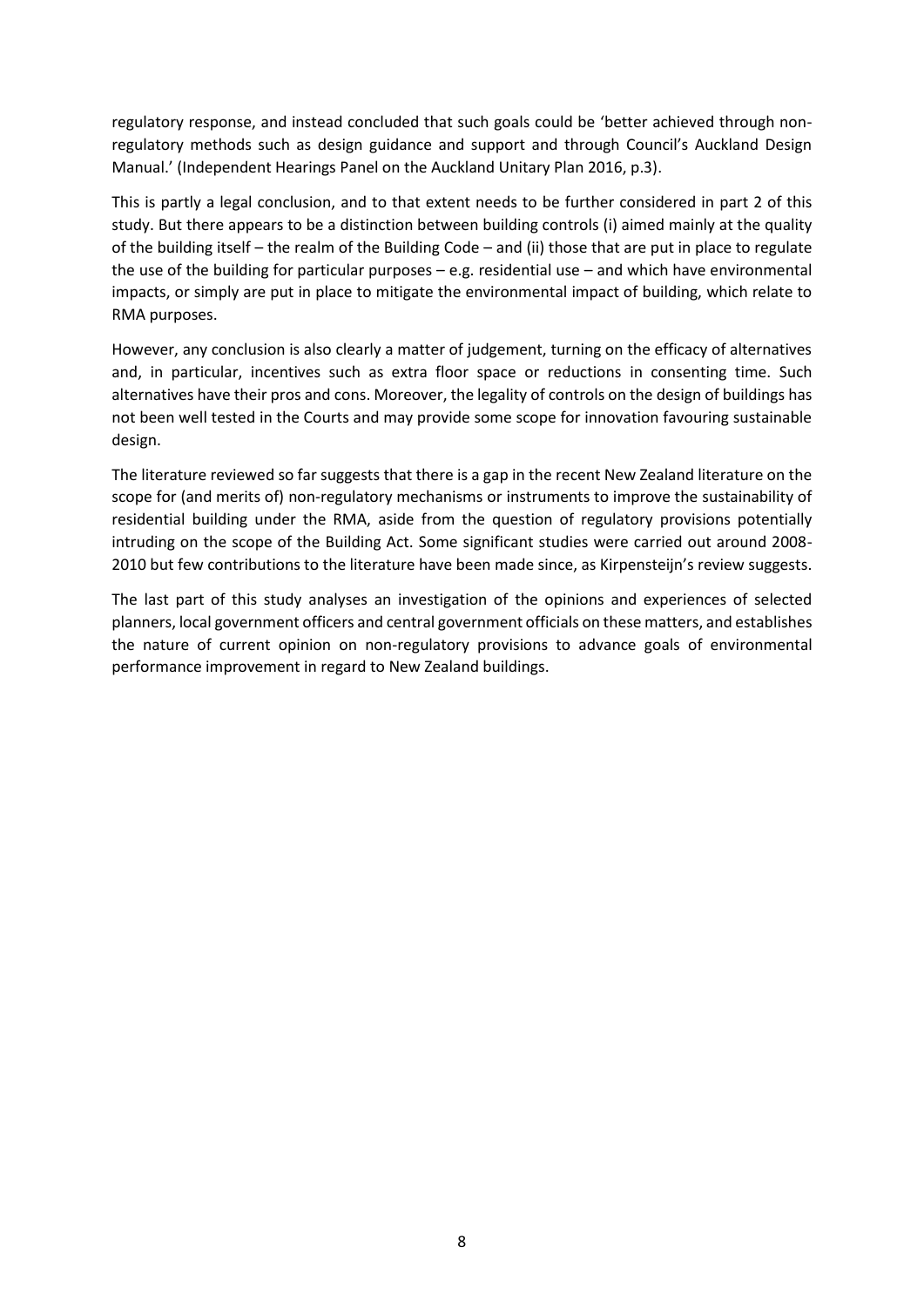## 2 Scope for regulatory provisions to advance sustainable building performance: Legal analysis

### 2.1 Introduction

This part analyses the scope under the Resource Management Act 1991 for the provision of a tool or framework to require, via a rule under a district plan, actions by builders or property developers, which could encourage, or result in, a 'higher than code' level of building performance (e.g. more environmentally sustainable performance), as desired by particular district councils. This legal analysis sets out and discusses the existing legal framework under the relevant legislation, as interpreted by the courts.

The main ways in which local authorities can create binding legal norms are (i) through the creation or amendment of rules in a District Plan, within the framework of the Resource Management Act ('RMA') or (ii) the enactment of local by-laws. In the case of mandatory requirements for building quality, these are likely to be put in place only for new builds through District Plan requirements.

However, as the following analysis will make clear, there is a widely held view that such sustainable design requirements (SDRs) for new buildings would be ultra vires – outside of territorial authority planning powers – due to restrictions that the Building Act (the Act) places on any rules that would institute performance requirements for buildings that are more stringent than the requirements of the Building Code (the Code). The argument is that such SDRs would be building performance criteria that are additional to and more restrictive than those found in the Code, and which the Act arguably prohibits.

Given that SDRs are aimed at remedying the perceived insufficiencies of the Code in respect of sustainability requirements, this legal argument is crucial to the legality of any proposed SDR put in place under a District Plan under current law. However, this section shows that the law in this area is not clear. A number of territorial authorities and other parties have undertaken the present legal analysis of SDRs during the development of a number of recent District Plans with conflicting legal conclusions. This analysis will use the development of the Proposed Auckland Unitary Plan (PAUP) by the Auckland Council (the Council) as a case study, because the Council proposed putting in place SDRs and other requirements that required buildings to meet performance standards greater than those in the Code, which meant this legal question has been closely analysed.

#### 2.1.2 Sustainable design rules

SDRs would require new buildings to meet sustainability standards, relating to matters such as energy and water efficiency of housing. The PAUP SDR proposals used the New Zealand Green Building Council tool – the Homestar scheme<sup>7</sup> – as the key requirement.<sup>8</sup> However, an alternative list of requirements was also proposed, $9$  which developments not meeting the Homestar standard would have to comply with. These features included high levels of insulation, thermally broken double

<sup>7</sup> <https://www.nzgbc.org.nz/homestar>

<sup>8</sup> Statement of Rebuttal Evidence of Anthony Horton on Behalf of Auckland Council, Chapters C7.7 and H6.4 (Planning - Sustainable Design) 24 August 201[5 https://hearings.aupihp.govt.nz/online](https://hearings.aupihp.govt.nz/online-services/new/files/FG6E873TvzIyUiiAcH9zSJd5oXLXjQxWyobtMSwynYQF)[services/new/files/FG6E873TvzIyUiiAcH9zSJd5oXLXjQxWyobtMSwynYQF](https://hearings.aupihp.govt.nz/online-services/new/files/FG6E873TvzIyUiiAcH9zSJd5oXLXjQxWyobtMSwynYQF) ['Rebuttal Evidence of Anthony Horton – Sustainable Design'].

<sup>9</sup> Auckland Council Closing Statement – Sustainable Design [https://hearings.aupihp.govt.nz/online](https://hearings.aupihp.govt.nz/online-services/new/files/bXvFwu0MrjO8epC078s320b85kJGVd5dAGsZVUoSwCbX)[services/new/files/bXvFwu0MrjO8epC078s320b85kJGVd5dAGsZVUoSwCbX.](https://hearings.aupihp.govt.nz/online-services/new/files/bXvFwu0MrjO8epC078s320b85kJGVd5dAGsZVUoSwCbX)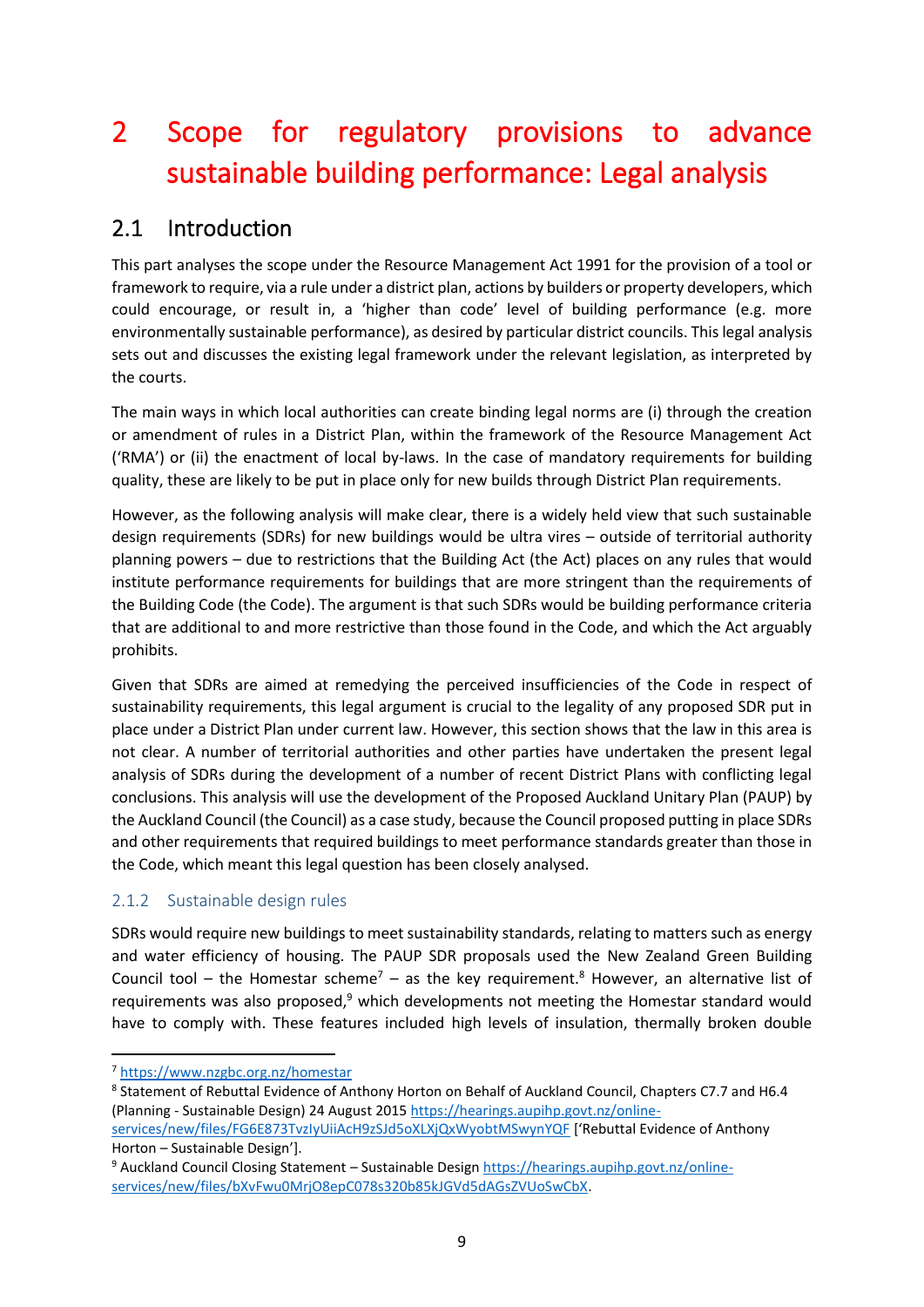glazing, special ventilation, water efficient shower, toilet and tap fittings, low energy lighting capability, and no non-FSC tropical hardwoods to be used – as set out in the table below.

| Feature Sustainable Building Standards Requirements |                                                                          |  |  |  |
|-----------------------------------------------------|--------------------------------------------------------------------------|--|--|--|
| Ceiling insulation.                                 | Insulation R value 3.5                                                   |  |  |  |
| Windows.                                            | Double glazing insulation R value 0.26.                                  |  |  |  |
| Wall insulation.                                    | Insulation R value 2.2.                                                  |  |  |  |
| Floor                                               | Insulation R value 2.2, Concrete floors must feature continuous          |  |  |  |
|                                                     | insulation underneath and at edges.                                      |  |  |  |
| Ventilation.                                        | Dedicated extraction installed in kitchen and bathrooms.                 |  |  |  |
|                                                     | Provision to vent a clothes drier to the outside of the residential unit |  |  |  |
|                                                     | or an external washing line                                              |  |  |  |
| Water efficiency                                    | WELS 3 Star Shower; WELS 4 Star Toilets; WELS 6 Star Taps                |  |  |  |
| Recessed down lights                                | No recessed down lights penetrating the thermal insulation envelope.     |  |  |  |
|                                                     | LED or CFL for a minimum of 75% of all light fittings.                   |  |  |  |
| Materials                                           | No non FSC certified tropical hardwoods for structural framing.          |  |  |  |

### 2.2 The Process of Putting SDRs in District Plans

#### 2.2.1 District plans controlling the use of land

The fundamental framework of the RMA is that land may be used in any way unless such use is contrary to either a national environmental standard, or a rule in an operative, or proposed district or regional plan. This follows from the restrictions noted in section 9 of the RMA. However, there are exceptions for uses that do not so comply but have been allowed under a resource consent, or if the use is protected as an existing activity.<sup>10</sup>

Rules restricting the use of land and buildings may be created by territorial authorities under District Plans, under the RMA. Despite the focus of the RMA on environmental protection and use, territorial authorities are able to address wider social and economic matters through District Plan Rules.<sup>11</sup> For example, Queenstown was found to be within its power to bring in affordable housing rules in its District Plan.<sup>12</sup> For this to be within the local authority's RMA powers, the rule must assist the territorial authority to carry out its functions to achieve a purpose of the RMA,<sup>13</sup> for example regulating the use and development of land.<sup>14</sup>

#### 2.2.2 Creation and change of District Plan rules; Section 32 Reports

Local authorities are required to consider a number of factors and obligations in creating a new district plan. They must consider their functions under s 31 of the RMA, including to establish, implement and review objectives and policies "to achieve integrated management of the effects of the use, development, or protection of land and associated natural and physical resources of the district"<sup>15</sup> while at the same time ensuring "that there is sufficient development capacity in respect of housing

<sup>&</sup>lt;sup>10</sup> Resource Management Act 1991, Section 10.

<sup>11</sup> Nolan et all *Environmental and Resource Management* (Online Looseleaf, LexisNexis NZ) at 3.13.

<sup>&</sup>lt;sup>12</sup> Infinity Investment Group Holdings Ltd v Queenstown Lakes District Council [2011] NZRMA 321.

<sup>&</sup>lt;sup>13</sup> Resource Management Act 1991 s 72.

<sup>&</sup>lt;sup>14</sup> Section 31(1).

<sup>15</sup> Section 31(1)(a).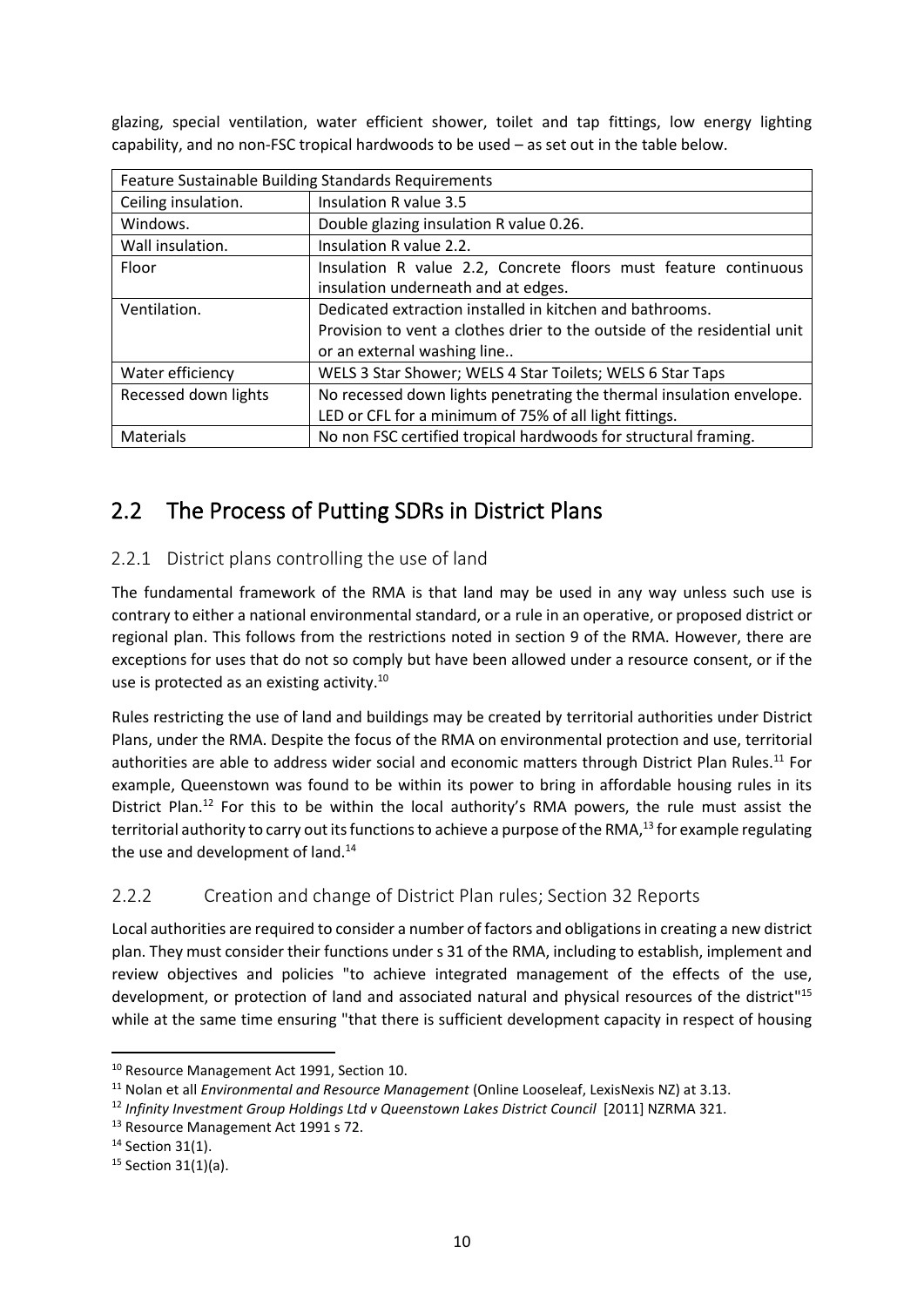and business land to meet the expected demands of the district".<sup>16</sup> When proposing a new district plan, local authorities must prepare and publish an evaluation report in accordance with s 32 of the RMA. "The purpose of s 32 is to provide a check on the necessity for including policies and rules in a plan, to ensure that over-regulation does not occur, costs and benefits are considered, and that the controls are justified."<sup>17</sup>

The s 32 report process requires a rigorous analysis of the appropriateness of the objectives of the proposal, and of the appropriateness of the specific provisions that are aimed at achieving these objectives. Under s 32(1), this report must:

(a) examine the extent to which the objectives of the proposal being evaluated are the most appropriate way to achieve the purpose of this Act; and

(b) examine whether the provisions in the proposal are the most appropriate way to achieve the objectives by—

(i) identifying other reasonably practicable options for achieving the objectives; and

(ii) assessing the efficiency and effectiveness of the provisions in achieving the objectives; and

(iii) summarising the reasons for deciding on the provisions; and

(c) contain a level of detail that corresponds to the scale and significance of the environmental, economic, social, and cultural effects that are anticipated from the implementation of the proposal.

Furthermore, there are significant requirements to "identify and assess the benefits and costs of the environmental, economic, social, and cultural effects that are anticipated from the implementation of the provisions, including the opportunities for economic growth that are anticipated to be provided or reduced; and employment that are anticipated to be provided or reduced" (s 32(2)(a)), and to provide a quantitative analysis of their extent if possible (s 32(2)(b)). Where the s 32 report has failed to properly make the required assessment, the proposed rules may be disallowed.<sup>18</sup>

#### 2.2.3 The PAUP – a unique process

The Auckland Council was established as a territorial authority in 2010, after a major amalgamation of local government in the region.<sup>19</sup> Its priority was then to create a Unitary Plan to replace the prior plans in place in the separate territorial authorities.<sup>20</sup> This Plan process included an extraordinary aspect: there was a request for the Government to put in place a special process to expedite the new Unitary Plan, including an Independent Hearings Panel (the Panel).<sup>21</sup> The Panel made recommendations, which the Council was not bound to give effect to.<sup>22</sup>

<sup>16</sup> Section s 31(1)(aa).

<sup>&</sup>lt;sup>17</sup> Environmental and Resource Management Law Online [3.84]. The nature of a s 32 report is usefully set out in the Harrison Grierson and NZIER report on the s 32 Report for the PAUP Harrison Grierson and NZIER *Section 32 RMA report of the Auckland Unitary Plan Audit* report to the Ministry for the Environment (November 2013) <sup>18</sup> *Independent Māori Statutory Board v Auckland Council* [2017] NZHC 356; [2017] NZRMA 195 at [98]

<sup>19</sup> Local Government (Auckland Council) Act 2009 Sections 6 and 2(1).

<sup>20</sup> The background to the Auckland Unitary Plan is set out clearly in *Albany North Landowners v Auckland Council* [\[2017\] NZHC 138](https://forms.justice.govt.nz/search/Documents/pdf/jdo/1c/alfresco/service/api/node/content/workspace/SpacesStore/b08eae55-78e0-4c70-af35-c0c641ca65ea/b08eae55-78e0-4c70-af35-c0c641ca65ea.pdf) at [10]-[33].

<sup>&</sup>lt;sup>21</sup> Local Government (Auckland Transitional Provisions) Act 2010, ss 123, 136 and 164.

<sup>&</sup>lt;sup>22</sup> Local Government (Auckland Transitional Provisions) Act 2010, s 148.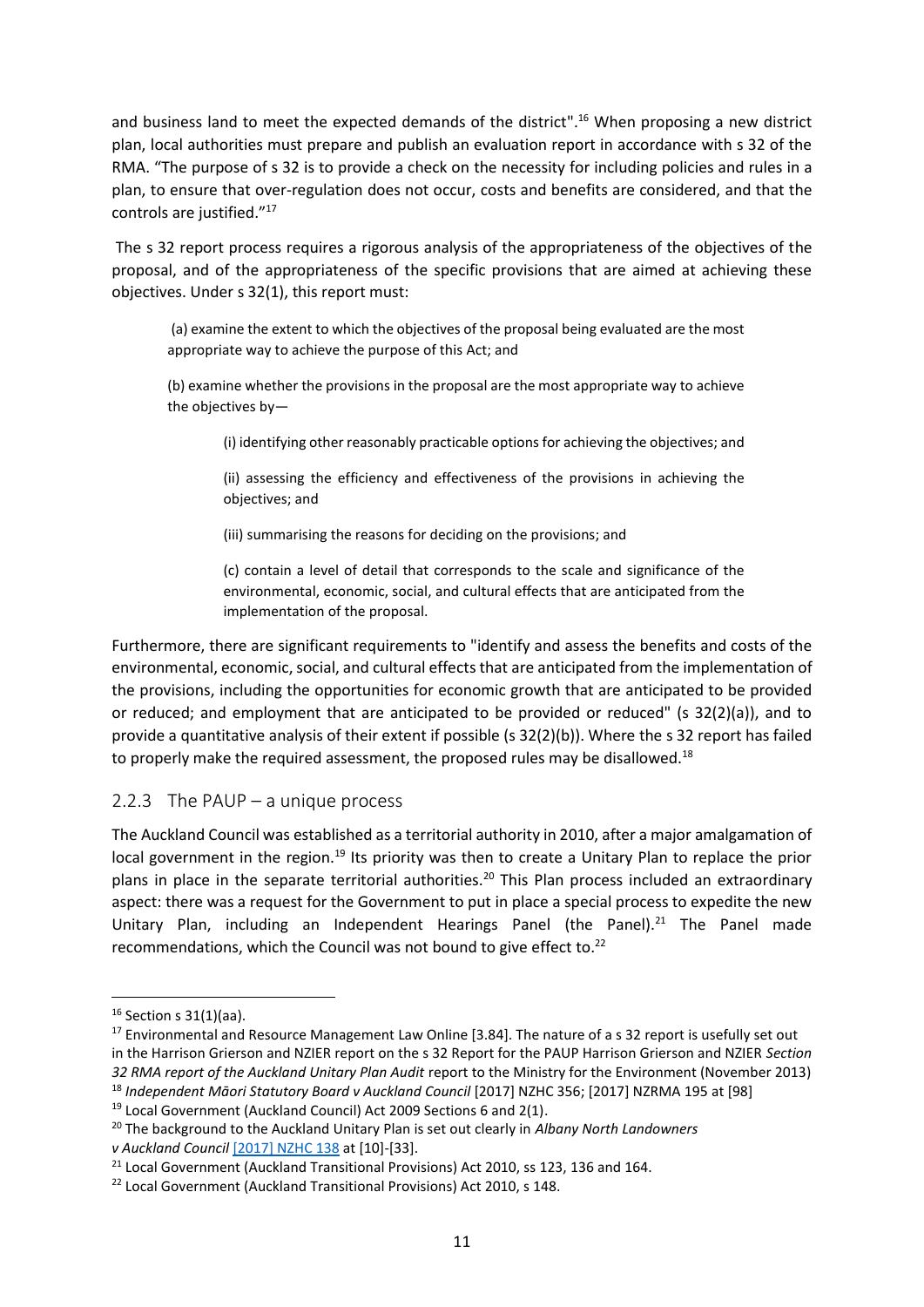The PAUP process and arguments provides useful evidence for the policy and legal analysis of whether SDRs can be created by local authorities. It is an example where the territorial authority proposed mandatory SDRs, provided s 32 evaluations that justified them, and then argued for the proposals in depth in a detailed and adversarial way against objections put forward by many submitters before IHP. Despite the SDRs not ultimately becoming part of the final Unitary Plan as mandatory requirements, the legal question was thoroughly aired.

#### 2.2.4 The Auckland Council's s 32 Report

In relation to the proposed SDR, the s 32 analysis ran to 19 pages. The subject matter of the rules was identified as "sustainable design provisions" relating to "the council's response to climate change and the outcome of a quality and sustainable built environment".<sup>23</sup> The report justified objectives and rules that included SDRs that would apply to all new development containing five or more dwellings and office and industrial buildings over 5000m<sup>2</sup>.<sup>24</sup>

The Report identified two resource management issues that the proposed SDR aimed to address. The first related to the poor design and construction quality of homes being built in Auckland: $^{25}$ 

Poorly designed and constructed homes are inefficient to operate, create unhealthy living and working environments and therefore can negatively impact on the amenity of development and its surrounds. By improving the sustainability of new homes and commercial development, such buildings will be more comfortable and healthier to live in. Running costs are reduced therefore improving affordability and economic performance.

The other issue related to the environmental impact of new homes, particularly relating to their efficiency in energy and water use:

New development can create adverse environmental effects and contribute to the causes of climate change. By designing building to incorporate best practice sustainable design, such as the use of water efficiency devices or thermal insulation, the effects on the environment can be minimised. In particular, efficiencies in energy use can assist in reducing greenhouse gas emissions.

While these SDRs would cause higher build costs initially, these would eventually be offset by reduced energy and water usage, as well as the increased value of the building.<sup>26</sup>

The Report argues that current sustainability practices are insufficient to create a quality built environment in buildings, which would reduce environmental impacts in relation to energy use, carbon emission, waste volume, and water use.<sup>27</sup> These objectives are linked with Part 2 of the RMA, which seeks the "sustainable management and development of land and resources".<sup>28</sup> The Report argues that the performance of the built environment is "intrinsically linked to how natural and physical resources are managed and effects on the environment", because a sustainably designed and

<sup>&</sup>lt;sup>23</sup> Auckland Council 2.8 – Sustainable Design - section 32 evaluation for the Proposed Auckland Unitary Plan [https://www.aucklandcouncil.govt.nz/plans-projects-policies-reports-bylaws/our-plans-strategies/unitary](https://www.aucklandcouncil.govt.nz/plans-projects-policies-reports-bylaws/our-plans-strategies/unitary-plan/history-unitary-plan/documentssection32reportproposedaup/2-8-sustainable-design-v2-2013-09-17.pdf)[plan/history-unitary-plan/documentssection32reportproposedaup/2-8-sustainable-design-v2-2013-09-17.pdf](https://www.aucklandcouncil.govt.nz/plans-projects-policies-reports-bylaws/our-plans-strategies/unitary-plan/history-unitary-plan/documentssection32reportproposedaup/2-8-sustainable-design-v2-2013-09-17.pdf) at 2.

<sup>24</sup> At 2.

<sup>25</sup> At 3.

<sup>26</sup> At 10.

 $27$  At 6.

<sup>28</sup> At 6.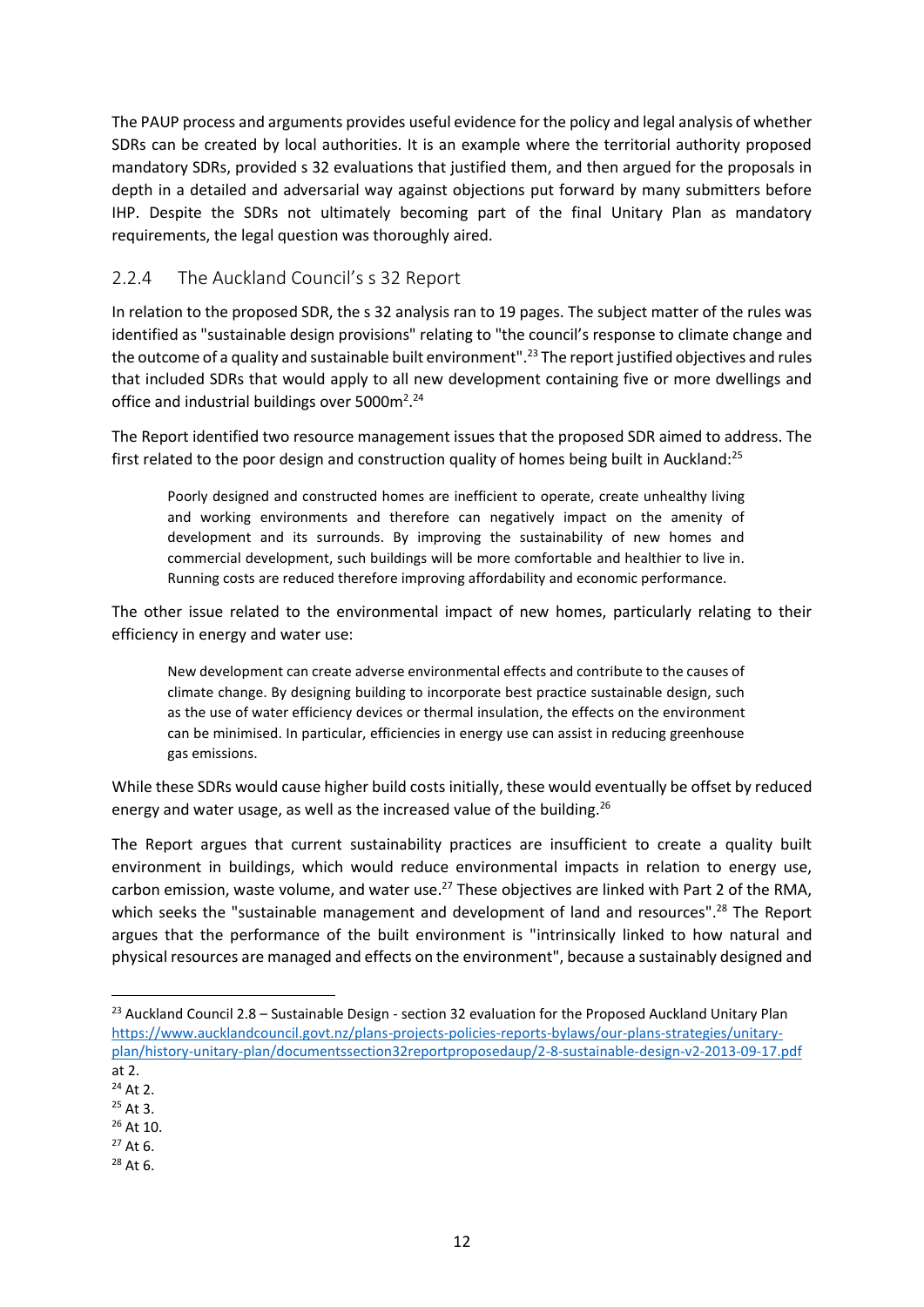constructed building will use less energy and water resources.<sup>29</sup> The Report therefore argues that the objective and the proposed SDR are consistent with sections 30 and 31 of the RMA.<sup>30</sup>

The Report also notes that its proposed SDR were developed with reference to international best practice examples of jurisdictions that have "specific planning regulations on sustainable design, many of which employ the use of an assessment tool" particularly those found in the UK, the US, and Australia. $31$  Further research was reported to have been undertaken into whether the use of sustainable design planning rules and an assessment tool were the most efficient way of meeting the sustainability objectives of the Auckland Plan, including the cost-benefit analysis.<sup>32</sup> This included a comparison with the Council creating its own development rules or assessment tool from scratch, or taking a non-mandatory ("non-regulatory") approach through education.<sup>33</sup>

The costs and benefits of the proposed SDR were quantified by modelling the requirements for property developments and gaining advice from quantity surveyors.<sup>34</sup> The Homestar 6-star standard proposed was estimated to increase the capital costs of an industry standard 3 bedroom house by around \$6,500 or 2.2%.<sup>35</sup> This was offset by 50% energy savings and 40% water savings that paid back this cost in 5.5 years.<sup>36</sup> This payback time was compared with 2.5 years for 5-star rated buildings, and 10 years for 7-star buildings. These savings would also continue over the life of the building and contributing to lower environmental effects.<sup>37</sup> Further, the Report identified similar economic benefits for office buildings, as well as increases in asset value and rental returns.<sup>38</sup> In addition, sustainable buildings had non-economic benefits to people's "quality of life, health, and well-being", with the Report identifying a cost-benefit ratio of 1 to 2.<sup>39</sup>

The Homestar assessment tool was said to be a "very simple and consistent framework" for sustainable design that avoids "extensive and complex list of rules covering all aspects of a building's design".<sup>40</sup> The s 32 Report noted that the Homestar standard awarded credits: "to design features that cover multiple aspects to sustainable design (water, waste energy etc), thereby giving a holistic and integrated assessment of a building. There is an inherent flexibility in the tools whereby the developer has ability to decide what sustainable design features are used."<sup>41</sup> Furthermore, the tool's standards have minimal subjectivity or discretion in determining whether they are met. $42$ 

Dealing with 'effectiveness', the Report claims that research work undertaken by the Council has shown "a 50 per cent reduction in energy use could be expected with minimal upfront cost". $43$ 

<sup>29</sup> At 6. <sup>30</sup> At 7. <sup>31</sup> At 5. <sup>32</sup> At 5. <sup>33</sup> At 15-16. <sup>34</sup> At 12. <sup>35</sup> At 12. <sup>36</sup> At 12. <sup>37</sup> At 12-15. <sup>38</sup> At 13. <sup>39</sup> At 14. <sup>40</sup> At 10. <sup>41</sup> At 2. <sup>42</sup> At 11. <sup>43</sup> At 7.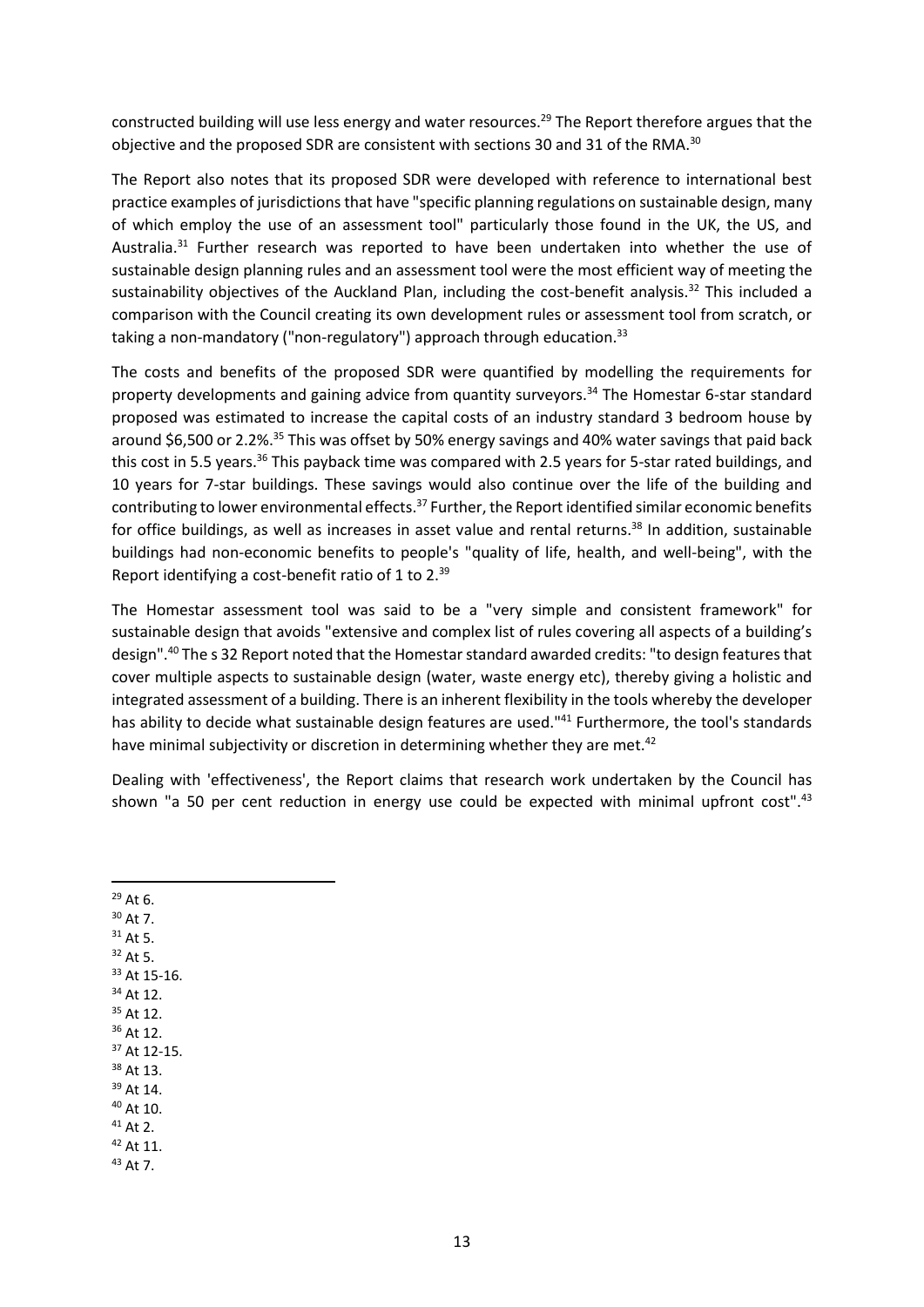Whether these savings were actually achieved would be evaluated once developments are completed and occupied, likely on a two-yearly basis.<sup>44</sup>

Consultations on the proposed SDR were said to have been thorough, although these were not described in a way that is clear to a layperson.<sup>45</sup> The draft rules were presented to a Political Working Party, elected members, the Auckland Plan Committee and Chairs of Local Boards.<sup>46</sup>

The section 32 Report also directly addressed the interaction of the proposed SDRs and the building performance requirements of the Building Code, under the Building Act. Its position was essentially that the SDRs are largely different kinds of building quality requirement, and are put in place for a different purpose, under the RMA: $47$ 

The Building Act is aimed more at addressing health and safety rather than environmental performance (with the exception of the insulation standards) of new buildings. A breakdown of the Building Act and comparison with Homestar and Greenstar tools reveal that tools address aspects of a building's design which relates directly to environmental performance (inclusive of economic and social performance) and therefore do no conflict with requirements of the Building Act which relate to the health and safety aspects of a building's construction. Although more onerous in certain aspects, such as thermal performance, the purpose of these provisions can be directly linked to the purpose of the RMA.

The outcomes sought by this method are clearly aimed at ensuring that new buildings of a medium to large-scale minimise environmental effects and maximise social and economic efficiencies. Therefore it is addressing a different purpose than the requirements of the Act.

<span id="page-17-0"></span>Although it ultimately removed the SDR from the PAUP, the Council continued to propose their inclusion during the Independent Panel Hearings. Its closing statement emphasised the Council's belief that the cost-benefit analysis was robust, and that a prescriptive regulatory approach was needed.<sup>48</sup> This was supported by the Council's expert witness<sup>49</sup> and its former Principal Planner.<sup>50</sup> The latter emphasised that "many of the design aspects that the Homestar tool assesses are absent in their entirety from the Building Code."<sup>51</sup>

<sup>44</sup> At 8.

 $45$  At 5.

<sup>46</sup> At 5.

<sup>47</sup> At 11.

<sup>48</sup> Closing Remarks on Behalf of Auckland Council in Relation to Topic 077 Sustainable Design

Proposed Auckland Unitary Plan Sections C7.7 and H6.4 [https://hearings.aupihp.govt.nz/online-](https://hearings.aupihp.govt.nz/online-services/new/files/bXvFwu0MrjO8epC078s320b85kJGVd5dAGsZVUoSwCbX%20/)

[services/new/files/bXvFwu0MrjO8epC078s320b85kJGVd5dAGsZVUoSwCbX //](https://hearings.aupihp.govt.nz/online-services/new/files/bXvFwu0MrjO8epC078s320b85kJGVd5dAGsZVUoSwCbX%20/) ['Auckland Council Sustainable Design – Closing statement']. See also [https://hearings.aupihp.govt.nz/online-](https://hearings.aupihp.govt.nz/online-services/new/files/2QG0jZmSqVlVuyBnOXOV3jyzXQ9jtkVtYUl5N0HT8i2Q)

[services/new/files/2QG0jZmSqVlVuyBnOXOV3jyzXQ9jtkVtYUl5N0HT8i2Q](https://hearings.aupihp.govt.nz/online-services/new/files/2QG0jZmSqVlVuyBnOXOV3jyzXQ9jtkVtYUl5N0HT8i2Q) and Summary Statement of Timothy Robinson on Behalf of Auckland Council, Chapters C7.7 and H6.4 (Sustainable Design) 1 September 2015 [https://hearings.aupihp.govt.nz/online-](https://hearings.aupihp.govt.nz/online-services/new/files/z2cr8tIwPqN7QvVX9DNB1mZVYjlXP1UP0itw6bWguz2c)

[services/new/files/z2cr8tIwPqN7QvVX9DNB1mZVYjlXP1UP0itw6bWguz2c](https://hearings.aupihp.govt.nz/online-services/new/files/z2cr8tIwPqN7QvVX9DNB1mZVYjlXP1UP0itw6bWguz2c)

<sup>49</sup> Statement of Evidence of Timothy Robinson on Behalf of Auckland Council (Sustainable Design) 27 July 2015 [https://hearings.aupihp.govt.nz/online-](https://hearings.aupihp.govt.nz/online-services/new/files/CezLWfGhz7FMTY3lKkmZGCvyxhppcHhiEloma8E2kELC)

[services/new/files/CezLWfGhz7FMTY3lKkmZGCvyxhppcHhiEloma8E2kELC](https://hearings.aupihp.govt.nz/online-services/new/files/CezLWfGhz7FMTY3lKkmZGCvyxhppcHhiEloma8E2kELC)

<sup>50</sup> Statement of Evidence of Anthony Horton on Behalf of Auckland Council, Chapters C7.7 and H6.4 (Planning -Sustainable Design) 27 July 2015 [https://hearings.aupihp.govt.nz/online-](https://hearings.aupihp.govt.nz/online-services/new/files/OIX5kP3C62QDvTnvejpuZlQNWlIOqEGzDaEZE0oxOIX5)

[services/new/files/OIX5kP3C62QDvTnvejpuZlQNWlIOqEGzDaEZE0oxOIX5](https://hearings.aupihp.govt.nz/online-services/new/files/OIX5kP3C62QDvTnvejpuZlQNWlIOqEGzDaEZE0oxOIX5) ['Statement of Evidence - Horton'] <sup>51</sup> At [7.13].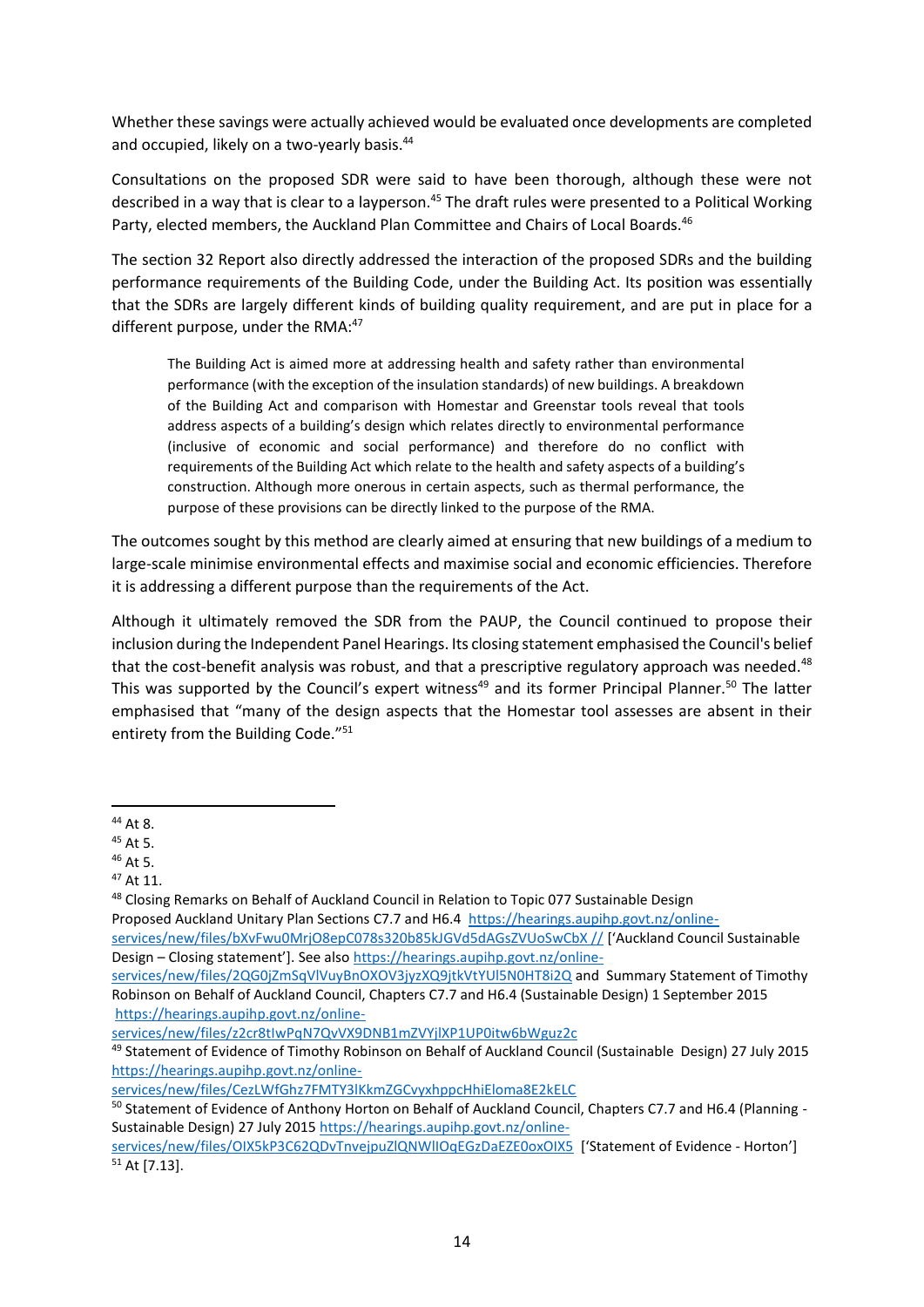#### 2.2.5 The Independent Hearings Panel

The Panel hearings were the main chance for the policy rationales for the PAUP, including the SDRs contained in the Sustainable Design proposals, to be discussed. Significantly, it was also the forum for sustained legal argument about the legality of SDRs, within the general context of the legal relationship between the Building Act and Code and territorial authority planning power under the RMA.

In contrast with the Council's position, many submitters argued that the sustainable design rules should be deleted from the PAUP. Significantly, this included the evidence of Mr Bruce Klein, on behalf of the Ministry of Business, Innovation and Employment.<sup>52</sup> Although noting that MBIE supported the Homestar initiative,<sup>53</sup> Mr Klein stated that MBIE had "grave concerns around the provisions in the proposed Auckland Unitary Plan which make compliance with Homestar level 6 mandatory."<sup>54</sup> This was because he characterised the Council's cost/benefit analysis as inadequate – "significant overestimation of benefits and an under estimation of costs" as well as the exclusion of some costs. 55

Mr Klein further argued that because the SDRs would be building requirements going beyond the Building Code, they were contrary to the Act.<sup>56</sup> He noted that the Code was a uniform minimum performance-based standard for new buildings that represented a governmental choice to "move away from a prescriptive system which was seen as overly complex (particularly because each Council applied different standards) and stifling progress in building design, materials and techniques."<sup>57</sup> To have the Auckland Council put in place SDRs would be a return to the old approach:<sup>58</sup>

One of the reasons the national performance based Building Code was introduced was to avoid having different prescriptive building standards for each Council. … Using the proposed Auckland Unitary Plan will re-introduce another layer of regional building standards on top of Building Act requirements. It may open the door for widely disparate variations to occur between regions without central oversight to ensure reasoned modifications.

Mr Klein therefore characterised the SDRs as "incompatible with the Government's objectives to reduce red-tape and compliance costs that increase the cost of housing."<sup>59</sup> He also noted the legal issue that the Act states, that "no one is required to comply with performance criteria additional to or more restrictive than the performance criteria contained in the Building Code, unless there is an express provision to the contrary in any Act."<sup>60</sup>

In its closing remarks before the Panel hearing, the Council submitted that at the mid-to-low end of the market, sustainable design requirements are necessary to ensure that dwellings are built according to sustainable design principles.<sup>61</sup> Although there was an increase in new dwellings being constructed according to Homestar standards, this was largely because the Council's notified

[services/new/files/Winfr8YMorLgE9TW6U3mZuMnrkRiGEFkhzfuuCNYyWin](https://hearings.aupihp.govt.nz/online-services/new/files/Winfr8YMorLgE9TW6U3mZuMnrkRiGEFkhzfuuCNYyWin) ['Statement of Evidence - Klein']. <sup>53</sup> At [4.2].

<sup>52</sup> Statement of Evidence of Bruce Trevor Klein on Behalf of The Ministry of Business, Innovation and Employment (Submitter No. 6319) 11 August 2015 [https://hearings.aupihp.govt.nz/online-](https://hearings.aupihp.govt.nz/online-services/new/files/Winfr8YMorLgE9TW6U3mZuMnrkRiGEFkhzfuuCNYyWin)

<sup>54</sup> At [4.2].

<sup>55</sup> At [6.2]-[6.3].

<sup>56</sup> At [4.8].

<sup>57</sup> At [5.4].

<sup>58</sup> At [8.4](b).

<sup>59</sup> At [6.5].

<sup>60</sup> At [8.1].

<sup>61</sup> Auckland Council Sustainable Design – Closing statement, above n [48,](#page-17-0) at [2.1]-[2.8].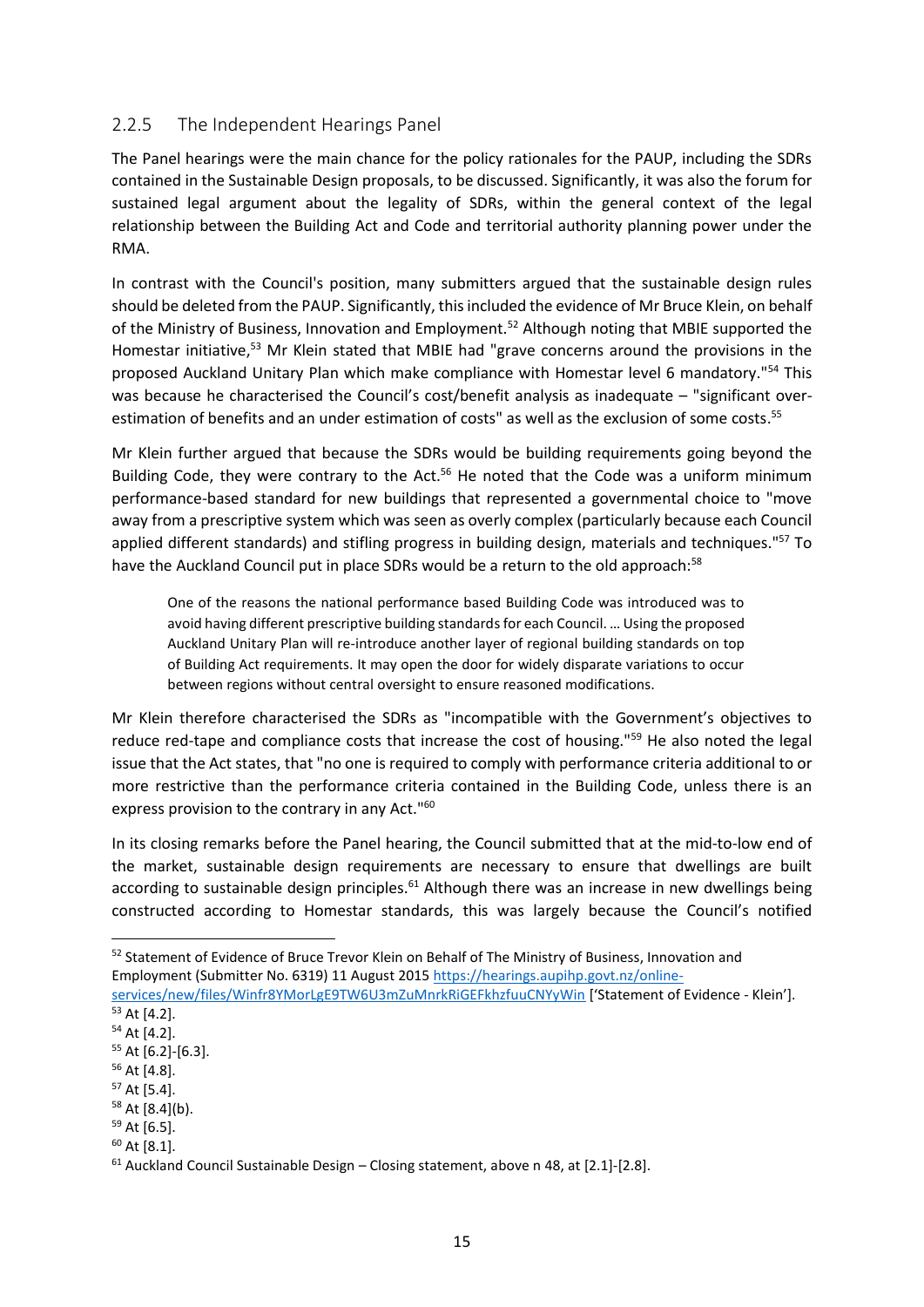sustainable design rules were operational in Special Housing Areas, where 40% of these compliant houses were located.<sup>62</sup> The Council also reaffirmed its belief that the SDR were justified on a cost/benefit analysis, observing that many submitters to the hearing including the Auckland Regional Public Health Service and the expert witnesses of Fletcher Building and Housing New Zealand, supported this view.<sup>63</sup> It also reiterated its view that the SDR "achieve the statutory criteria of the RMA and do not raise jurisdictional issues under the Building Act 2004".<sup>64</sup>

<span id="page-19-0"></span>This latter position was argued fully in the Council's legal submissions, written by national law firm Simpson Grierson.<sup>65</sup> This legal argument is set out below in the substantive legal analysis.

The Panel ultimately recommended that the Sustainable Development rules should be deleted.<sup>66</sup> This recommendation was primarily due to the Panel's view that the Council was legally unable to put in place such rules that regulated building performance. The Panel did not undertake any significant analysis of the SDRs' policy desirability, although the it did state that "The Council has a range of nonregulatory mechanisms and other methods available which could be used to promote the adoption of the tools without making that a mandatory requirement under the Unitary Plan."<sup>67</sup>

### 2.3 The Legality of SDRs in District Plans

#### 2.3.1 The key legal issue

As noted above, the major issue for any proposed amendment to District Plans, that would put in place sustainable design requirements for new buildings, is the legal risk that such requirements are not legally valid. This risk arises due to the Building Act, which has a general purpose of prescribing (through the Code) the standards which building work must meet.<sup>68</sup> In the setting of building performance standards, the Act specifies four aims:<sup>69</sup>

- (i) people who use buildings can do so safely and without endangering their health; and
- (ii) buildings have attributes that contribute appropriately to the health, physical independence, and well-being of the people who use them; and
- (iii) people who use a building can escape from the building if it is on fire; and
- (iv) buildings are designed, constructed, and able to be used in ways that promote sustainable development.

The Act also contains a provision stating that a person who carries out building work is not required to achieve performance criteria additional to, or more restrictive than, those specified in the Code.<sup>70</sup> In full, s 18 states:

 $62$  At [2.7].

<sup>63</sup> At [3.1]-[3.3].

<sup>64</sup> At [7.2].

<sup>&</sup>lt;sup>65</sup> Legal Submissions on Behalf of Auckland Council in Relation to Topic 077 Sustainable Design

Proposed Auckland Unitary Plan Sections C7.7 and H6.4 [https://hearings.aupihp.govt.nz/online](https://hearings.aupihp.govt.nz/online-services/new/files/V6KZlU2XU10p0Ncq5hUyHcr2VqDGZZDd3wIjr9JR4AV6)[services/new/files/V6KZlU2XU10p0Ncq5hUyHcr2VqDGZZDd3wIjr9JR4AV6](https://hearings.aupihp.govt.nz/online-services/new/files/V6KZlU2XU10p0Ncq5hUyHcr2VqDGZZDd3wIjr9JR4AV6) ['Auckland Council Main Legal Submissions'].

<sup>&</sup>lt;sup>66</sup> IHP Report to AC Topic 077 Sustainable Design 2016-07-22 [https://www.aucklandcouncil.govt.nz/plans](https://www.aucklandcouncil.govt.nz/plans-projects-policies-reports-bylaws/our-plans-strategies/unitary-plan/history-unitary-plan/ihp-designations-reports-recommendations/Documents/ihp077sustainabledesign.pdf)[projects-policies-reports-bylaws/our-plans-strategies/unitary-plan/history-unitary-plan/ihp-designations](https://www.aucklandcouncil.govt.nz/plans-projects-policies-reports-bylaws/our-plans-strategies/unitary-plan/history-unitary-plan/ihp-designations-reports-recommendations/Documents/ihp077sustainabledesign.pdf)[reports-recommendations/Documents/ihp077sustainabledesign.pdf](https://www.aucklandcouncil.govt.nz/plans-projects-policies-reports-bylaws/our-plans-strategies/unitary-plan/history-unitary-plan/ihp-designations-reports-recommendations/Documents/ihp077sustainabledesign.pdf) ['IHP SDR Recommendation'] at 2.

<sup>67</sup> IHP SDR Recommendation at 6.

<sup>&</sup>lt;sup>68</sup> Section 3.

<sup>&</sup>lt;sup>69</sup> Section 3(a).

<sup>70</sup> Section 18(1).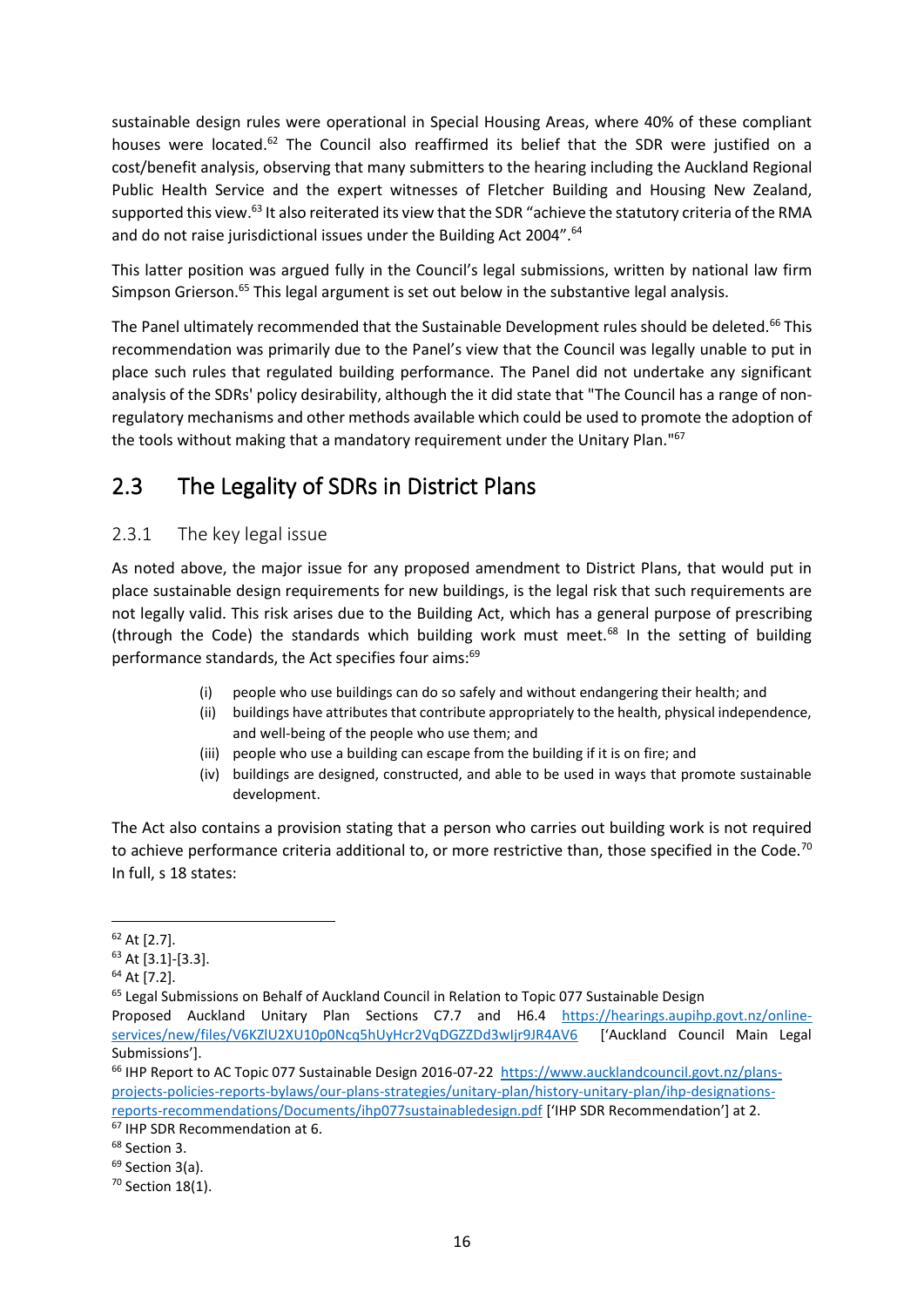#### **18 Building work not required to achieve performance criteria additional to or more restrictive than building code**

(1) A person who carries out any building work is not required by this Act to-

(a) achieve performance criteria that are additional to, or more restrictive than, the performance criteria prescribed in the building code in relation to that building work; or

(b) take any action in respect of that building work if it complies with the building code.

(2) Subsection (1) is subject to any express provision to the contrary in any Act.

The legal analysis of s 18 and the general relationship between the Building Act and the RMA – henceforth, the "BA/RMA" relationship – is reasonably complex, as the legislation is not clear and there are few judicial decisions that have interpreted these Acts and come to conclusions about this relationship. The main judicial interpretation of the section, *Christchurch International Airport Ltd v Christchurch City Council ('CIAL v CCC')*,<sup>71</sup> is fairly permissive of territorial authorities having the power to put in place building performance requirements additional to those found in the Act, so long as they are put in place for a resource management purpose. This decision was made in 1997, on the basis of a slightly differently worded version of s 18 in the previous Act (1991), by a strong High Court (two judges, including Tipping J, later a Justice of the NZ Supreme Court). However, although the reasoning in *CIAL v CCC* is quite clear in favouring a permissive approach, it is often interpreted as only allowing territorial authorities to put in place building performance requirements in areas that the Code does not already regulate with such requirements.

The unsettled nature of the law in this area is reflected in the legal arguments made during the development of the PAUP. Many submissions made to the IHP considered how the BA/RMA relationship affected the proposed SDR. On 8 October 2015, after receiving initial evidence and legal submissions on the sustainable design rules, the Panel issued a Direction asking for views of parties on the relationship between the RMA and the Building Act.<sup>72</sup> The Direction asked what it termed the 'jurisdiction' question: "Can the PAUP include a rule requiring building work to be undertaken to a standard higher than that required by the Code"?<sup>73</sup> The Panel identified that "Section 18 BA limits the extent to which other regulatory provisions can affect building work, so there may be a jurisdictional bar to such rules in the PAUP".<sup>74</sup> If that question was answered in the affirmative, the Panel asked a further question: "Where the PAUP seeks to impose a higher standard, are there limits on the nature of such a rule or the extent to which such a rule can exceed building code standards?"<sup>75</sup> A further question was not about the legal validity of such rules, but was instead the policy question of whether it is appropriate for the PAUP to impose higher building performance standards than the Code.<sup>76</sup>

The main submissions on this 'jurisdiction' or legal issue came from the Auckland Council and major institutions with a stake in the PAUP, such as Housing New Zealand Corporation (HNZ), Carter Holt

<sup>&</sup>lt;sup>71</sup> Christchurch International Airport Ltd v Christchurch City Council [1997] 1 NZLR 573 (HC).

<sup>72</sup> Direction of the Independent Hearings Panel of 8 October 2015 [https://hearings.aupihp.govt.nz/online](https://hearings.aupihp.govt.nz/online-services/new/files/Ob6wEito3Sk39XTcXElMzuSmulNXQZluCMJpMzP28uOb)[services/new/files/Ob6wEito3Sk39XTcXElMzuSmulNXQZluCMJpMzP28uOb](https://hearings.aupihp.govt.nz/online-services/new/files/Ob6wEito3Sk39XTcXElMzuSmulNXQZluCMJpMzP28uOb) ['IHP Direction']

<sup>73</sup> At [2].

<sup>74</sup> At [4].  $75$  At [3].

<sup>76</sup> At [3].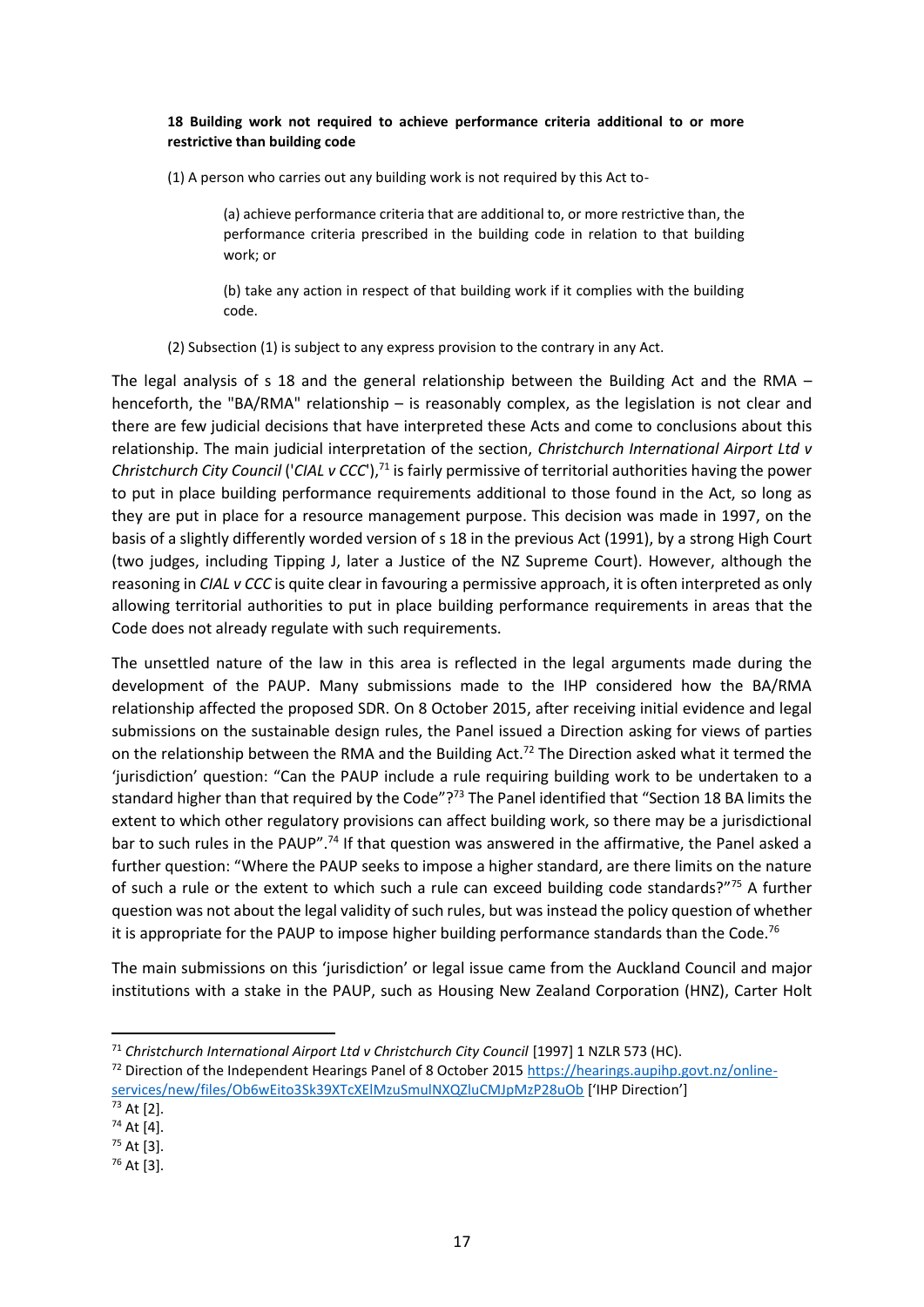<span id="page-21-0"></span>Harvey, Ryman Healthcare Limited and Todd Property Group.<sup>77</sup> These legal submissions provide the key arguments relating to the BA/RMA relationship that would likely be raised in any legal justification or challenge to sustainable design rules in a District Plan, and they therefore affect perceptions of legal risk held by local authorities.

#### 2.3.2 The Position in the IHP's Direction

After setting out the purposes of the RMA and the Building Act, the Panel observed that although the purpose of the RMA is wide enough to "encompass" measures relating to the purpose of the Act, so that "RMA rules could arguably therefore supervene in the field of the BC and extend control over building work", s 18 of the Act places limits on RMA measures.<sup>78</sup>

The Panel noted the arguments from the Council outlined above, but argued strongly against them. It was concerned that if councils could put in place building performance criteria directed at achieving RMA purposes, this would render s 18 ineffective in relation to the RMA, which it said to be contrary to "orthodox jurisprudence" concerning the binding force of acts:<sup>79</sup>

That would mean that s18 BA would have no effect at all on the RMA. That interpretation would therefore nullify (at least in relation to the RMA) the general provision in s18(1) and render pointless the requirement for specificity in s18(2). In orthodox jurisprudence, a decision of a Court cannot overrule or nullify an Act of Parliament.

Such a categorical statement that the Council's legal analysis would have a court nullify an Act of Parliament is hyperbolic, because there is a plausible interpretation of the Building Act itself that accords with the Council's interpretation of *CIAL v CCC*. Of course, this was not the interpretation of that case given by the Panel's Direction, which argued that *CIAL v CCC* decided that it is only in respect of areas that the Code does not cover building performance requirements that local authorities may make District Plan rules to achieve RMA purposes:<sup>80</sup>

the RMA can address the control of effects of activities (including building work which will be used for such activities) that may or may not occur in certain locations, or may address the control of effects where the BC does not regulate building work for that purpose, but cannot duplicate or exceed any BC controls on building work itself.

This approach was further supported by referring to the fact that *CIAL v CCC* and earlier case law including was decided under the previous Building Act, which had a narrower purpose provision and focussed on the structural performance of buildings, whereas the Act 2004 included wider purposes, including those relating to the promotion of sustainable development.<sup>81</sup>

Against this legal background, the Panel characterised the proposed SDR as resulting in requirements that control the "effects on the person undertaking the activity and those who were on the same site, rather than dealing with the effects of that activity on other people or sites, or the environment generally".<sup>82</sup> This led the Panel to identify a distinction between the RMA as "properly concerned with

<sup>77</sup> Relationship between the Resource Management Act 1991 and the Building Act 2004 - Legal Submissions <https://hearings.aupihp.govt.nz/online-services/new/files/5UXKdfYpXbluojWJ2cr7ITsGZgXaUXHTYldLPlQla4y5> (This is a collated set of legal submissions in response to the IHP Direction) ['RMA/BA Legal Submissions']. <sup>78</sup> IHP Direction at [10].

<sup>79</sup> At [13].

<sup>80</sup> At [13]-[14].

 $81$  At [15].

<sup>82</sup> At [16].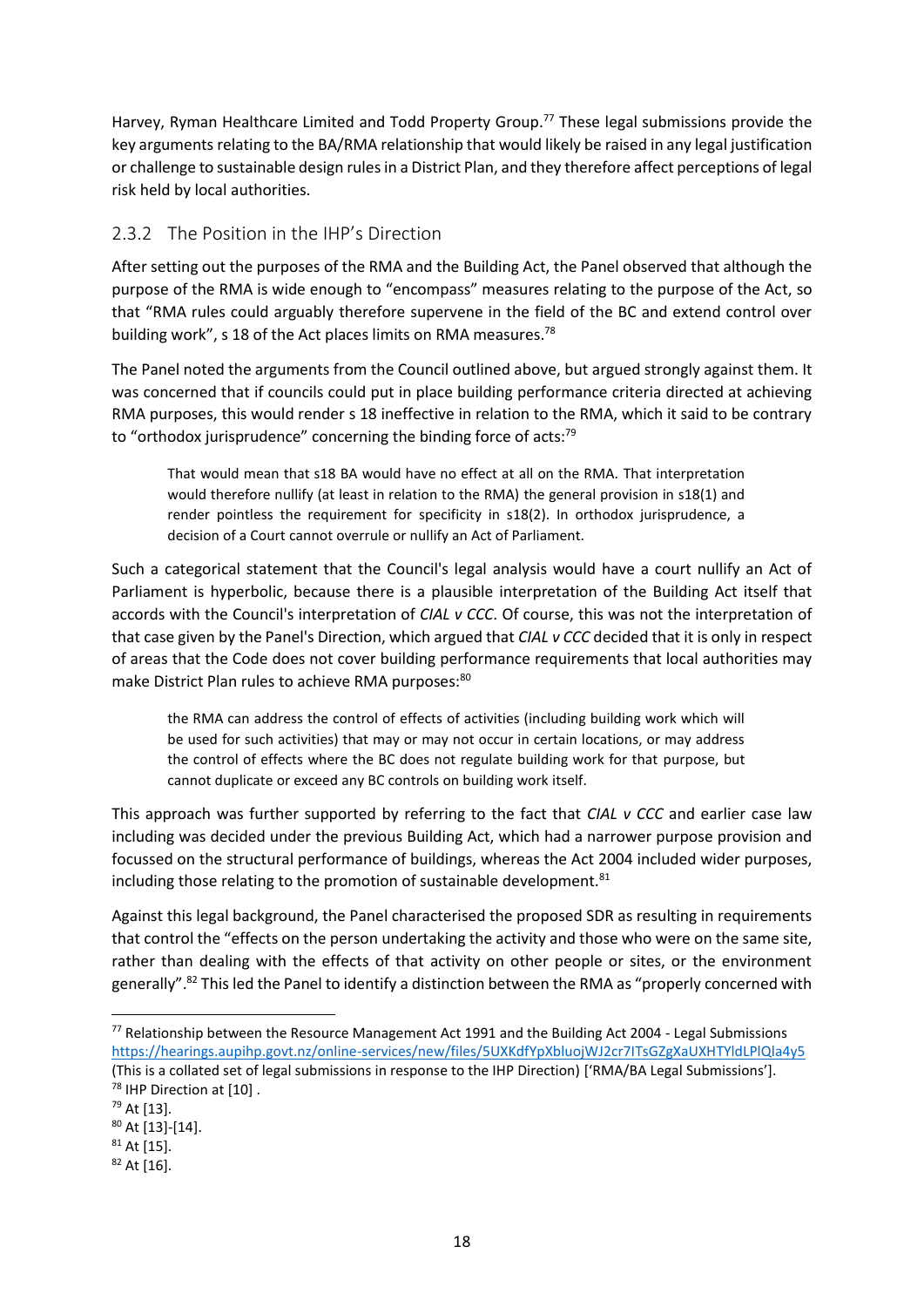area-wide controls on development (which may consequentially limit the construction of buildings for certain types of development)" as compared with the Act that is "concerned with building work in respect of a specific building."83 In summary, the Panel stated:84

a fundamental basis for identifying the distinction between RMA controls and BA controls seems to be that the RMA provides for, and the Plan should be focussed on, controls on the use and development of sites within areas (usually identified by zones, precincts or overlays) in order to control the effects of such use or development on the environment while the BA provides for how building work should be undertaken within the scope of the BC.

The Panel reiterated its interpretation of the law as meaning that to be consistent with s 18 BA and therefore valid, District Plan requirements relating to buildings must relate to "matters which are not already addressed by the Code and are not covered within the purposes of the Act."85 Thus:86

in relation to individual buildings on existing sites, the Panel's preliminary view is that the design and construction of such buildings should be controlled by the BA and the BC and not by the Plan. The focus of the RMA is on dealing with the effects of a person's activity on other people and the surrounding environment and not on that person and their own site. On a fundamental level, the Plan should not extend to regulating on-site activities, which have no external effects.

This interpretation would significantly limit territorial authorities' ability to impose mandatory SDRs under the RMA.

#### 2.3.3 Main Legal Arguments for the validity of RMA-based SDRs

It is evident, since they initially proposed the SDRs in the notified PAUP and defended them at the Panel hearings, that the Council believed that their proposed rules would not have been legally invalid or 'ultra vires' their rulemaking powers under the RMA. The relationship between the BA/BC and the RMA was discussed in relation to a number of areas in the PAUP, $^{87}$  and was the subject of a legal submission relating to the SDR.

In its SDR-specific legal submissions, the Council noted that the SDRs gave effect to sustainable design and energy efficiency objectives in the PAUP regional policy statement.<sup>88</sup> It responded to legal arguments given in submitters' evidence in chief that the Act meant that SDRs could not legally be put in the PAUP, noting that the RMA/BA legal relationship had been discussed in legal submissions on other topics.<sup>89</sup> The Council argued that:<sup>90</sup>

<sup>83</sup> At [17].

<sup>84</sup> At [24].

<sup>85</sup> At [26].

<sup>86</sup> At [27].

<sup>87</sup> See in particular Topic 022 Natural Hazards and Flooding and Topic 026 General – Closing remarks on behalf of Auckland Council relating to flooding at [2.10] to [2.31]. [https://hearings.aupihp.govt.nz/online](https://hearings.aupihp.govt.nz/online-services/new/files/WusZskpRMnEVcpv7xqS7TOUVnuCtkiuTMPAJjB6v0IWu)[services/new/files/WusZskpRMnEVcpv7xqS7TOUVnuCtkiuTMPAJjB6v0IWu](https://hearings.aupihp.govt.nz/online-services/new/files/WusZskpRMnEVcpv7xqS7TOUVnuCtkiuTMPAJjB6v0IWu) ['Auckland Council Topic 22 Closing Remarks']

<sup>88</sup> Auckland Council Main Legal Submissions, above [n 65,](#page-19-0) at [3.3].

<sup>89</sup> At [5.4]. The other legal submissions are found in the hearings relating to Topic 013: Section B2.2 A quality built environment; Topic 022 Natural Hazards and Flooding; and Topic 050 City Centre in relation to the City Centre zone development controls such as minimum dwelling size, daylight to dwellings, and ground floor and entrances at street frontage level. See<https://hearings.aupihp.govt.nz/> <sup>90</sup> At [5.7].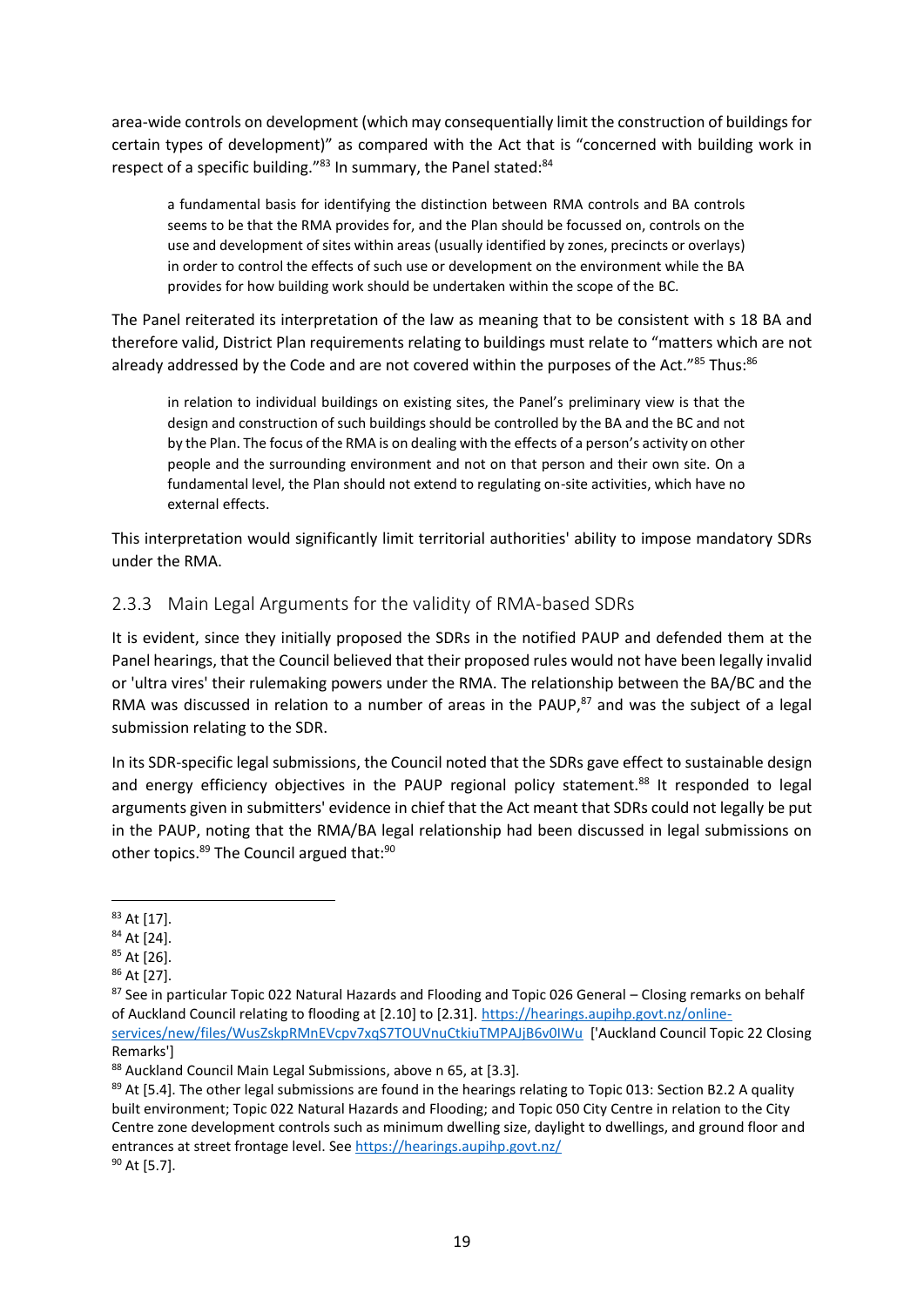There are two categories of exception to section 18. The first is the statutory exception set out in subsection (2) of section 18 that states subsection (1) is subject to any express provisions to the contrary in any Act. The second category of exception, established by case law, is where the additional or more restrictive performance criteria are imposed in a plan for a legitimate RMA purpose, rather than a Building Act purpose. / The Council's position is that to the extent that there is any overlap with matters addressed by the Building Code (see discussion below), the PAUP sustainable design rules in H6.4 are not contrary to section 18 of the BA04 as they fall into the second category of exception.

The Auckland Council identified *CIAL v CCC*<sup>91</sup> as the leading precedent on the interaction of the RMA and the BA/BC.<sup>92</sup> The legal issue in the case concerned whether the Christchurch City Council could legally impose a condition that required higher noise attenuation requirements on a resource consent for dwellings located near Christchurch airport. This depended on the interpretation of the equivalent provision of s 18 found in the BA 1991, s 7(2). The AC simply noted Chisolm J's statement in *CIAL v CCC*  that:<sup>93</sup>

<span id="page-23-0"></span>Section 7(2) will only prevent the exercise of powers under the Resource Management Act if the consent authority under that Act is attempting to impose building controls in respect of the physical structure of the building which are not attributable to the legitimate exercise of powers [under the Resource Management Act]

As the legal basis for these rules was challenged by the Panel's Direction, the AC provided further, more detailed legal submissions setting out arguments for their validity.<sup>94</sup> It identified the key issue as being whether s 18 prohibits the Council promulgating performance standards in the PAUP additional to or more restrictive than those found in the Code. Its legal argument was that there was no 'jurisdictional' reason against this,<sup>95</sup> based on an analysis of the legislation and the relevant case law. This legal analysis was also set out in the Council's main legal submission on the SDR.

The AC's further submission argued that the High Court's decision interpreted the Act and RMA as allowing rules prescribing such additional or more restrictive performance criteria where they "are imposed for a resource management purpose".<sup>96</sup> To support this interpretation, the submission set out a number of passages from the *CIAL v CCC* decision. In the first, Tipping J argues that the Act (then through s 7(2), and now through s 18) does not place a "total embargo" on any other performance standard, because the Act has different purposes than the RMA and the council may prescribe additional performance standards under the RMA to achieve its purposes:<sup>97</sup>

the Building Act allows a council to control building work in the interests of ensuring the safety and integrity of the structure, whereas the Resource Management Act allows the council to impose controls from the point of view of the activity to be carried out within the

<sup>&</sup>lt;sup>91</sup> Christchurch International Airport Ltd v Christchurch City Council [1997] 1 NZLR 573 (HC).

<sup>92</sup> Auckland Council Main Legal Submissions at [5.8].

<sup>&</sup>lt;sup>93</sup> At [5.8].

<sup>94</sup> Relationship between the Resource Management Act 1991 and the Building Act 2004 - Legal Submissions 3 November 201[5 https://hearings.aupihp.govt.nz/online-](https://hearings.aupihp.govt.nz/online-services/new/files/5UXKdfYpXbluojWJ2cr7ITsGZgXaUXHTYldLPlQla4y5)

[services/new/files/5UXKdfYpXbluojWJ2cr7ITsGZgXaUXHTYldLPlQla4y5](https://hearings.aupihp.govt.nz/online-services/new/files/5UXKdfYpXbluojWJ2cr7ITsGZgXaUXHTYldLPlQla4y5) ['Auckland Council RMA/BA Direction Legal Submissions'].

<sup>95</sup> Auckland Council RMA/BA Direction Legal Submissions, above n [94](#page-23-0) at [3.2].

<sup>96</sup> Auckland Council RMA/BA Direction Legal Submissions, at [4.3].

<sup>97</sup> *CIAL v CCC* at 576.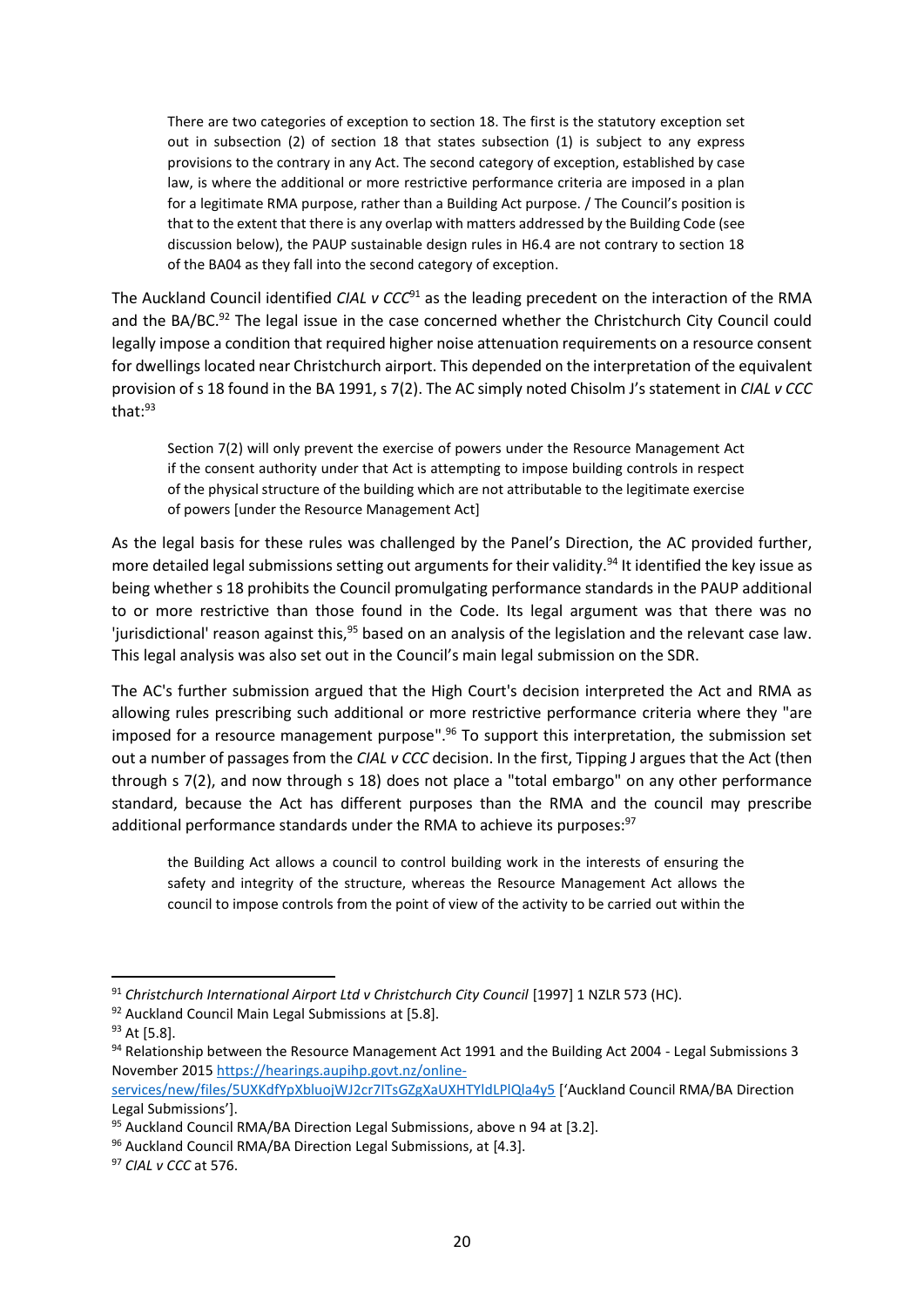structure and the effect of that activity on the environment and of the environment on that activity.

This led Tipping J to conclude that the council could impose structural requirements if they are "appropriate and necessary for resource management purposes", in which case "the fact the requirement could not be imposed under the Building Act does not vitiate it."<sup>98</sup> Therefore, although the Christchurch Council's requirement for enhanced noise attenuation for houses near the airport was a requirement that affected how dwellings were built, this was legitimate because the requirement was imposed as a condition of the particular use of the building; "It was a requirement imposed for the regulation of the activity within the proposed building."<sup>99</sup> Tipping J contrasted this resource management purpose with a requirement focused on any building work, and he found that the Council's requirement was only "incidentally and indirectly" a regulation of the undertaking of building work.<sup>100</sup> This argument was restated as follows: $101$ 

The Council was not prepared to allow the building, once built, to be occupied and used for residential purposes unless it had sufficient noise control insulation. Thus the council was not imposing the requirement on the relevant person in undertaking the building work but rather the requirement was imposed as a precondition to the use of the building for its permitted activity, ie residential occupation.

While the distinction referring to the Council's purpose for creating the requirement is compelling, one might take issue with the idea that the regulation of building work was indirect and incidental.

The Council's submission also set out a long quote from the decision of Chisolm J in *CIAL v CCC*, in which he agreed that the Act was concerned with regulating building work, but did not seek to limit regulation of the use of buildings under other legislation such as the RMA. This meant that s 7(2) was focussed on excluding other requirements only in the "narrow context" of building work as defined by the Act. Thus, "It was not part of the statutory intention that building controls concerning the use of buildings or controls arising from the management of natural and physical resources under the Resource Management Act should be circumscribed by the building code".<sup>102</sup>

On the basis of their interpretation of this key precedent, the Council submissions went on to forcefully contest the analysis found in the Panel Direction. It disagreed with the position that plans may include requirements constituting building performance criteria, only where the Code does not cover the effect that the requirement seeks to control.<sup>103</sup> As evident from its interpretation of the *CCC v CIAL* decision, this was not the Council's view on its 'jurisdiction' under the RMA to make such rules. Instead, it argued that "the key inquiry is whether the RMA regulation has a legitimate resource management purpose."<sup>104</sup>

In relation to the Panel's view of the wider purpose of the BA, which extends into sustainable development and therefore (on the Panel's analysis of the previous point), precludes territorial authorities making Plan rules in this area, the Council distinguished the purposes of the Act as "focussed on the performance of buildings from the perspective of the people who use them", as

- <sup>99</sup> At 579.
- <sup>100</sup> At 579.
- <sup>101</sup> At 579.
- <sup>102</sup> At 594.
- $103$  At [4.6].
- $104$  At [4.6].

<sup>98</sup> At 576.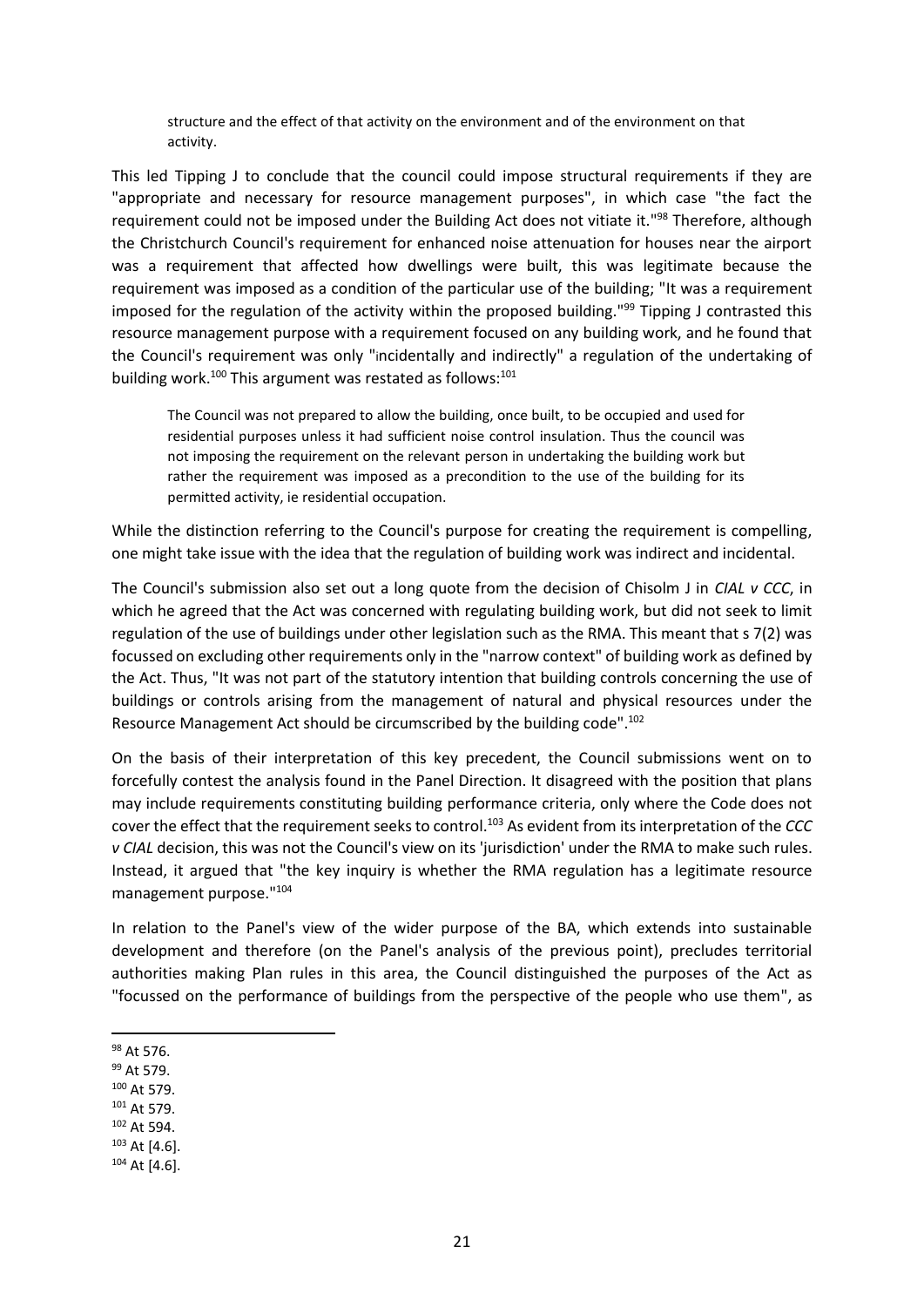compared with the broader RMA purpose of "sustainable management" of resources and the environment.<sup>105</sup>

In addition, the Council argued against the view that the Act meant to prevent any rule-making under other enactments that functionally ("indirectly" in Tipping J's terms) put in place building performance criteria for building work. This was based squarely on statutory interpretation, by pointing to the difference between s 7(2) of the BA 1991 and s 18 of the BA 2004. The latter states that, "A person who carries out any building work is not required by this Act to… achieve performance criteria that are additional to, or more restrictive than, the performance criteria prescribed in the building code in relation to that building work". This adds the words "by this Act", which are not found in s 7(2) of the BA 1991. The Council argued that this addition makes clear that s 18 is aimed at "limiting decisionmaking under the Act… [and] does not limit decision-making under other statutes".<sup>106</sup> Perhaps to preempt the argument that this makes s 18(2) ("Subsection (1) is subject to any express provision to the contrary in any Act.") redundant, the Council argues that this means that other statutes can modify a council's decision-making under the Building Act to impose different criteria to the Code".<sup>107</sup>

#### 2.3.4 Main Legal arguments against the validity of RMA-based SDRs

Many of the legal submissions relating to the Panel's Directive supported the general view of the legal invalidity of any requirement under the PAUP that would put in place performance criteria for building work in areas that were already covered by the Code. Major reasoned legal submissions to this effect were made by the legal counsel of Housing New Zealand Corporation (HNZ), Ryman Corporation, the Ministry of Business, Innovation and Employment, and Federated Farmers. These arguments were ultimately accepted by the Panel, which affirmed the view it expressed in its Direction that the Panel "should not be controlling the manner in which a building is constructed" because such regulation "addresses the function of the building rather than its effects on the environment around it and is not appropriate to be included in a district plan which is concerned with land use planning."<sup>108</sup>

The fullest legal arguments against the legality of the Sustainable Design rules were made by HNZ, through their counsel from Ellis Gould, a law practice that specialises in resource management law. Although HNZ's legal submissions initially indicated agreement with the Panel's Direction's legal analysis,<sup>109</sup> they argued for an even more restrictive approach to territorial authority powers to impose building performance requirements. It rejected the idea that authorities may regulate an area of building performance under the RMA if the Code does not regulate it in relation to some purpose (such as sustainable development), because this did not take into account the efforts to update the Code to give effect to the new sustainable development purpose.<sup>110</sup> Therefore, HNZ argued that "even where a resource management purpose… can be established, that is in itself not sufficient to bring it outside of the restrictions in section 18. That is, it must be for a resource management purpose that

 $105$  At [5.1].

<sup>106</sup> At [5.4].

<sup>107</sup> At [5.4].

<sup>108</sup> Independent Hearings Panel *IHP report to AC Topic 077 Sustainable Design* 2016-07-22

https://www.aucklandcouncil.govt.nz/plans-projects-policies-reports-bylaws/our-plans-strategies/unitaryplan/history-unitary-plan/ihp-designations-reports-recommendations/Documents/ihp077sustainabledesign. pdf at page 5.

<sup>&</sup>lt;sup>109</sup> Housing New Zealand "Further Legal Submissions" in 'RMA/BA Legal Submissions', above n [77,](#page-21-0) at [3]. <sup>110</sup> At [3]-[7].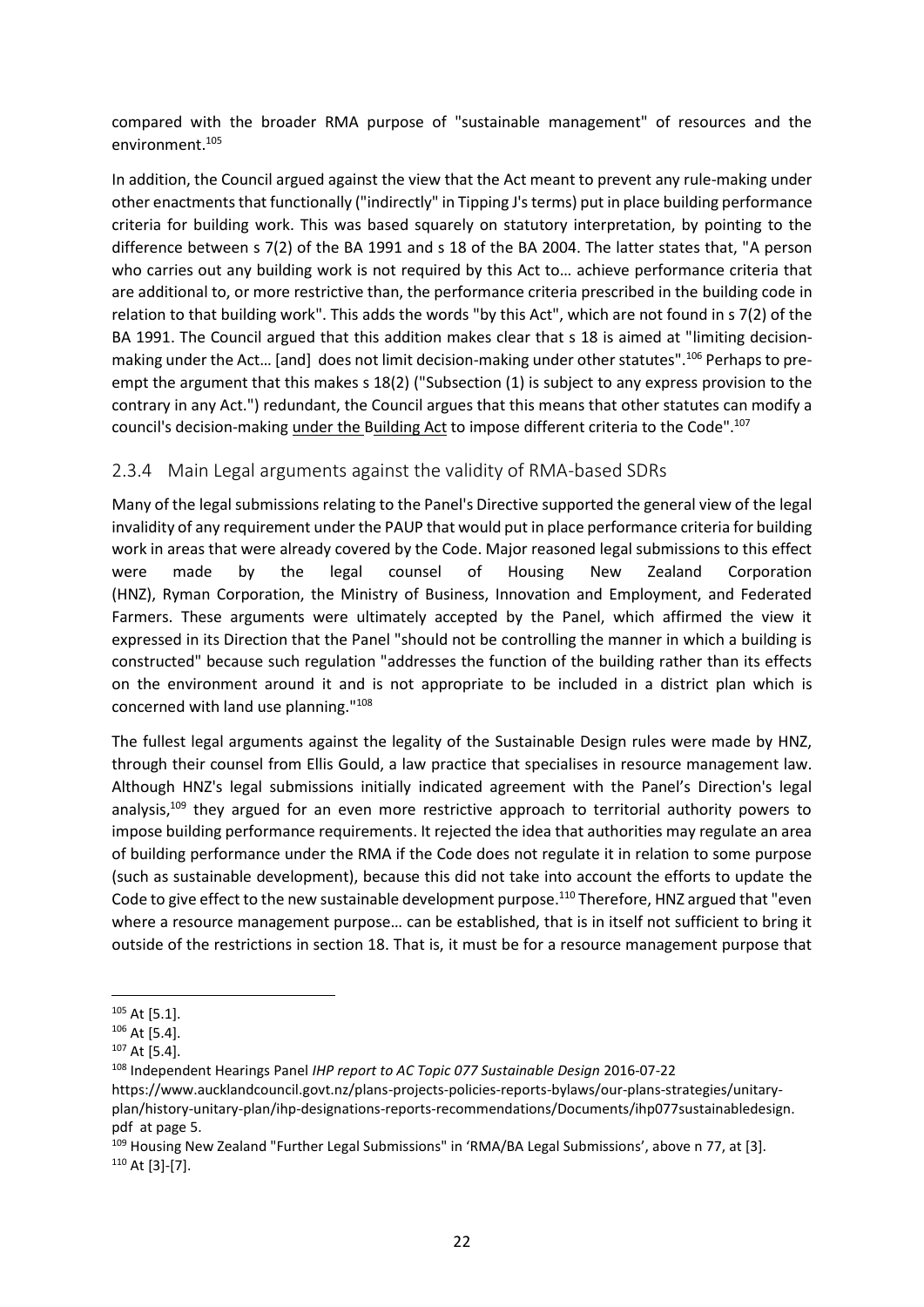is not a purpose of the Building Act."<sup>111</sup> This goes further than the Panel Direction, which would not prevent Councils imposing building controls for an RMA purpose if the Code does not currently include rules in the relevant area. The HNZ view on this issue was based on a number of decisions at the High Court / Environment Court level.<sup>112</sup>

In further arguments, the HNZ submission argued that the Act was not just directed at regulating building work for individual buildings, but also regulated buildings in a "collective sense" by considering how multiple buildings might interact locally and regionally to achieve social objectives.<sup>113</sup> This is contrasted with the Act's 1991 focus on the safety of individual buildings for those using them and neighbouring properties. $114$  The Building Act 2004 now included a sustainable development purpose, in order to allow for new Code rules such as energy and water efficiency standards.<sup>115</sup> This purpose is reflected in the principles that decision-makers must apply in exercising a power under the Act, which include reference to heritage values, the efficient and sustainable use of building materials, and efficiency in water use.<sup>116</sup>

These observations about the collective social purposes that should be achieved under the Act 2004 and regulated by the Code lead to the HNZ Submission's argument that these purposes show that s 18 of the Act makes the Code a total code – a complete and exclusive statement of performance standards – for building work in New Zealand, therefore excluding the possibility of territorial authorities being empowered to impose any building performance standards under the RMA.<sup>117</sup> This view is supported by reference to the development of the Building Act 2004 and Code, which was in part desired because of the differences between existing building controls and those developed by councils in local by-laws.<sup>118</sup> In addition to the case law mentioned above, HNZ cited the *Insurance Council of NZ Incorporated* case that found that the Christchurch City Council could not use building consent requirements to require building performance higher than that required by the BC.<sup>119</sup> The submission argues that this case supports HNZ's firm view of the Code being an exclusive code for building performance standards.

MBIE supported the submissions filed by HNZ. It argued that although in some circumstances a District Plan may include a rule requiring performance criteria higher than the Code, this can "only occur where there is a resource management purpose for the rule that is not a purpose of the Building Act. Given the alignment of the purpose between the two Acts there is very little scope for implementing Building Controls via the RMA".<sup>120</sup>

 $111$  At [7]-[8].

<sup>112</sup> *Re Portmain Properties (No 7) Ltd* [1998] NZRMA 56 and *Department of Survey and Land Information v Hutt City Council* [1997] NZRMA 378.

<sup>113</sup> Housing New Zealand "Further Legal Submissions" at [10].

 $114$  At [11]-[12].

<sup>115</sup> At [14].

<sup>&</sup>lt;sup>116</sup> At [16].

<sup>&</sup>lt;sup>117</sup> At [8]-[9] (paragraph numbers repeated in error, page 14).

<sup>118</sup> Housing New Zealand "Further Legal Submissions" at [19]

<sup>119</sup> Housing New Zealand "Further Legal Submissions" at [20], citing *Insurance Council of NZ Incorporated v CCC*  [2013] NZLR 51 at 40 and 43.

<sup>120</sup> MBIE Legal Submissions on Behalf of the Ministry of Business, Innovation, and Employment Hearing 077 Sustainable Design 3 November 2015, in 'RMA/BA Legal Submissions' (page 83), above n [77,](#page-21-0) at [3].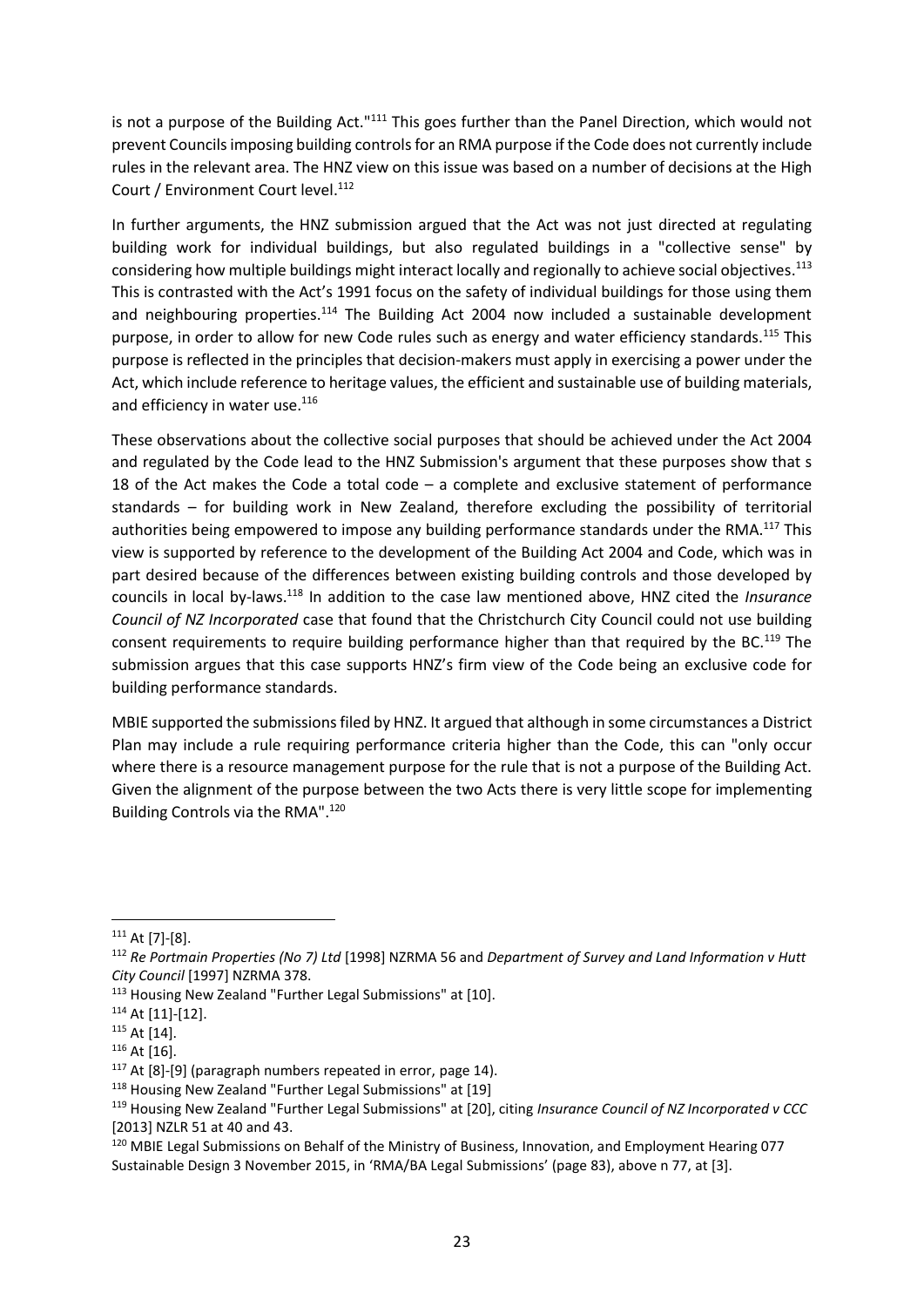#### 2.3.5 Evaluating the legal arguments

The Auckland Council's Decisions Report shows that it did not ultimately accept the interpretation of the RMA / BA interface as set out by the Panel and the legal submissions set out above. This can be seen in relation to Topic 022: Natural hazards and flooding, where the Panel's report stated that building standards greater than those set out in the Act in relation to flood risks could not legally be included.<sup>121</sup> In response, the Council's decisions report rejected the Panel's recommendations because its proposed rules dealt with "matters that go beyond the Building Code" and were not "in conflict with the Building Act in respect of controlling specific aspects of building works."<sup>122</sup>

Similarly, restrictions on "controls on minimum dwelling size, daylight to dwellings and universal access for residential buildings" were seen by the Panel Report as contrary to the Act section  $18,123$  as analysed above, and were recommended to be deleted. However, the Council's decision report retained them, stating that "The Building Act does not address social or design quality effects associated with small dwellings. It is therefore necessary to manage these through the District Plan".<sup>124</sup> The question of minimum dwelling sizes was broached in Topics 059-063 Residential Zones, with the Panel making similar recommendations, $125$  and the Council making the same response. $126$ 

In relation to the Sustainable Design rules, the Council accepted the Panel's recommendations, and deleted the proposed SDRs.<sup>127</sup> This cannot be because it accepted the Panel's general arguments against the Council's ability to make rules under the RMA that put in place building performance characteristics, because that was rejected in the Council's decisions noted immediately above. Although no reason is given in the Council's Decisions report, the Panel's Decision report states that "It is notable that the Council withdrew its proposed provisions for sustainable development for commercial buildings in Topic 077 Sustainable design on the basis that there was no need for regulation given widespread implementation of the principles of sustainable design by the market."<sup>128</sup>

The idea that the Act, and particularly s 18, means that territorial authorities may not include any rule that constitutes a building performance requirement is evidently widely held in government and planning practice. This was strongly argued in many legal submissions to the Panel hearings, and was the position of MBIE. As noted above, the argument against territorial authority power to put in place

<sup>123</sup> IHP Report to AC Topic 050-054 City centre and business zones 2016-07-22

recommendations/Documents/ihp050to054citycentrebusinessz ones.pdf at 16.

<sup>124</sup> Decisions of Auckland Council – 19 August 2016 at 44.

<sup>&</sup>lt;sup>121</sup> IHP Report to AC Topics 022 and 026 - 2016-07-22 [https://www.aucklandcouncil.govt.nz/plans-projects](https://www.aucklandcouncil.govt.nz/plans-projects-policies-reports-bylaws/our-plans-strategies/unitary-plan/history-unitary-plan/ihp-designations-reports-recommendations/Documents/ihp022026naturalhazardsflooding.pdf)[policies-reports-bylaws/our-plans-strategies/unitary-plan/history-unitary-plan/ihp-designations-reports](https://www.aucklandcouncil.govt.nz/plans-projects-policies-reports-bylaws/our-plans-strategies/unitary-plan/history-unitary-plan/ihp-designations-reports-recommendations/Documents/ihp022026naturalhazardsflooding.pdf)[recommendations/Documents/ihp022026naturalhazardsflooding.pdf](https://www.aucklandcouncil.govt.nz/plans-projects-policies-reports-bylaws/our-plans-strategies/unitary-plan/history-unitary-plan/ihp-designations-reports-recommendations/Documents/ihp022026naturalhazardsflooding.pdf) at 10-11.

 $122$  Decisions of Auckland Council – 19 August 2016 [https://www.aucklandcouncil.govt.nz/plans-projects](https://www.aucklandcouncil.govt.nz/plans-projects-policies-reports-bylaws/our-plans-strategies/unitary-plan/history-unitary-plan/docsdecisionreport/ac-decisions-report.pdf)[policies-reports-bylaws/our-plans-strategies/unitary-plan/history-unitary-plan/docsdecisionreport/ac](https://www.aucklandcouncil.govt.nz/plans-projects-policies-reports-bylaws/our-plans-strategies/unitary-plan/history-unitary-plan/docsdecisionreport/ac-decisions-report.pdf)[decisions-report.pdf](https://www.aucklandcouncil.govt.nz/plans-projects-policies-reports-bylaws/our-plans-strategies/unitary-plan/history-unitary-plan/docsdecisionreport/ac-decisions-report.pdf) at 18-19

https://www.aucklandcouncil.govt.nz/plans-projects-policies-reports-bylaws/our-plans-strategies/unitaryplan/history-unitary-plan/ihp-designations-reports-

<sup>125</sup> IHP report to AC Topic 059 Residential zones 2016-07-22 [https://www.aucklandcouncil.govt.nz/plans](https://www.aucklandcouncil.govt.nz/plans-projects-policies-reports-bylaws/our-plans-strategies/unitary-plan/history-unitary-plan/ihp-designations-reports-recommendations/Documents/ihp059to063residentialzones.pdf)[projects-policies-reports-bylaws/our-plans-strategies/unitary-plan/history-unitary-plan/ihp-designations](https://www.aucklandcouncil.govt.nz/plans-projects-policies-reports-bylaws/our-plans-strategies/unitary-plan/history-unitary-plan/ihp-designations-reports-recommendations/Documents/ihp059to063residentialzones.pdf)[reports-recommendations/Documents/ihp059to063residentialzones.pdf.](https://www.aucklandcouncil.govt.nz/plans-projects-policies-reports-bylaws/our-plans-strategies/unitary-plan/history-unitary-plan/ihp-designations-reports-recommendations/Documents/ihp059to063residentialzones.pdf)

<sup>126</sup> Decisions of Auckland Council – 19 August 2016 at 50.

 $127$  Decisions of Auckland Council – 19 August 2016 at 59.

<sup>&</sup>lt;sup>128</sup> IHP Report to Auckland Council Hearing topics 050-054 City Centre and business zones July 2016 [https://www.aucklandcouncil.govt.nz/plans-projects-policies-reports-bylaws/our-plans-strategies/unitary](https://www.aucklandcouncil.govt.nz/plans-projects-policies-reports-bylaws/our-plans-strategies/unitary-plan/history-unitary-plan/ihp-designations-reports-recommendations/Documents/ihp050to054citycentrebusinesszones.pdf)[plan/history-unitary-plan/ihp-designations-reports-](https://www.aucklandcouncil.govt.nz/plans-projects-policies-reports-bylaws/our-plans-strategies/unitary-plan/history-unitary-plan/ihp-designations-reports-recommendations/Documents/ihp050to054citycentrebusinesszones.pdf)

[recommendations/Documents/ihp050to054citycentrebusinesszones.pdf](https://www.aucklandcouncil.govt.nz/plans-projects-policies-reports-bylaws/our-plans-strategies/unitary-plan/history-unitary-plan/ihp-designations-reports-recommendations/Documents/ihp050to054citycentrebusinesszones.pdf) at [16].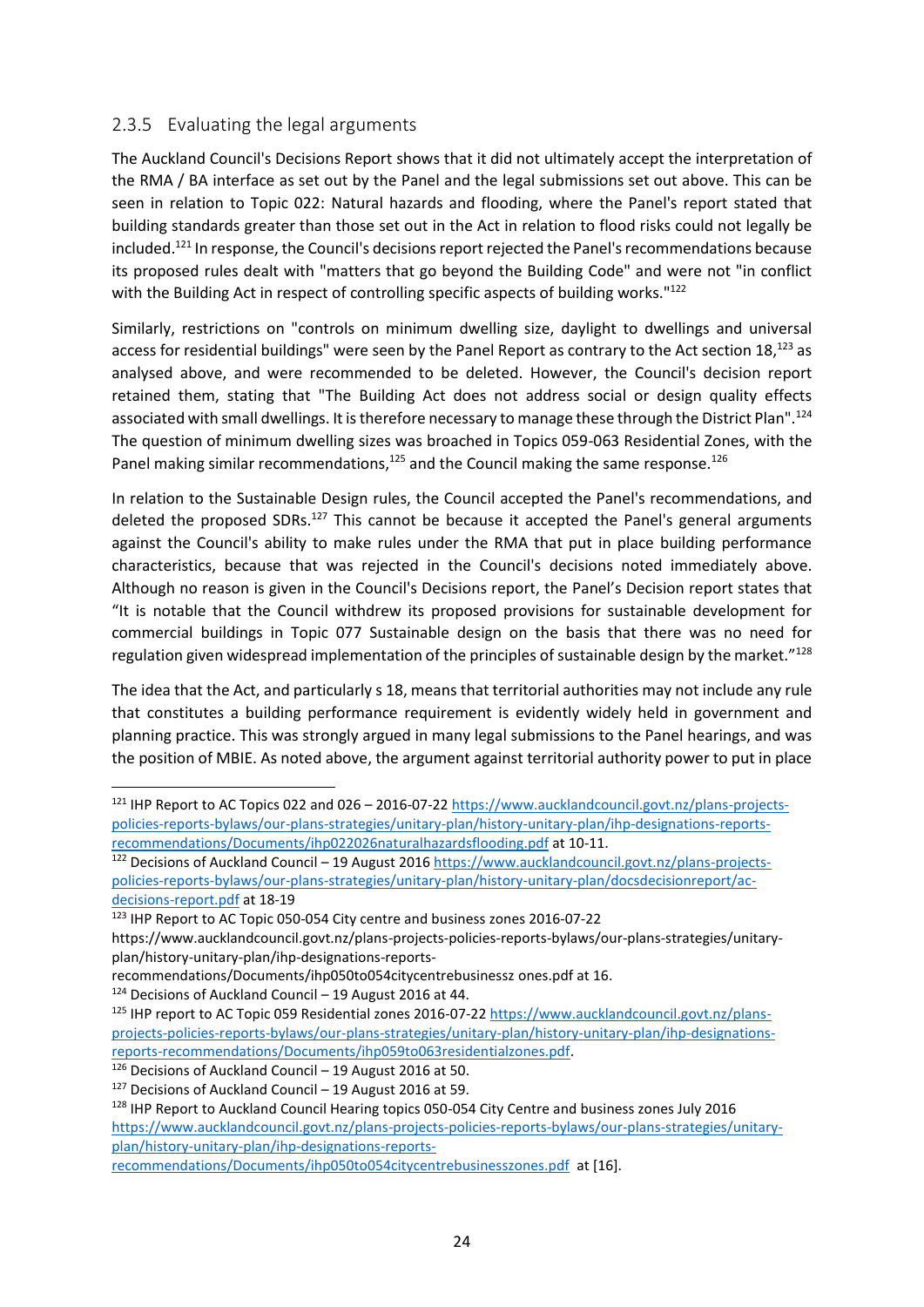building performance requirements under the RMA was justified mainly by reference to statutory purpose - the policy to make the Building Code a true code of all building performance requirements – and case law that supported this approach.

However, as the Council's legal arguments demonstrated, there is a legally plausible argument that territorial authorities may create rules that constitute building performance requirements under their RMA planning powers. The *CIAL v CCC* decision, although concerning the earlier Act regime, still provides a clear line of argument that points to the legality of territorial authorities' giving effect to resource management purposes in District Plans through SDRs.

In coming to their decisions, both Chisolm J and Tipping J argued that the Council was not prevented by s 7 of the BA from putting in place building performance criteria for resource management purposes.<sup>129</sup> Tipping J argued that there was a difference between creating performance criteria for Act purposes and imposing them for purposes under the RMA.<sup>130</sup> He stated that the limitation on additional or more restrictive performance criteria related only to the direction of "the achievement of performance criteria by persons… undertaking any building work" by local authorities, by reference to the purposes of the Act.<sup>131</sup> This regime is meant to be coordinated and have a "harmonious" existence" with the RMA.<sup>132</sup> When a local authority is administering the Act it cannot put in additional or more restrictive performance criteria than those found in the Code.<sup>133</sup>

However, this is not a "total embargo" that prevents local authorities putting in place performance criteria relating to the RMA – and the only "sensible and effective way to harmonise the potentially conflicting provisions" of the Building Act and the RMA is to "focus on the different purposes of each statute".<sup>134</sup> Tipping J thought the simplest statement of Act's purposes would be to allow local authorities "to control building work in the interests of ensuring the safety and integrity of the structure", whereas the RMA's purpose is to allow local authorities "to impose controls from the point of view of the activity to be carried out within the structure and the effect of that activity on the environment".<sup>135</sup> Another way of putting it, adopted by Tipping J from counsel's arguments, is that:<sup>136</sup>

a requirement that goes beyond the building code is not permissible at the behest of the building inspector but is permissible at the behest of the planner, provided always that it is appropriate and necessary for resource management purposes.

Thus, Tipping J found that the general authority under the RMA to create performance criteria to further resource management purposes did not violate the prohibition on additional performance criteria found in the Act. Specific statutory authority within the RMA for creating performance criteria additional to those in the Code were regarded as "avoidance of doubt" provisions, rather than indicating that any performance criteria were ruled out except through specific statutory authorization.<sup>137</sup> The RMA is focussed on the regulation of activities that have an effect on the environment, and the particular activity in this case was residential occupation and use of land and

- <sup>129</sup> At 595.
- <sup>130</sup> At 576.
- <sup>131</sup> At 576
- <sup>132</sup> At 576
- <sup>133</sup> At 576
- <sup>134</sup> At 576.
- <sup>135</sup> At 576.
- <sup>136</sup> At 577.
- <sup>137</sup> At 577-578.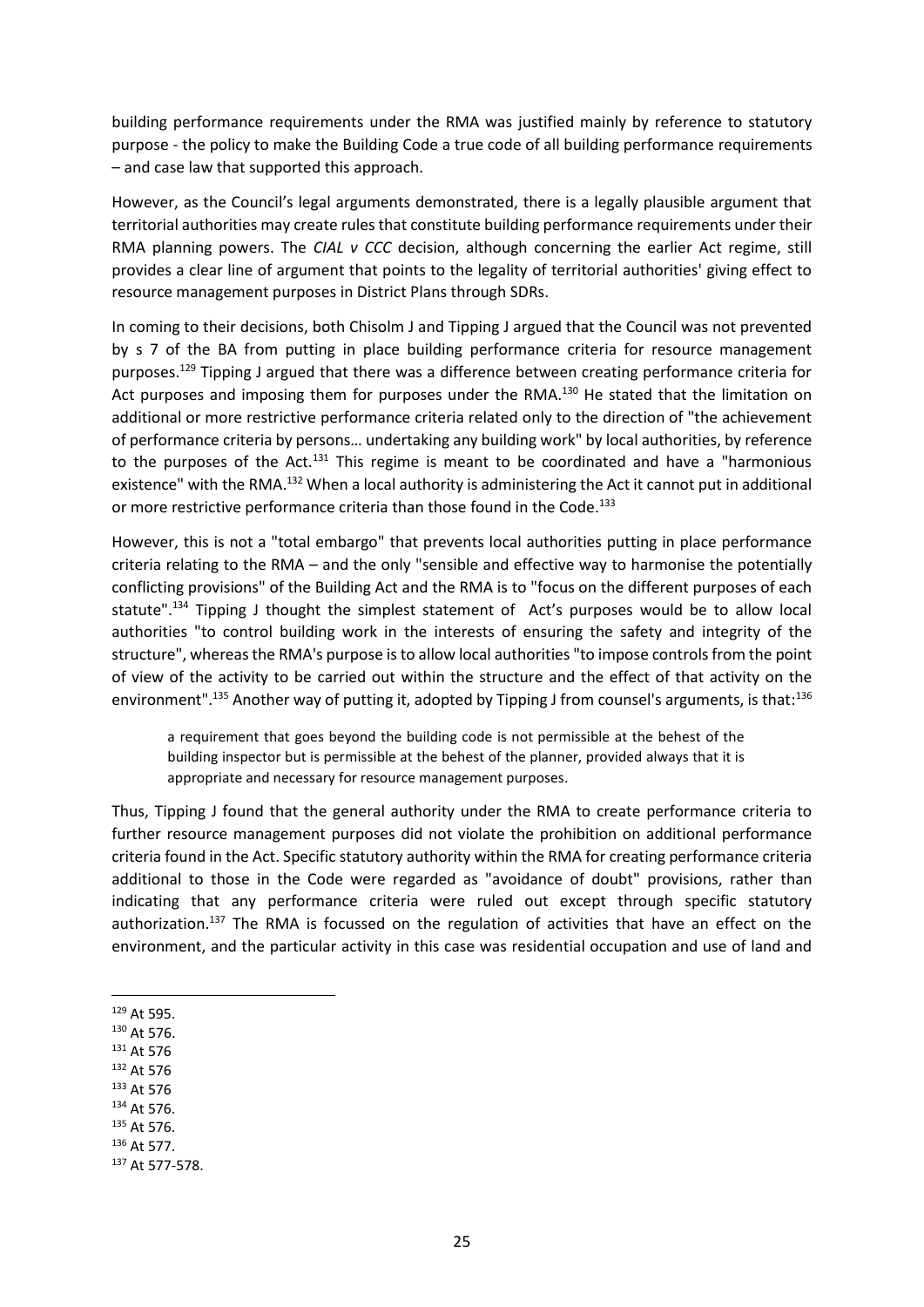buildings.<sup>138</sup> The requirement was imposed due to the use of the building, and it was really this use that was being regulated, not the building work: $139$ 

It was a requirement imposed for the regulation of the activity within the proposed building. It was not imposed, other than incidentally and indirectly on the intended occupier "in undertaking any building work" within the meaning of s 7(2) of the Building Act. While the activity of building is no doubt activity for resource management purposes, it is not that activity which, by imposing the noise insulation requirement, the council was seeking to regulate. … [T]he council was not imposing the requirement on the relevant person in undertaking the building work but rather the requirement was imposed as a precondition to the use of the building for its permitted activity, ie residential occupation.

A similar distinction was made by Chisolm  $J<sup>140</sup>$  In this way, Tipping J distinguished between the regulation of the building work and the regulation of the activities that might happen in the building when it was built. The buildings could be built according to the Code – the council must grant the building consent if the plans and specifications met the requirements of the Code.<sup>141</sup> But, if the further requirements relating to the RMA are not conformed with, then the building will not be able to be used for the purposes the requirements related to.<sup>142</sup> As it was put by Tipping  $J:^{143}$ 

The council, under the guise of resource management control, may not impose a requirement affecting the structure unless such requirement is appropriate and necessary for resource management purposes. If it is, the fact that the requirement could not be imposed under the Building Act regime does not vitiate it.

The Council's interpretation of the Act and the *CIAL v CCC* decision keeps very close to the Judges' reasoning*.* The decision in *CIAL v CCC* seems a plausible interpretation of the legislation, and indeed under the current legislation the idea that the Act does not rule out RMA building performance requirements is bolstered by the changes to the legislative text: now the provision states that "A person who carries out any building work is not required by this Act" to meet building performance requirements greater than found in the Building Code; but this only means that the Act does not put in place further requirements, and it says nothing about requirements put in place under the RMA.

The Council's more permissive analysis is also supported by a 2005 article on the topic by legal academic Ceri Warnock.<sup>144</sup> Warnock considered that increased building sustainability should be achieved through mandatory SDRs, particularly energy and water efficiency requirements. Considering the question of whether territorial authorities were prevented from putting in place such requirements by the Act, Warnock noted the reasoning in *CIAL v CCC* and observed that:<sup>145</sup>

the efficient use of water and energy is clearly both a resource management issue and also an end to be fostered by methods of sustainable construction. How an occupier's use of a building affects water and energy consumption is not solely related to the "performance of a building in the isolated context of it being a structure"; it is a valid resource management

<sup>138</sup> At 578.

<sup>139</sup> At 578.

<sup>140</sup> At 594.

<sup>141</sup> At 579.

<sup>142</sup> At 580.

<sup>143</sup> At 576.

<sup>144</sup> Ceri Warnock "Sustainable Construction in New Zealand" (2005) 9 New Zealand Journal of Environmental Law 337-376. <https://ssrn.com/abstract=3263858>

<sup>145</sup> At 356.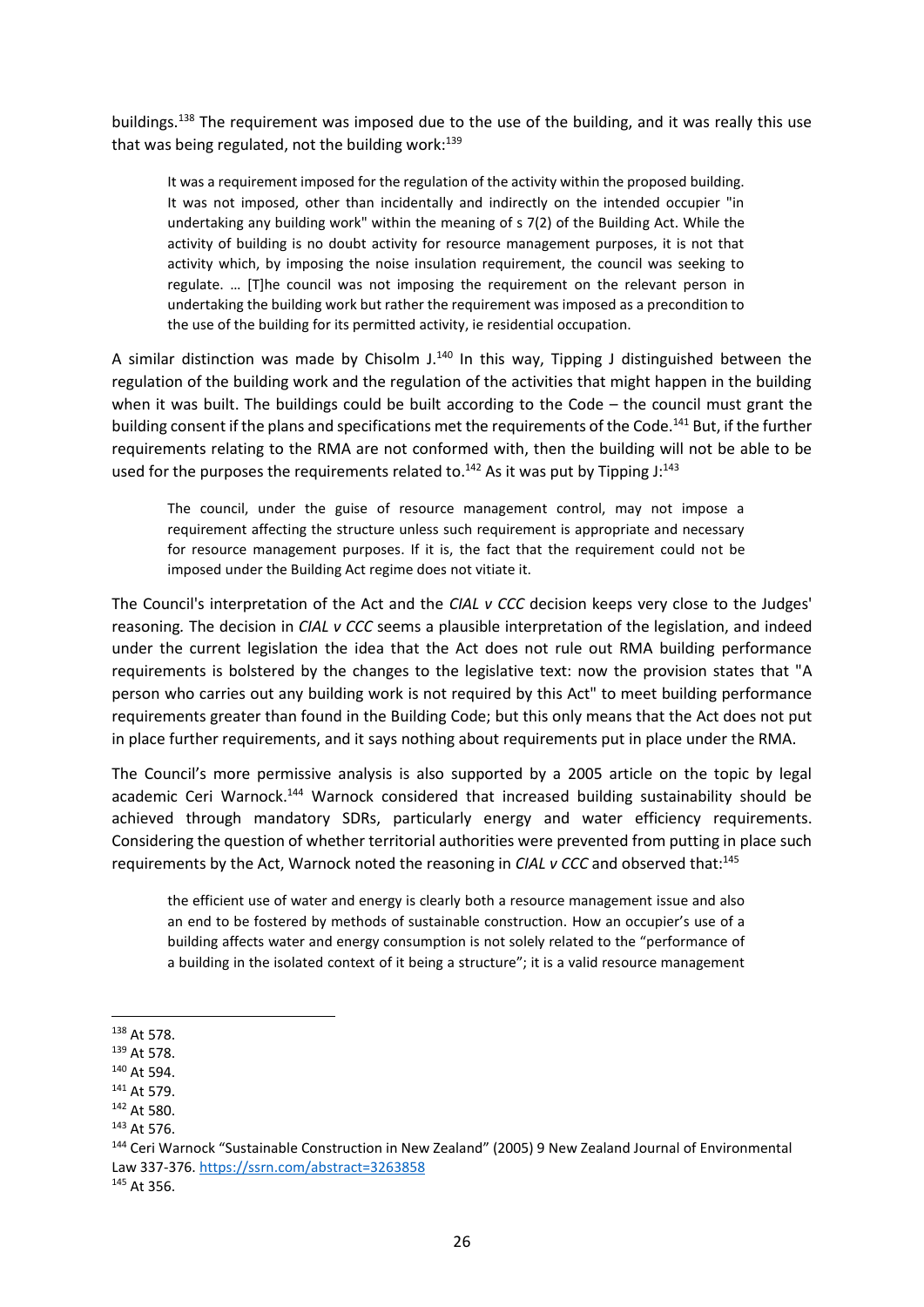concern and arguably any resource management rule influencing this matter would not therefore be caught by s 18 of the BA04.

Furthermore, on the basic of *CIAL v CCC*, it would not even be ultra vires for territorial authorities to put in place greater building performance requirements for resource management purposes, even where the Code already regulated the matter:

What would be the position if the Code had contained performance criteria covering precisely the same subject matter as that RMA-imposed rules sought to regulate? Could the territorial authority impose a higher standard? Although one would have thought not, this is not the gravamen of the *Christchurch* decision. In concluding, Chisholm J stated: "If the controls imposed by way of condition/rule under the Resource Management Act are more stringent than those imposed under the Building Act, the more stringent condition/rule will apply." This conclusion only appears to make sense if one presupposes that the RMA condition/rule and Code clause are concerned with controlling the same issue. This point is important because the present (and probably the future) Building Code includes a clause relating to the energy efficiency of buildings. Would local authorities be able to impose higher energy efficiency standards than the Code?

Warnock notes that both Tipping J and Chisolm J in *CIAL v CCC* emphasised that what determines whether a requirement that goes beyond the BC is ultra vires is whether there is an appropriate resource management purpose.<sup>146</sup> She concludes that:<sup>147</sup>

To date, in the absence of clear authority to the contrary, it is apparent that local authorities will be able to introduce rules to ensure the sustainable management of natural and physical resources even if these directly influence the construction process. Carefully drafted rules, emphasising their valid resource management function, are likely to be safe from legal challenge despite s 18 BA04.

Furthermore, the case law subsequent to *CIAL v CCC* does not categorically support the arguments against territorial authority power to put in place SDRS: such a strong point cannot be drawn from *Insurance Council*, or from the Supreme Court's decision on appeal in *University of Canterbury v*  Insurance Council of New Zealand.<sup>148</sup> These cases did not analyse the relationship between the RMA and the Act, because the authority for the Council to regulate earthquake safety was drawn from the Act itself, which in itself creates the limited role for territorial authorities in "the setting of standards under the Building Act" as stated by the Supreme Court.<sup>149</sup> This can be compared with the interface between the RMA and the BA/BC, where territorial authorities are given a large role to regulate for environmental purposes and these can include building performance requirements that they conceive of, rather than simply giving effect to a role under the BA/BC as in the case of earthquake prone buildings. Similarly, the Council's own analysis of the other relevant case law on this matter provides a plausible interpretation in favour of its own legal position, supporting authority to put in place SDRs under the RMA.<sup>150</sup>

Yet this does not mean that the Council's position is unassailable. The counter view was strongly put by the Panel, which included Judge Kirkpatrick, an Environment Court Judge, as well as by MBIE and

<sup>146</sup> At 358.

<sup>147</sup> At 360.

<sup>&</sup>lt;sup>148</sup> University of Canterbury v Insurance Council of New Zealand [2014] NZSC 193

<sup>149</sup> At [56]

<sup>150</sup> 'Auckland Council Topic 22 Closing Remarks' at [2.13] to [2.31].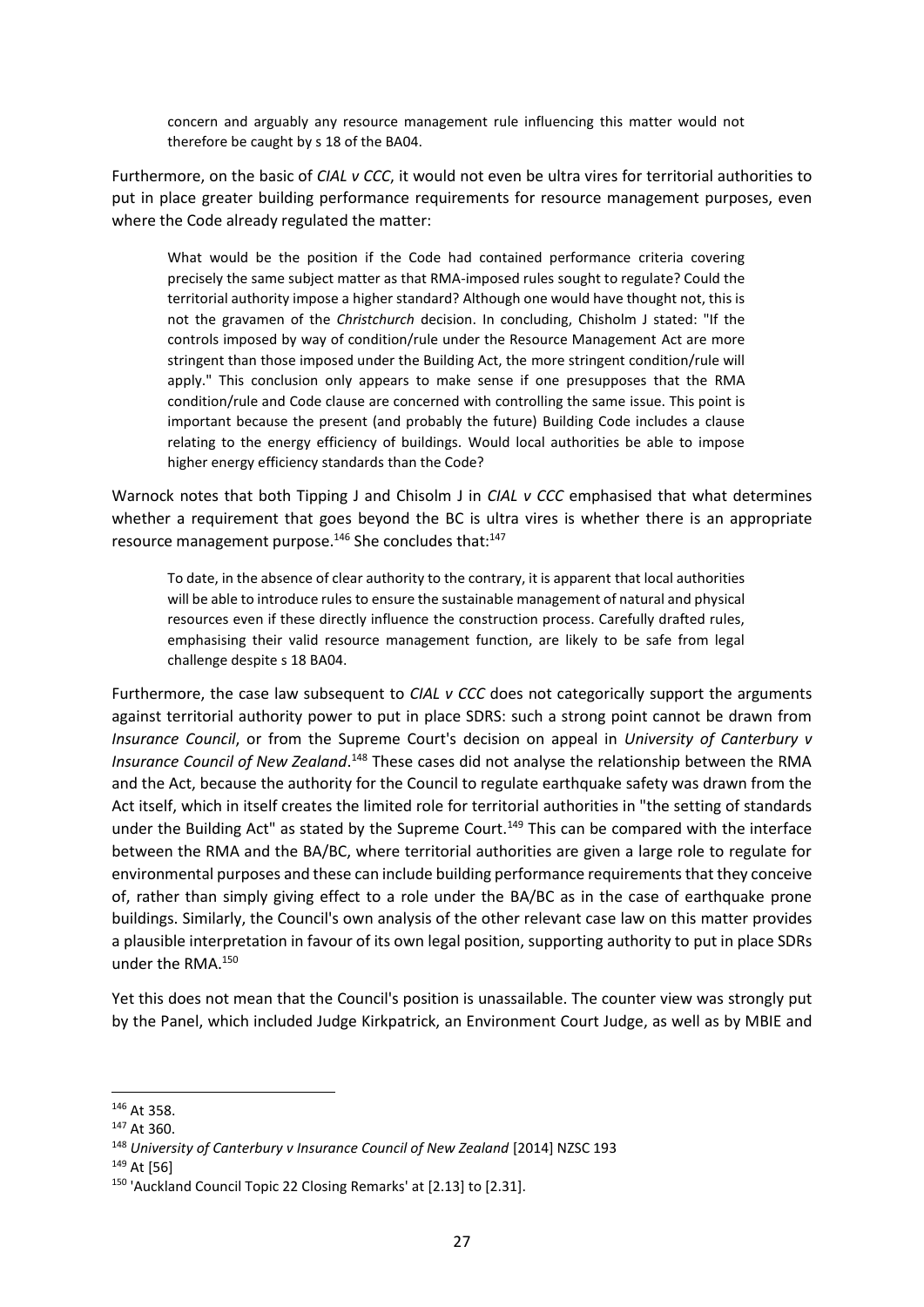other submitters. Their arguments point to the purpose of the Code as an exclusive code for building performance criteria for building work, and give a purposive interpretation of s 18.

### 2.4 Conclusion

There are plausible legal arguments either way on whether territorial authorities may enact mandatory sustainable design rules under District Plans under the Resource Management Act, despite s 18 of the Building Act. The legislation and case law do not clearly settle the issue. There would be legal risk for a territorial authority to proceed with SDRs, and the two recent proposals ultimately did not result in SDRs.

The arguments against SDRs point to the purpose of the Code, as set out in the Act. The policy and legislative history demonstrate a desire to make the Code a true code for building, excluding the promulgation of any other performance requirements unless specifically authorised by an Act. Recent case law has emphasised that policy, and it is the position of the Ministry that administers the Act.

On the other hand, arguments for the legality of SDRs can point to the wording of the legislation itself, which does not exclude other building performance requirements, and the key direct authority for the RMA/BA interface, *CIAL v CCC*, which is permissive of building performance requirements outside of the Code where they are created under the RMA for a legitimate resource management purpose directed at controlling the environmental effects of land use.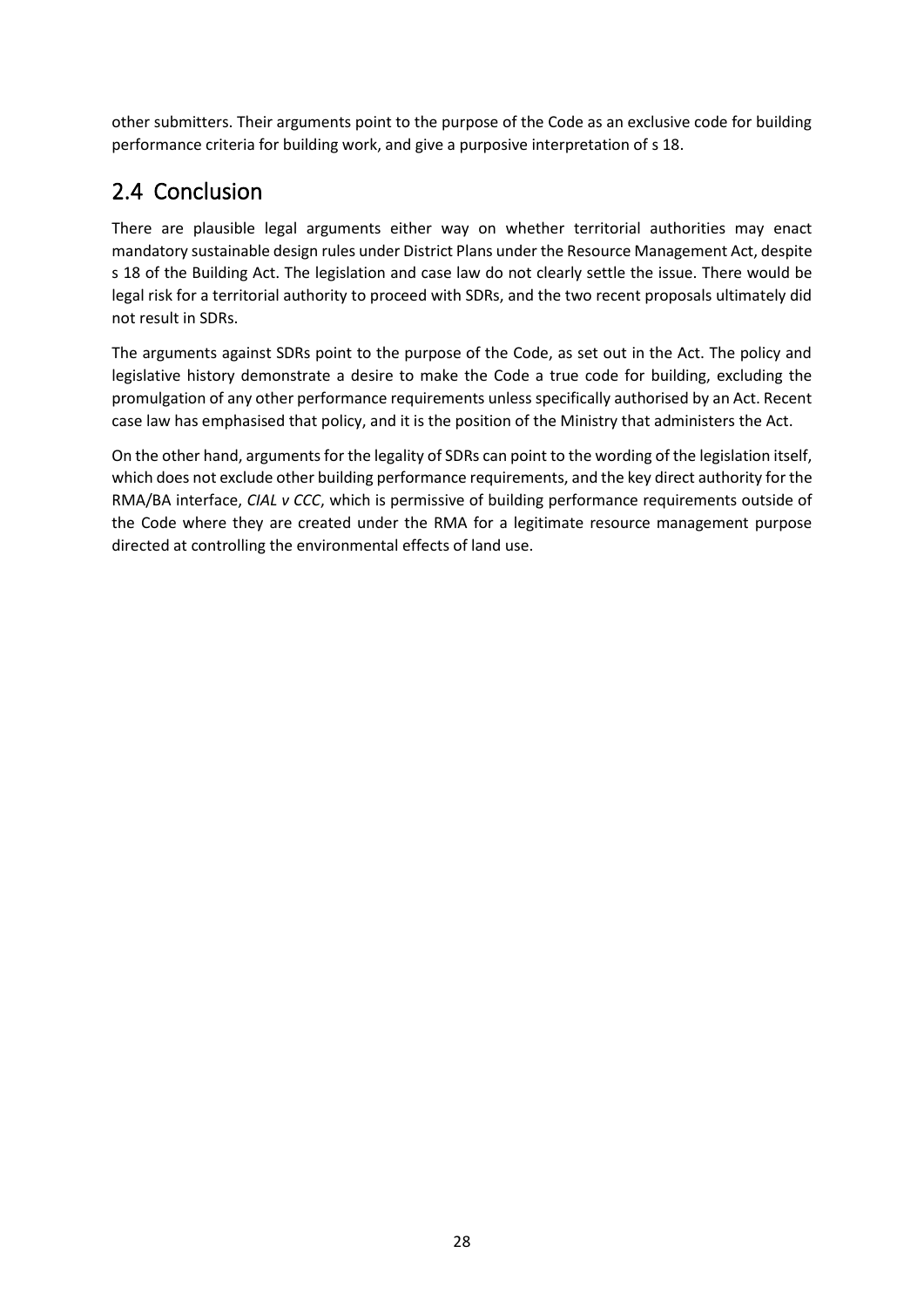## 3 Interview analysis

### 3.1 Introduction to the interviews

This empirical analysis is based on five interviews conducted with council officers/planners from Wellington City Council (WCC), Auckland Council (AC), Queenstown Lakes District Council (QLDC) and Christchurch City Council (CCC), complemented by an interview with two officials of a central government ministry, the Ministry for the Environment (MfE). Altogether eight planners/officers were interviewed.<sup>151</sup> Interviews were conducted in person with one exception (a skype call to QLDC), and took place between mid-February and mid-April 2019.

#### 3.1.1 The wider issues around sustainable design of buildings

We asked respondents in general terms about what sort of issues exist with the sustainable design of buildings in New Zealand, with reference to both the Resource Management Act and the Building Act. They gave a range of answers, including noting what aspects they understood to be encompassed by 'sustainable building'. The predominant response was two-fold: to question the role and efficacy of the RMA in this domain, and to note that the Building Code, under the Building Act, is very outdated.

The first, uncontroversial aspect was the matter of what is meant by sustainable building: this was qualified in the questionnaire title to mean 'environmentally sustainable building design and environmental performance of buildings', but this left the scope wide.

The MfE officials interviewed noted that, for them, the key aspects of sustainable building were around urban form, i.e. the pattern of buildings in a neighbourhood, including how they related to each other, rather than consenting for individual buildings, etc. In their policy role, in the context of the transition to a low carbon economy, they were considering the wider issues around the speed and efficiency with which land is made available for residential development, including reducing the cost and complexity of consenting decisions but mainly focusing on the better use of land within existing boundaries and the effects of urban form on environmental outcomes such as carbon mitigation. An example of this wider view was the comment:

'…something that we're pretty certain of is that there's definitely a role for mitigation in urban form and spatial planning...' The set of the MFE official state of MFE official

Council officers noted the distinction between the roles of the RMA and the Building Act, for example:

'So the Resource Management Act obviously deals with *effects,* and the Building Code deals with building in a safe and sanitary [way], so they kind of cover different... terrains; so the *effects* [are] in the sense of perhaps noise or use of energy... [the RMA's] more about the effects of… development on neighbouring properties; it's about… rather than climate change per se, it wouldn't take that into account…. it's more about what impacts you're having on the surrounding environment whereas the Building Code is about 'Is the building safe and sanitary to use?' example a state of the state of the state of the state of the state of the state of the state of the state of the state of the state of the state of the state of the state of the state of the state of the

<sup>&</sup>lt;sup>151</sup> Interviewers were Ralph Chapman and/or Philippa Howden-Chapman, accompanied in Wellington by Lydia Hamer.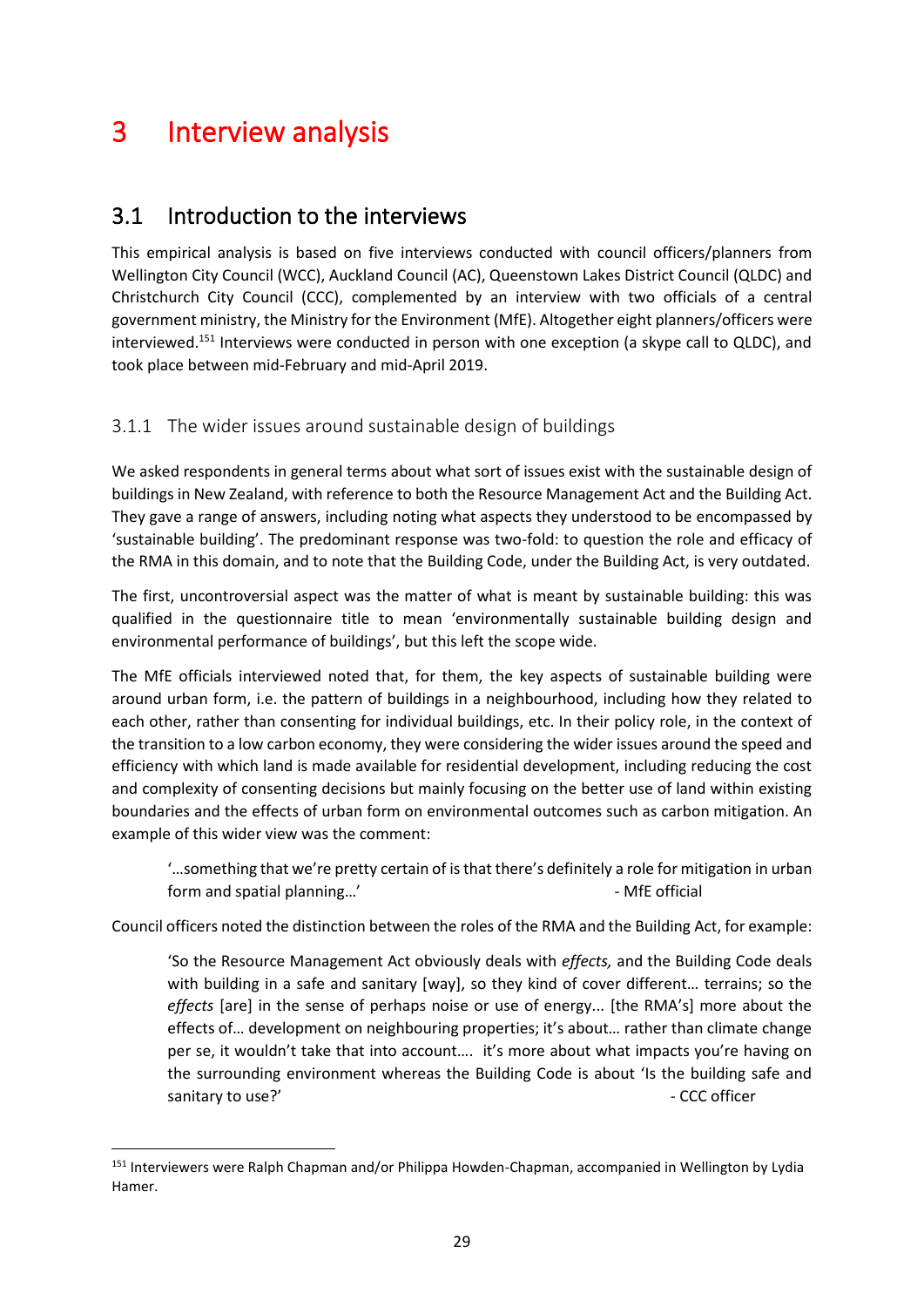This point was underlined by another:

'…we are at the initial stages of a full review of the district plan…. It's an opportunity to get things up to speed and to deal with current issues and through that process we will be looking at the sustainability of buildings. But what I would say there is that it has to be linked back to a direct effect. We can't say 'We want to have sustainable green buildings'; under a District Plan, you have to say 'We want them because of x y and z.' In other words, what issues are we trying to address? And that's where the RMA comes into it; it's all about the effects.' - WCC planner

A planner from QLDC had a somewhat different perspective: the RMA was not particularly well fitted to achieve more sustainable building design, in his view, but District Plans did have potential. The same planner stated that QLDC planners did not currently give much attention to energy efficiency, water efficiency and so on: it was not their priority.

A WCC planner saw the RMA as having quite a limited scope, currently, for encouraging or enforcing sustainable building. He commented:

'If you look at our District Plan [from 1995] now, I don't think it has the word sustainable in it anywhere.… There's nothing in our plan at all that requires sustainable design. We've got some fluffy stuff in design guides, about 'nice to haves', but there is nothing in there that says "You must design your building in a sustainable way", at all.'  $-$  WCC planner.

Another WCC planner distinguished the wider sustainable building questions under the RMA from the more specific issues under the Building Act as follows:

'At a higher level, we are making sustainability decisions about where we're going to put new houses and we're not going to put them out there where more people are going to have to drive, so overall sustainability decisions on how a city grows is part of the RMA and the decisions you make, but that nitty gritty green building stuff is just at another level.' - WCC planner.

There were clearly issues with regard to the quality and currency of the building code, in the view of one respondent:

'…obviously we have concerns, … I think it's fair to say that most people who know about the Building Code have concerns about its performance standards. It's well and truly behind other comparable countries. It's well behind Australia, it's probably half what's in Europe so …yes the thermal performance of the New Zealand Building Code is truly appalling.'

'standards [the Code] tend to be dealing with the worst practice, saying 'We want to eliminate worst practice," whereas Homestar and a lot of our aspirations for climate change are around encouraging best practice and saying we want good outcomes.'

– CCC officer

There was some concern about where New Zealand stood internationally, in terms of making an effort to encourage sustainable building:

'I think New Zealand's probably ten years or more behind the rest of the world in this area. Ah, and it certainly hadn't been a priority for the previous government. I think it seems fairly clear that it wasn't something that they wanted to do. ' -- AC officer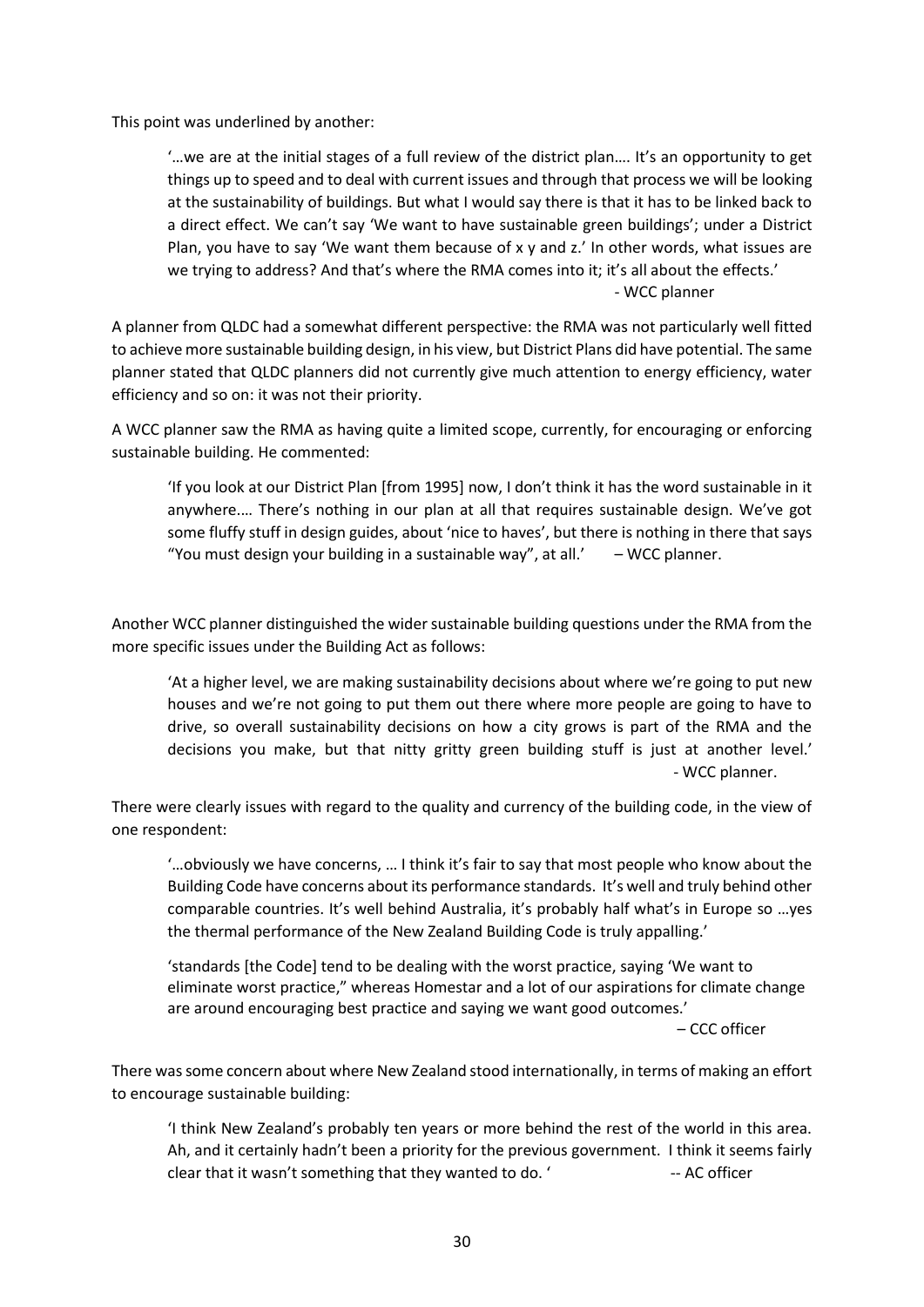'From our point of view, the Code sets a low bar, and we only get to enforce that.'

WCC officer

But equally, there was some impatience about how long it took to update District Plans under the RMA:

'…coming back to the review of our DP, starting now, it's 8-10 years in reality before we have a full Plan that will include things like water sensitive design being a must for development,… – the legislation takes too long to respond, so we're going to have 10 more years of consenting development under an out-of-date regime..... Fig. 2016 - WCC planner

#### 3.1.2 Sufficient powers

A more specific question addressed in the interviews is whether local authorities have sufficient powers under the RMA to promote sustainable building. One response was that local government has sufficient powers, but may lack central government direction:

'…under the RMA, I think they have sufficient powers but maybe they're lacking some national direction… and also [there is] the cost in promoting sustainability… it's expensive for councils… to implement a lot of that stuff….to promote sustainable buildings and to monitor and enforce that through their plans and strategies.  $-$  MfE official

Some respondents took the view that Councils did *not* have sufficient regulatory powers, and were therefore forced to use incentives:

'"No" for [sufficient power to use] regulation, definitely not. We find it very very hard… but [to] incentivise, I think that's the only thing we *can* do and we are trying to do it…'

'Yeah, [we can] encourage… I'm aware that there are other incentives which we could look at… there's a suite of incentives around commercial buildings, maybe offering bonuses of floor heights or you know, a fast track process or a graduated sort of development contribution so if… the more green features you put in a building, the lower your development contributions. Those sorts of mechanisms… we could incentivise, we certainly could do those things.'

'But what's happened in Christchurch unfortunately, because there's 2000 commercial buildings gone out of the CBD, we've waived all of our development contributions, we just want buildings put back in and the opportunity was there to include quality but the Council said that that would be effectively a disincentive for development. So the decision was made not to link the waiver of any development contribution to a quality factor.' – CCC officer

The comment was also made that the RMA was a fairly cumbersome regulatory vehicle compared with that in some other countries:

'I worked in London for a few years, and they don't have the RMA, they just have a London Plan that said 'If you're building a building you must have so much renewable energy, and you must meet that target', and it's kind of inherent, and that was the planning rules, they were much more relevant because …. to meet 25% of that development's energy needs.'

WCC planner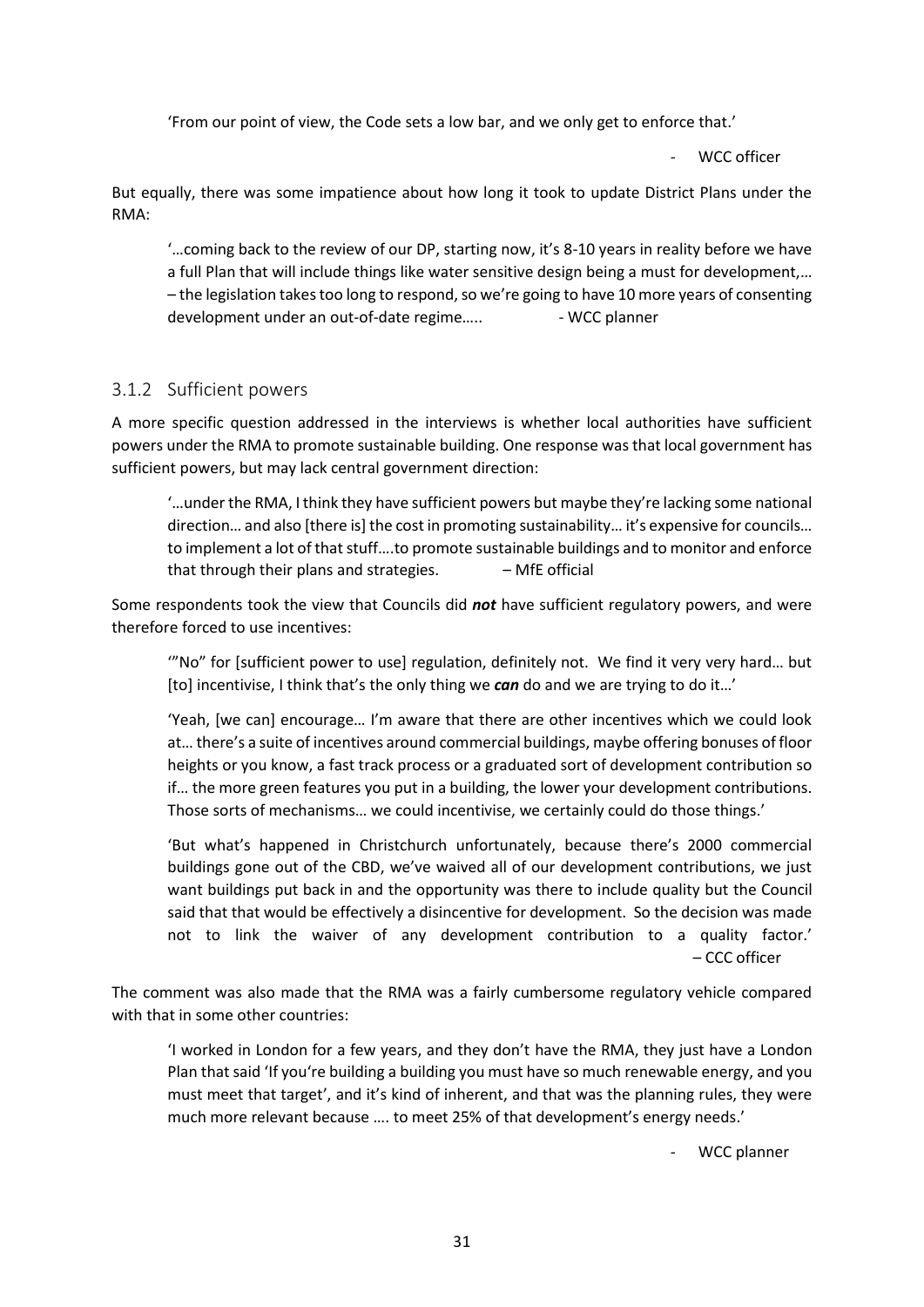While sustainable design provisions could be written into District Plans, in the view of a QLDC planner, 'it's not always that easy to fit a sustainable more modern design into our District Plan framework.' But this planner too remarked that in specific cases, concessions could be made (vis a vis the District Plan) in terms of floors or height breaches in return for a better designed streetscape and neighbourhood. So planners in practice did have the power to work with developers to shape higher density, and better designed neighbourhoods.

In addition, the District Plans – which are being reviewed at present -- are seen as potentially having a significant impact in terms of sustainable design through more targeted provisions:

'So when our policy planners are looking at writing the provisions for that [new development] zone, they're looking to include things like high density, more walkability, closer bus stops. You know, all that sort of stuff: to try and reduce carbon footprint. More on a neighbourhood level rather than a building level I'd probably say.'  $-$  QLDC planner

#### 3.1.3 How the interaction between the RMA and BA is seen

There were strict limits under the previous government as to how far councils could go in requiring sustainable building standards under the RMA, given the provisions of the Building Act, according to one interviewee:

'the advice from the Ministry … passed onto us was that it's illegal to go above the Building Code; using the District Plan is not the right mechanism for that – it is an RMA mechanism (we worked out how that would work anyway, the process it would follow) – but this is a Building Code matter and therefore you cannot go above and beyond the Building Code.

'So what I've got is what they sent to us which was that it's 'ultra vires'… and I'm pretty sure that the same advice was given to the Auckland City Council when they did the same with their Homestar… so what happened following that is we got the Green Building Council to do some further work and the Green Building Council found that our mechanism would've worked if we'd said that you only need to be certified, …not necessarily whether it's third party certified or even just Homestar certified, and not specify a level.' – CCC officer

Moreover, builders could go above the Code but in practice they do not do so:

'So in terms of sustainable design… I think that it's clear to say that if anybody wanted to go above the Building Code, they could, but the reality is that nobody does, almost nobody does, it's virtually, it would be 98% of homes would be built to the Building Code if you're lucky, you know, 'cause some wouldn't even meet the Building Code.' - CCC officer

#### 3.1.4 Are 'acceptable solutions' under the Code working?

We posed the question of how medium density housing typologies were being addressed through developing existing 'acceptable solutions' under the Building Code. An Auckland planner felt that while big developers such as Housing New Zealand / HLC (Housing, Land, Community)<sup>152</sup> had utilised

<sup>152</sup> <https://hlc.co.nz/>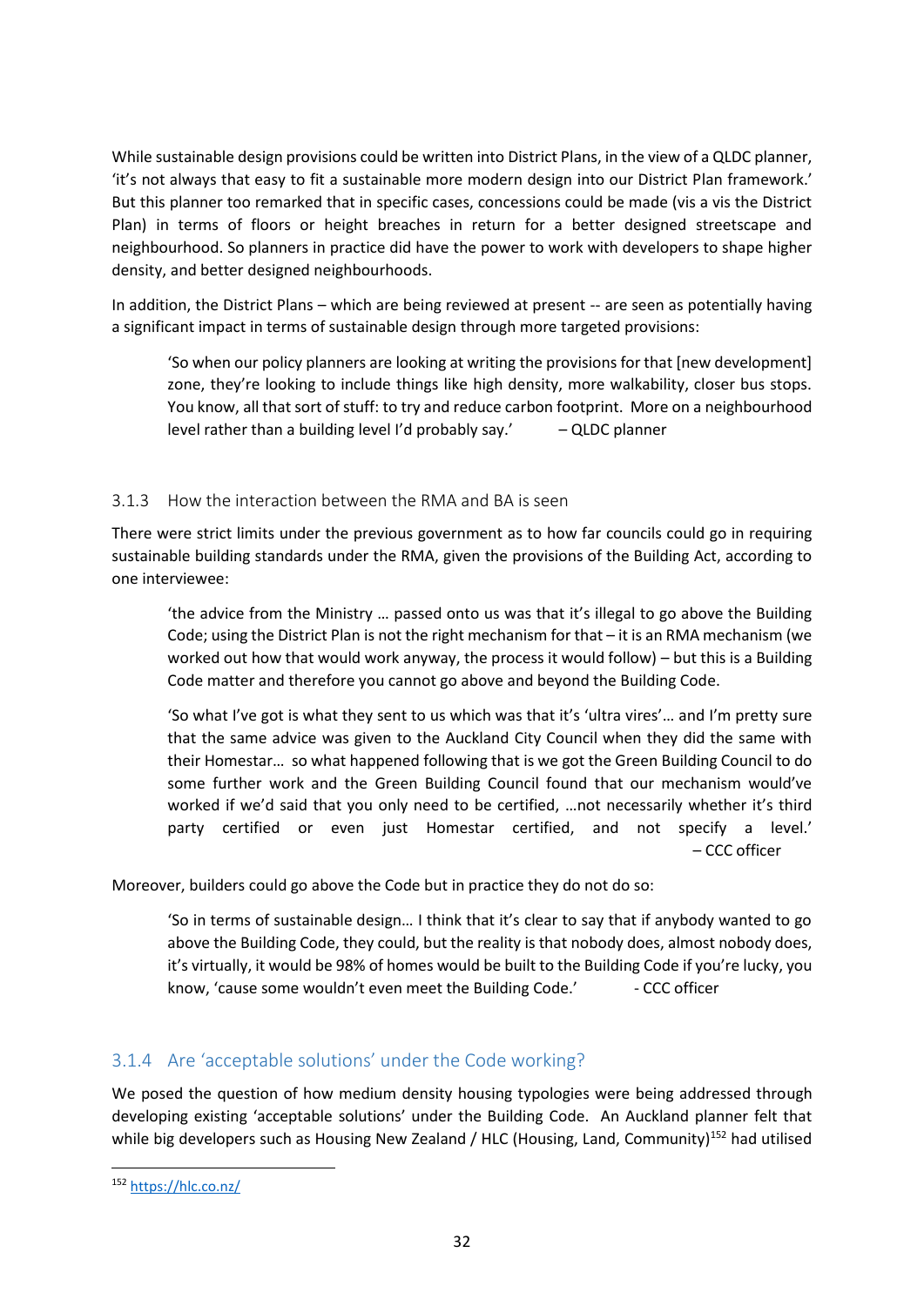this system, it did not necessarily work well for others: it was difficult for councils to give sustainable design guidance on medium density housing to developers, as 'they're the experts.'

However, in Wellington it was seen that improving the standard on medium density housing could be helpful:

'… raising the bar on medium density housing, to a higher level than existing solutions…. that would be helpful. We don't have heaps of medium density here. We have a bit of infill housing out in the suburbs and then we start to get more medium density – that might be in the scope of….[whatever is] coming through….

'a lot of the Council places are medium density…. [there are] limited ones going through in the private sector. A couple a year, really. Which means you get 3 or 4 lots, remove something and build something there….

'And that's not generally what's happening. New Zealanders, they generally want their four separate walls and space between them, we are seeing more detached and terrace housing being built, but I don't think that's anything to do with regulation, that's more about… if you're building together you've got better insulation and … not having different walls….'

WCC planner

### 3.2 Use of incentives, and their pros and cons

A key question we put to interviewees was what non-regulatory incentives their council utilised (e.g. faster consenting, for achieving a certain rating in terms of a green building assessment tool) to help ensure buildings are sustainably designed, and what were the merits (or otherwise) of their council adopting further incentives for higher levels of building sustainability in the future.

At Auckland Council, there was use of flexibility over height limits as an incentive for better quality design of buildings:

'You know If you want to put additional development on this site, we will consider it. But you'll, we will expect it to be high quality… whatever sort of requirements you want to link to it, whether it's Homestar, Greenstar or some other requirement.' - AC planner

This planner also noted that in the UK, under the equivalent of New Zealand's district plans, there was provision for a more directive approach with a minimum standard that developments were expected to reach" 'And developers get on board with it, once they know that they have no choice.'

The Christchurch situation has been more difficult and exemplifies the tensions which can exist between local and central government:

'…immediately after the earthquake we were asked to revise our District Planning rules and we were told by the community they wanted a greener city, that was a very clear shout from the public,… So we tried a few things… We did a Homestar 6 requirement in our District Plan for all new households. We also created a simplified green building Council tool called BASE, 'Building A Sustainable Environment'… and the Green Building Council helped us shape them but based on the Green Star [system]'; we said… let's get the key elements of energy performance, of water conservation, of indoor comfort, you know some key aspects of high performing commercial buildings and require it within our District Plan. … we asked industry…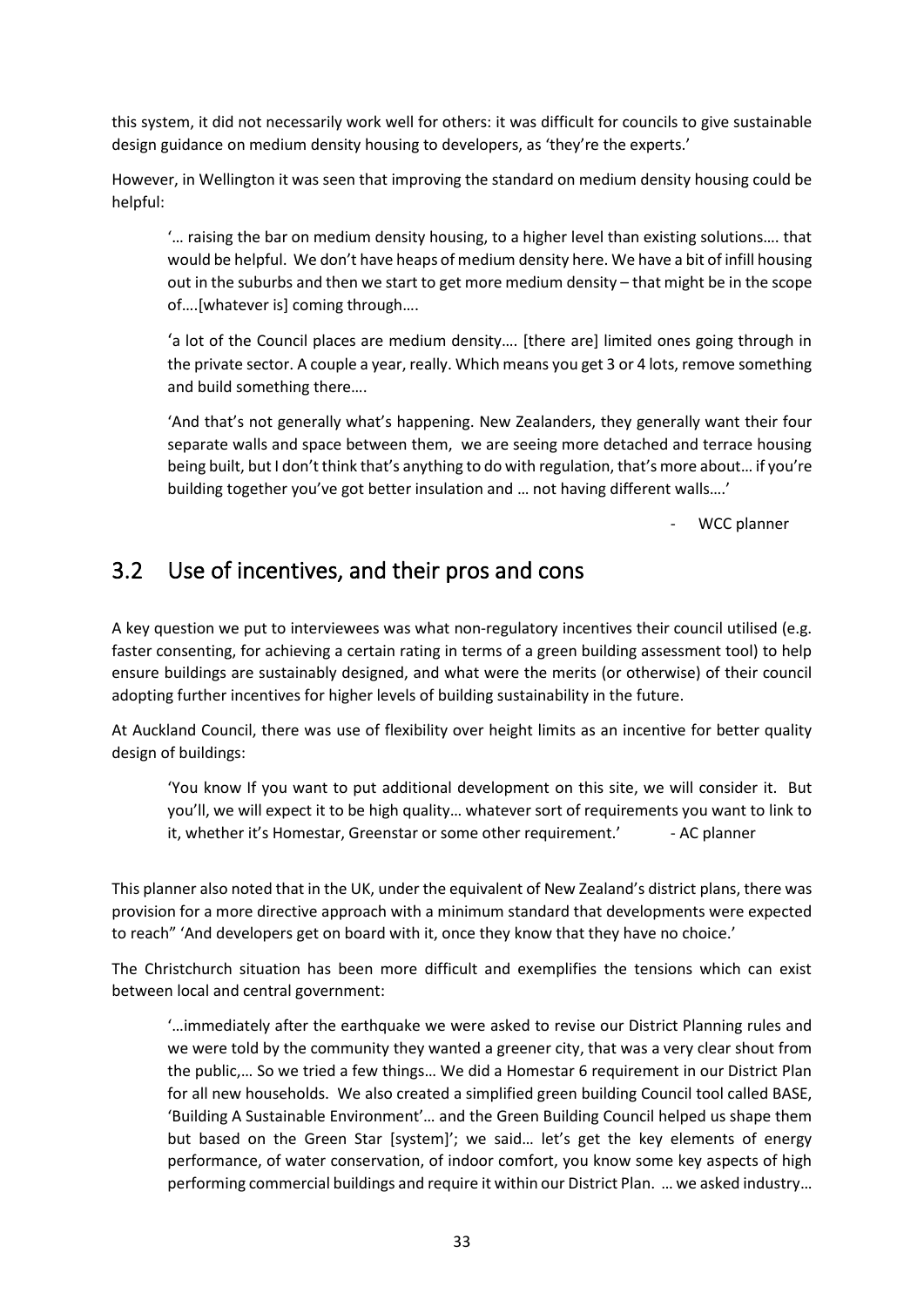probably 40 different building developers and owners to come to a meeting and we said 'Look, this is what the public have asked for, this is their city, we're building this city for them, what would you like us to do?' and we talked about some scenarios and they gave us a resounding 'If you want us to do it, make us all do it, give us a level playing field, so make it a standard, so that we all have to meet it, nobody's disadvantaged and it's a requirement and we will deliver the green city according to that standard.' So we developed this BASE standard which was in the District Plan as a draft which needed to be approved by Gerry Brownlee [the Minister for Earthquake Recovery] … it then didn't get approved.'

- CCC planner

In terms of future developments, one possibility envisaged was that New Zealand would follow international trends. Several council officers/planners had worked overseas, and their experience informed their views:

'…[where I've worked]…a lot of those [building consent] applicants were running their applications through, you know, relevant building sustainability schemes such as… BREEAM in the UK; LEED from the US; Estidama in Abu Dhabi. … And they focus, not just on the building generally, but I mean there is a building-only element but they also focus on the wider context of transport and natural resource depletion and a whole lot of other areas depending on the scheme. But they all cover the same set of issues.'

- Auckland Council planner

However, this interviewee noted that demand for housing and office buildings was at present so high in Auckland that customers were not discriminating on the basis of a building's sustainability, in contrast to the situation in leading countries overseas, where building rating processes were widespread:

'…the demand is so high in Auckland anyway, that, you know you don't need to have the best design and the best sustainability credentials to… be able to sell office space or houses or whatever. People will still buy it…

'In [some countries] I think they basically required everyone to do an… assessment of their developments. They don't want to have anything shoddy, so they've said, "You know, everyone can go through this scheme." I don't think it was optional. The other ones, the UK and the US schemes, are, I might be wrong… but certainly you know pretty much everything I recall working on in that part of the world seemed to be using it.'

- Auckland Council planner

### 3.3 Conclusion

Planners and other local government officers we interviewed had a pragmatic view on the respective domains of the RMA and the Building Act, and how each could contribute to the sustainability of building development in New Zealand. A key finding was that all council interviewees felt that either the regulation for sustainability of building or the incentives for it could usefully be strengthened. For example, the Building Code was felt to be out of date in terms of sustainable building quality.

There was no clear consensus about whether to rely on regulation or incentives, in terms of achieving higher standards of sustainability of building. Interviewees took the view that for building quality, regulation made sense, but the Code needed strengthening. But incentives could also contribute: they might take a variety of forms, such as councils granting consent for more height for buildings that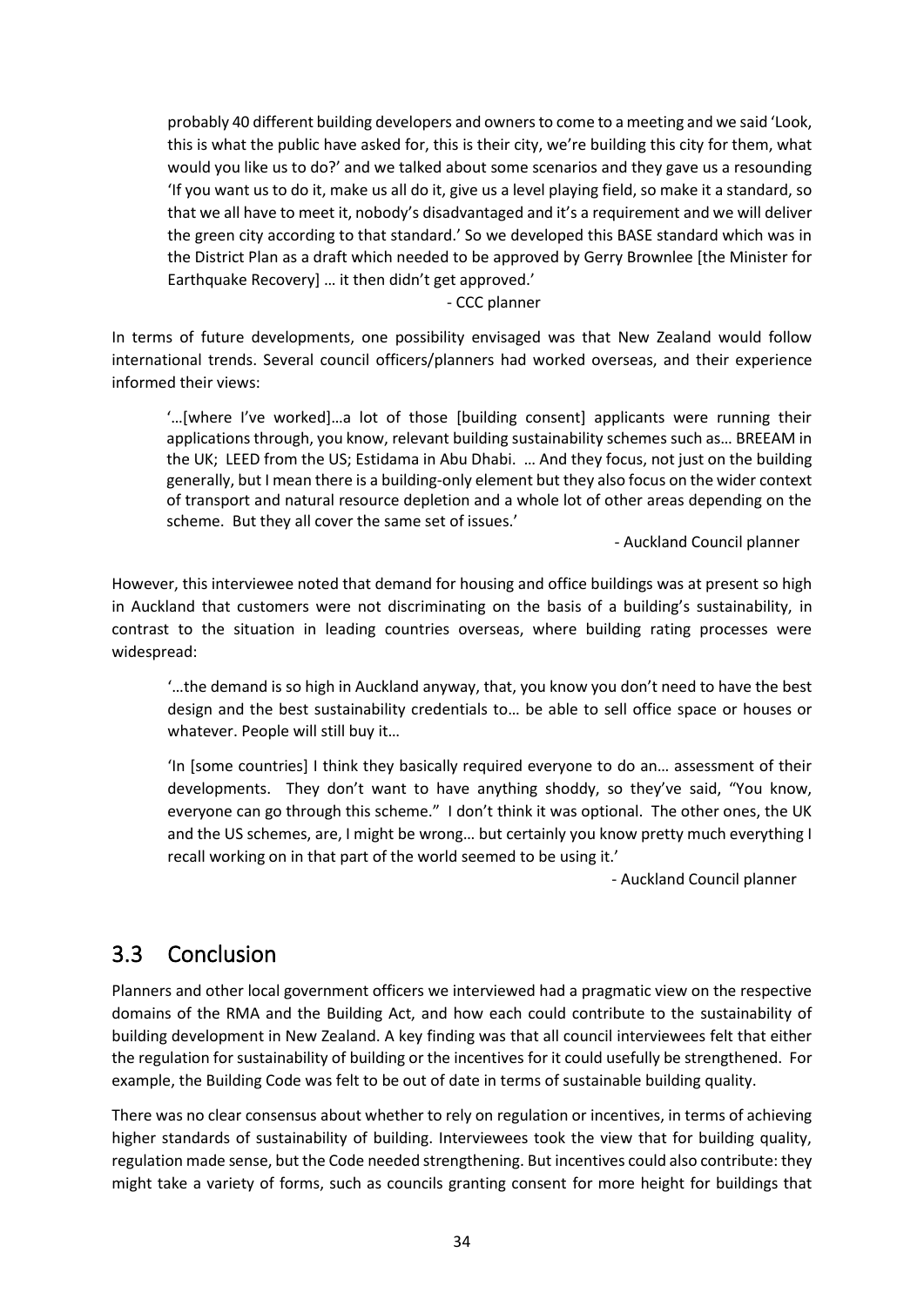attained higher quality standards or better ratings against an accepted tool; or a reduction in development contributions for buildings that incorporated more sustainable building features. The interviewees did not comment on related issues, such as subjectivity of rating judgements, that this might involve.

For ensuring a more sustainable built environment or neighbourhood, i.e. streetscape, building integration, and ensuring climate change mitigation through urban form and design, the interviewees suggested that there was scope for better regulation through district plans (although this would take a long time), but the use of incentives was not ruled out.

The interview process did not set out to clarify the legal niceties of the relationship between the Resource Management Act and the Building Act. Nevertheless, some interviewees did suggest that a conservative interpretation of the issues around the domain of the Building Act had acted to impede some councils in promoting more sustainable building. At the same time, they wished to see councils being more proactive in promoting sustainable building and so, pragmatically, they supported the use of incentive arrangements in carrying forward such promotion, alongside stronger provisions in District plans to ensure more sustainable built environments.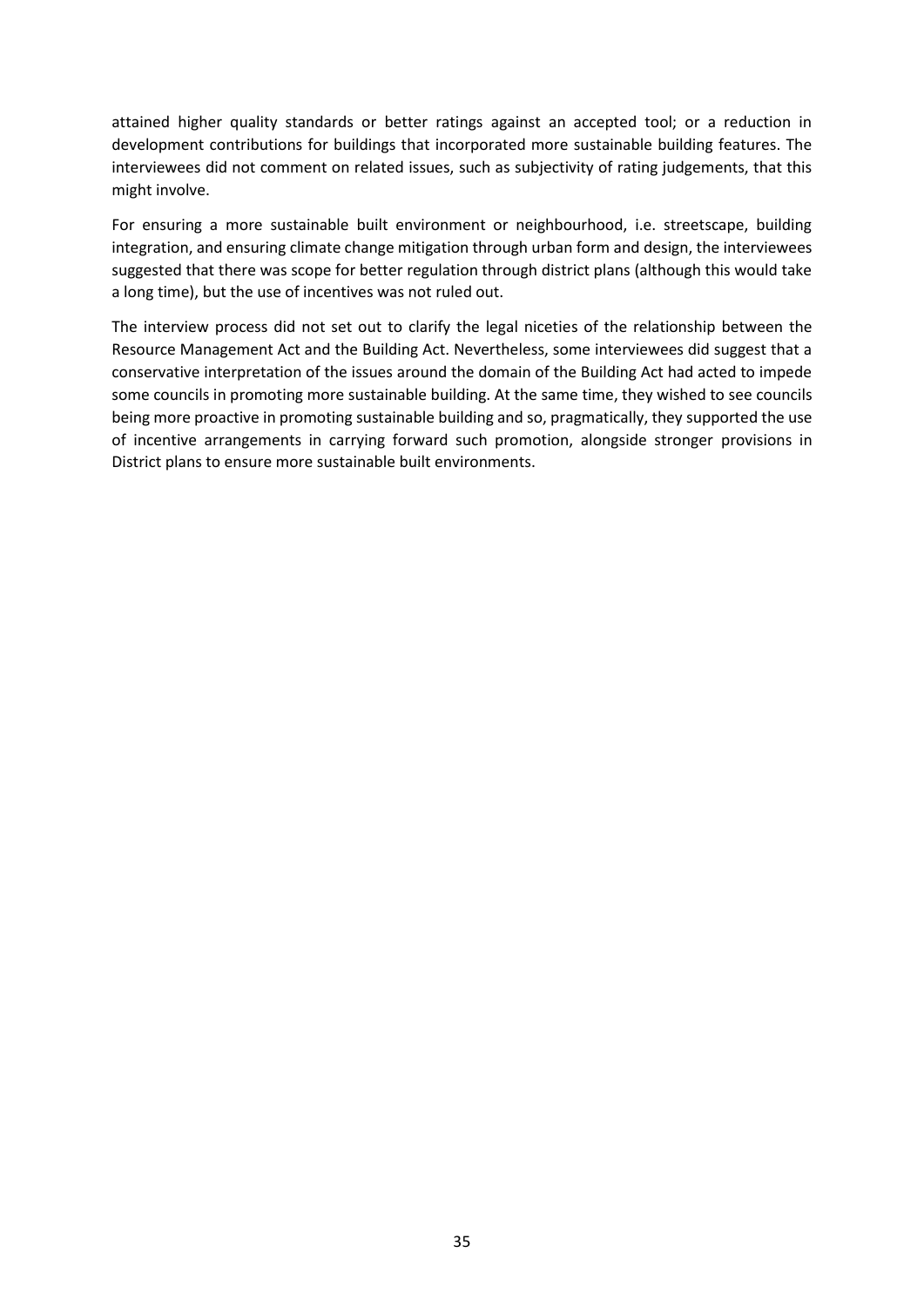## 4 Conclusion

Sustainable building design provisions in New Zealand currently centre on design advice and exhortation, plus the use of green building rating systems or 'incentives'. There has in recent years been greater interest in strengthening provisions to reflect a greater social concern about sustainability of buildings, including means to contain buildings' carbon footprint and minimise waste and water use. The emphasis in much practice on voluntary 'green' building codes raises some risks including that it may lead to heterogeneous performance, and possibly, in some cases, perverse side effects. The approach rests on an assumption that the market for building performance works well, that there is an ongoing informed demand for better quality and more sustainable buildings, and a responsive supply side; and that regulation of building performance is therefore not warranted.

Voluntary incentive-based arrangements can and do make a contribution. The key question is whether regulation has a significant role to play, and if so, whether the legal framework of that regulation is currently appropriate, or needs to be clarified. The present study has therefore been on how practitioners such as lawyers, planners and government officials see the regulatory landscape shaping New Zealand's building sustainability, and in particular how they see the roles of the Building Act and the Resource Management Act, and the interaction of these laws. Clarifying this picture has involved a detailed examination of legal cases and the interpretation of legal findings, together with an investigation and interpretation of the pragmatic views of council officers, collected by interview.

Our main conclusions are three. First, the literature surveyed notes advantages of incentive systems, which include that they can surmount barriers or compensate for the financial or other barriers to developers investing in a greener building; they can act as carrots for early innovation in building and tip decisions towards 'building green'. However, there are potential disadvantages. For example, where there is uncertainty, developers tend to see it as leading to higher cost, or potentially, inconsistency in decision making, and any uncertainty arising from such practices can be unhelpful to developers.

Second, our findings are that the law in this area is not clear. On the hand, the arguments against sustainable design rules point to the purpose of the Code, under the Building Act. The policy and legislative history demonstrate a desire to make the Code a true code for building, excluding the promulgation of any other performance requirements unless specifically authorised by an Act. Recent case law has emphasised that policy, and it is the position of the Ministry that administers the Act.

On the other hand, arguments for the legality of sustainable design rules can point to the wording of the legislation itself, which does not exclude other building performance requirements, and the key direct authority for the RMA/BA interface, *CIAL v CCC*, which is permissive of building performance requirements outside the Code where they are created under the RMA for a legitimate resource management purpose directed at controlling the environmental effects of land use.

Third, our findings from the interviews conducted for this project are mixed. For ensuring a more sustainable built environment or neighbourhood -- i.e. streetscape, building integration, and ensuring climate change mitigation through urban form and design -- the interviewees suggested that there was scope for better regulation through district plans (although this would take some time), consistent of course with the purpose of the RMA. Meanwhile, some interviewees did suggest that a conservative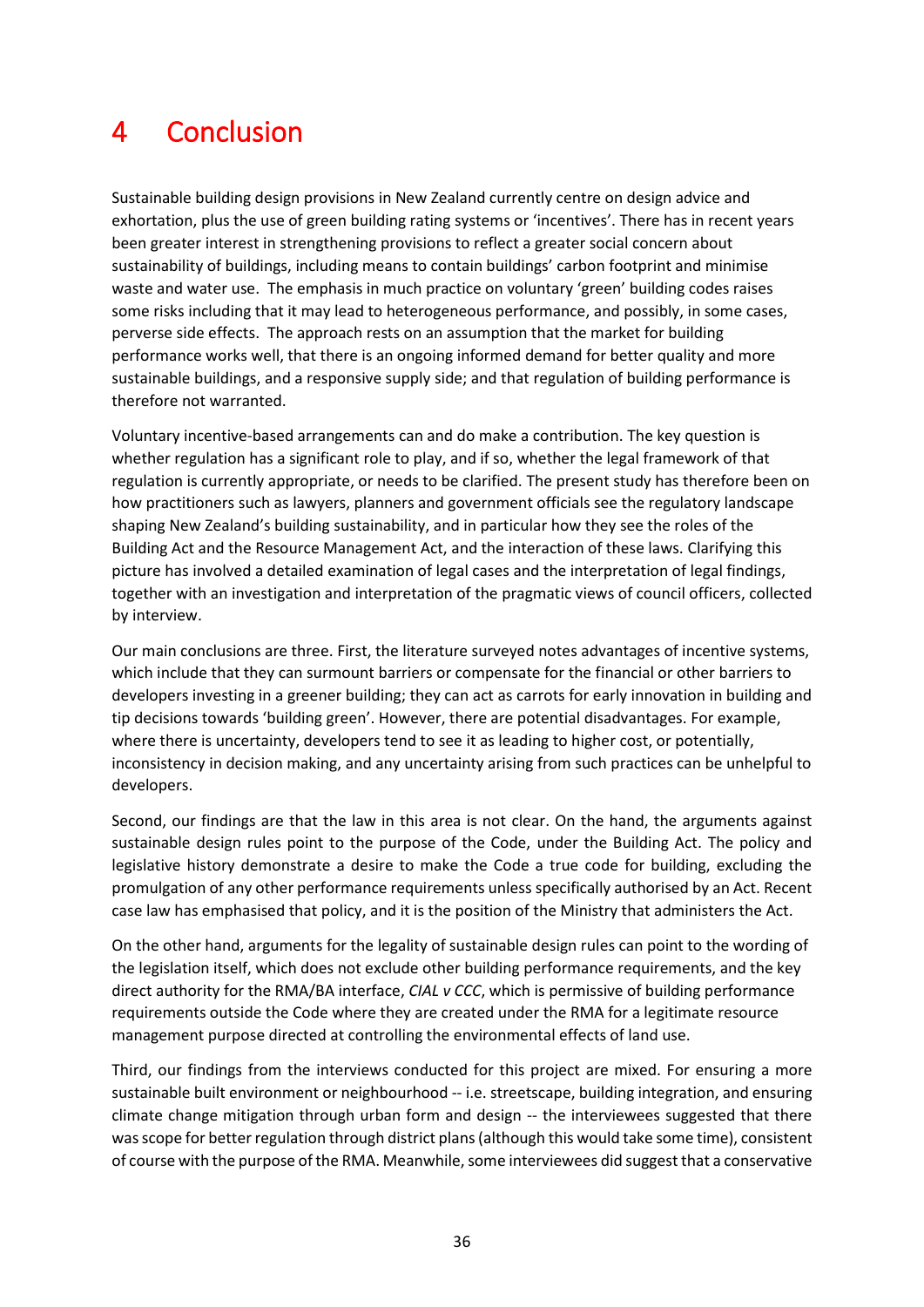interpretation of the issues around the domain of the Building Act had acted to impede some councils in promoting more sustainable building.

But the use of incentives was not ruled out. Interviewees wished to see councils being more proactive in promoting sustainable building and so, pragmatically, they supported the use of incentive arrangements in carrying forward such promotion, alongside stronger provisions in District plans to ensure more sustainable built environments.

Lastly, it is clear that greater clarity on the legal matters would be helpful for progressing more sustainable building design in New Zealand. It is evident from the interviews that New Zealand is not at the international edge in terms of sustainable building promotion and design. Fuzzy legislative provisions, as well as an outdated Code, no doubt contribute to this. Assuming New Zealand wishes to improve the quality and sustainability of its building, we conclude that further policy development and possibly legislative changes could make a positive contribution to a more progressive and clear 'architecture of decision making' in New Zealand.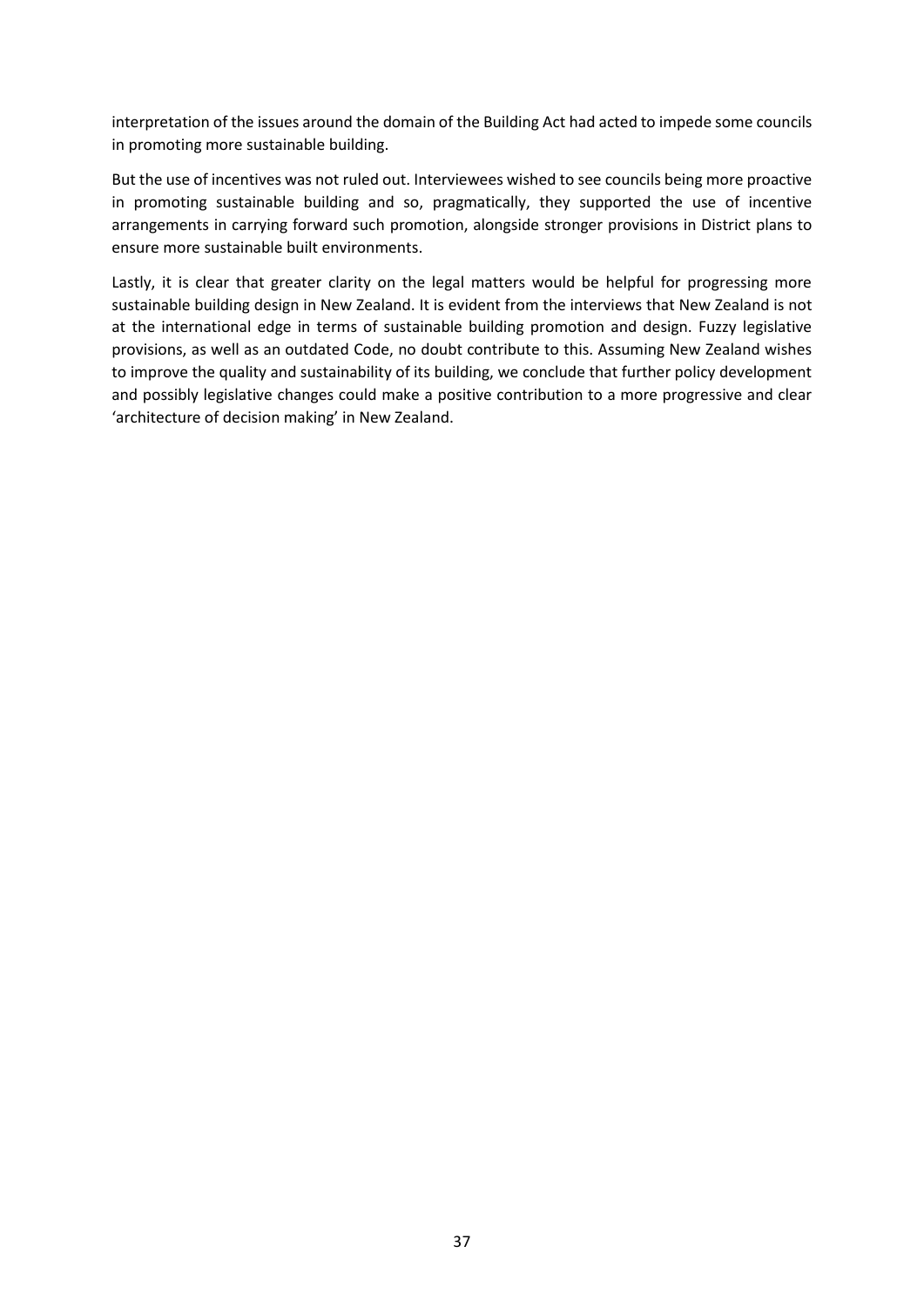### References

- Beacon Pathway (2006). Barriers and Incentives to Sustainable Building in Auckland Facing. Auckland, Beacon Pathway Limited**:** 1.
- Chapman, R., P. Howden-Chapman and N. Wilson (2009). Estimating the health cost of leaky homes. Do damp and mould matter? The Health Impacts of Leaky Homes. P. Howden-Chapman, J. Bennett and R. Siebers. Wellington, Roger Steele Publishing. **:** 121-134.
- Duncan, A. and N. Brunsdon (2017). Perceived barriers to getting resource and building consents for medium-density housing: SR381 Porirua, BRANZ.
- Eagles, A. (2018). Eight practical steps for a low-carbon resilient Aotearoa (Green Building Council). Resource Management Law Association conference. Wellington.
- Easton, L., M. Howell and D. Birchfield (2008). Local Government Incentives for Sustainable Building: Beacon Pathway Research Findings. Brightstar Green Buildings and Facilities Conference, Beacon Pathway.
- Easton, L. and K. Saville-Smith (2008). Sustainable Building for Affordable Housing Resource Management Law Reform Association Conference [www.rmla.org.nz](file:///C:/Users/ruth.CRESA/AppData/Local/Microsoft/Windows/INetCache/Content.Outlook/GPKLA5ET/www.rmla.org.nz)
- Howden-Chapman, P., J. Crane, M. Baker, C. Cunningham and A. Matheson (2004). Reducing health inequality through improving housing: He Kainga Oranga/ Housing & Health Research Programme. Housing & Health: research, policy and innovation. P. Howden-Chapman and P. Carroll. Wellington, Steele Roberts**:** 83-92.
- Howden-Chapman, P., H. Viggers, R. Chapman, K. O'Sullivan, L. Telfar Barnard and B. Lloyd (2012). "Tackling cold housing and fuel poverty in New Zealand: A review of policies, research, and health impacts." Energy Policy **49**: 134-142.
- Independent Hearings Panel on the Auckland Unitary Plan (2016). Report to Auckland Council; Hearing topic 077: Sustainable Design. Auckland, Independent Hearings Panel.
- Johnson, A., P. Howden-Chapman and S. Eaqub (2018). A Stocktake of New Zealand's Housing February 2018. Wellington, MBIE.
- Keall, M., M. G. Baker, P. Howden-Chapman, M. Cunningham and D. Ormandy (2010). "Assessing housing quality and its impact on health, safety and sustainability." Journal of Epidemiology and Community Health **64**(9): 765-771.
- Keall, M. D., J. Crane, M. G. Baker, K. Wickens, P. Howden-Chapman and M. Cunningham (2012). "A measure for quantifying the impact of housing quality on respiratory health: a cross-sectional study." Environmental Health **11**(1): 33.
- Kirpensteijn, H. (2017). Planning for Green Building Design and Technology in New Zealand. Master of Planning, Lincoln University.
- New Zealand Productivity Commission (2015). Using Land for Housing. Wellington, New Zealand Productivity Commission.
- New Zealand Productivity Commission (2017). Better Urban Planning: final report. Wellington, New Zealand Productivity Commission.
- Paetz, M. (2008). "Green Carrots? Planning Incentives for Green Building. ." Resource Management Theory & Practice.: 75-108.
- Paetz, M. and K. Pinto-Delas (2007). From Red Lights to Green Lights: Town Planning Incentives for Green Building. Talking and Walking Sustainability conference (Auckland). Auckland.
- Telfar-Barnard, L., J. Bennett, P. Howden-Chapman, D. E. Jacobs, D. Ormandy, M. Cutler-Welsh, N. Preval, M. G. Baker and M. Keall (2017). "Measuring the Effect of Housing Quality Interventions: The Case of the New Zealand "Rental Warrant of Fitness"." International Journal of Environmental Research and Public Health **14**(11): 1352.
- Trenouth, C. (2007). "District Plans, Barriers to Sustainable Residential Development? ." Planning Quarterly(31 December): 18-21.
- Trenouth, C. and D. Mead (2007). Barriers and Incentives for Sustainable Residential Development. SB07 New Zealand. Auckland, Hill Young Cooper Ltd.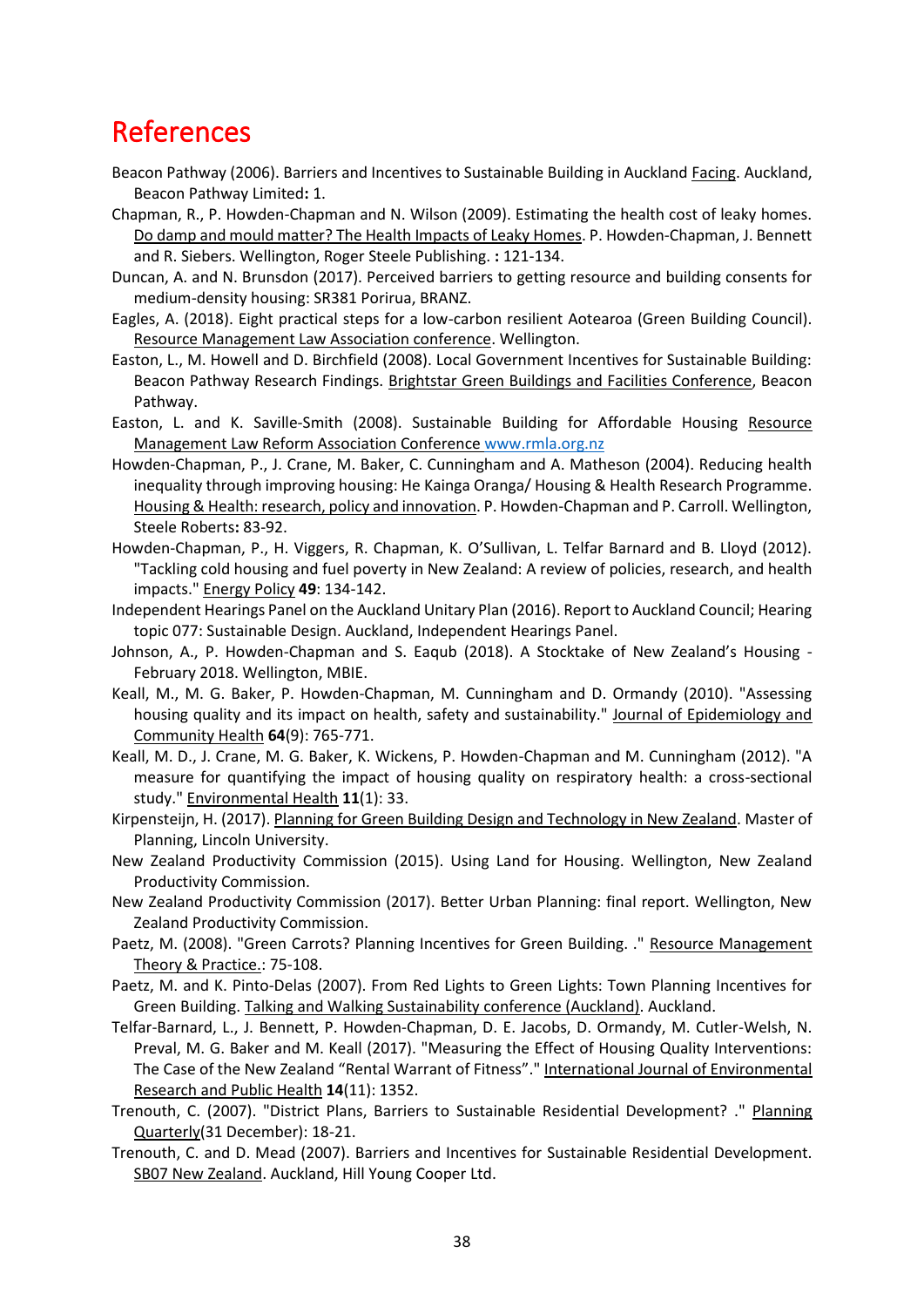- Viggers, H., M. Keall, K. Wickens and P. Howden-Chapman (2017). "Increased house size cancels out the effect of improved insulation on overall heating energy requirements." Energy Policy (107): 248-257.
- Warnock, A. C. (2005). "Sustainable Construction in New Zealand " New Zealand Journal of Environmental Law **9**: 337-376.